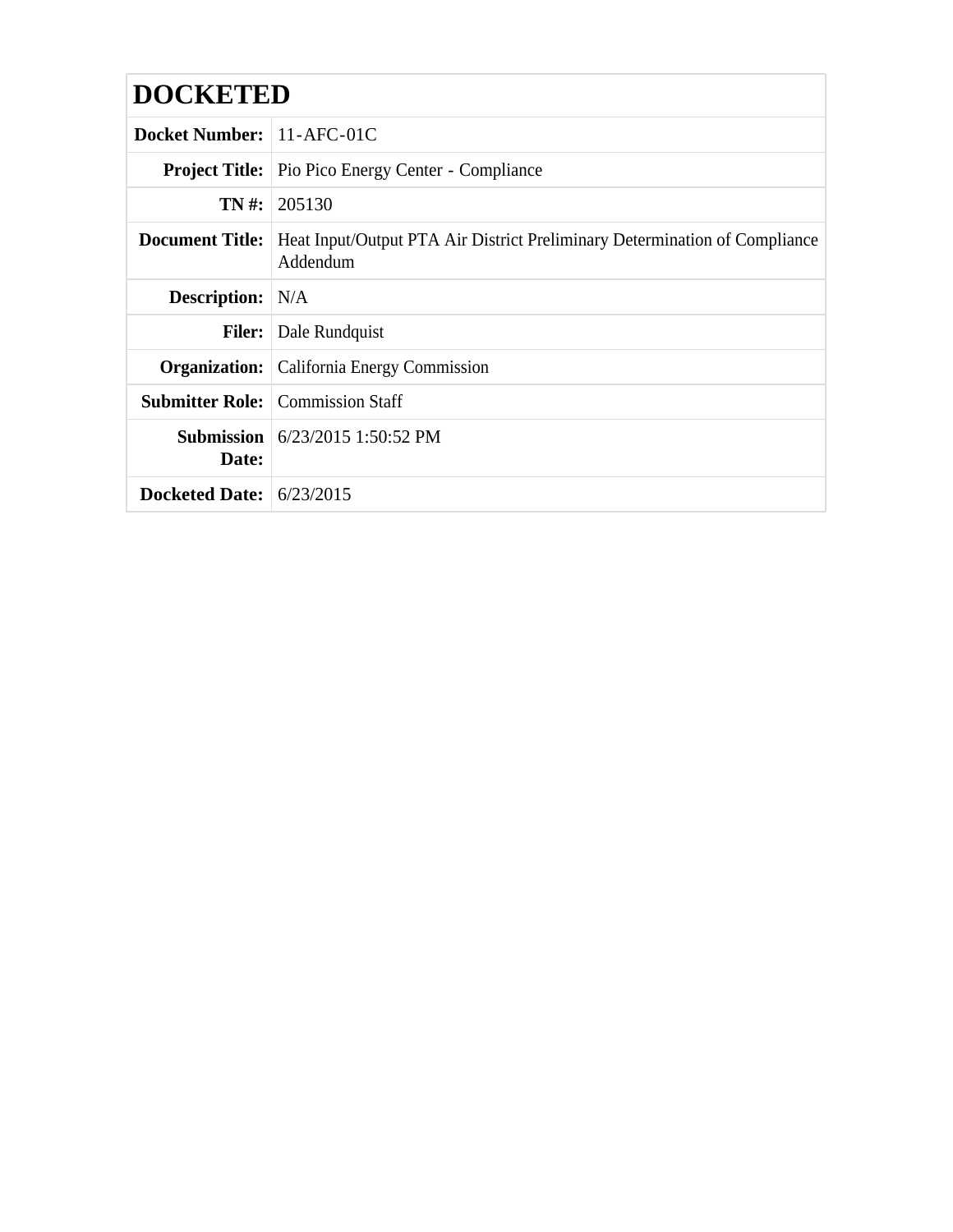# **PRELIMINARY DETERMINATION OF COMPLIANCE ADDENDUM**

# **PIO PICO ENERGY CENTER**

## SAN DIEGO AIR POLLUTION CONTROL DISTRICT June 11, 2015

Amendment Application Number APCD2014-APP-003627

Original Application Number APCD2010-APP-001251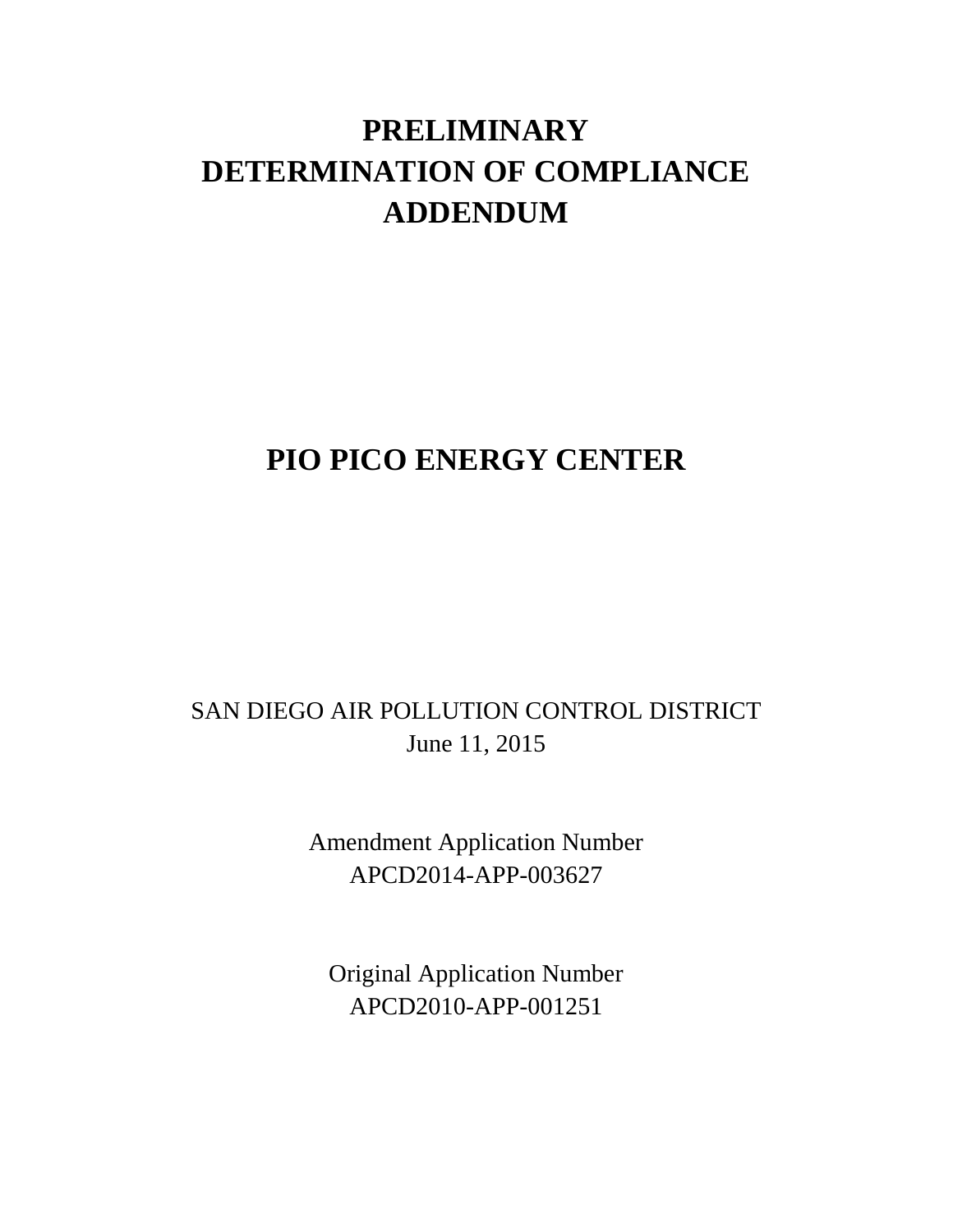## **DISTRICT REVIEW INFORMATION**

| Project Engineer: | Nicholas Horres     |
|-------------------|---------------------|
| Senior Engineer:  | <b>Steve Moore</b>  |
| App. Numbers:     | APCD2014-APP-003627 |
| Site ID Number:   | APCD2010-SITE-00471 |
| Fee Schedule:     | $3 \times 20F$      |
| BFC:              | TBD                 |

## **APPLICATION INFORMATION**

| Owner/Operator:    | Pio Pico Energy Center, LLC                      |
|--------------------|--------------------------------------------------|
| Mailing Address:   | PO Box 95592<br>South Jordan, UT 84095           |
| Equipment Address: | 7363 Calzada de la Fuente<br>Otay Mesa, CA 92154 |
| Contact:           | <b>Gary Chandler</b>                             |
| Company:           | Pio Pico Energy Center LLC                       |
| Position:          | President                                        |
| Phone Number:      | $(801)253 - 1278$                                |
| Fax Number:        |                                                  |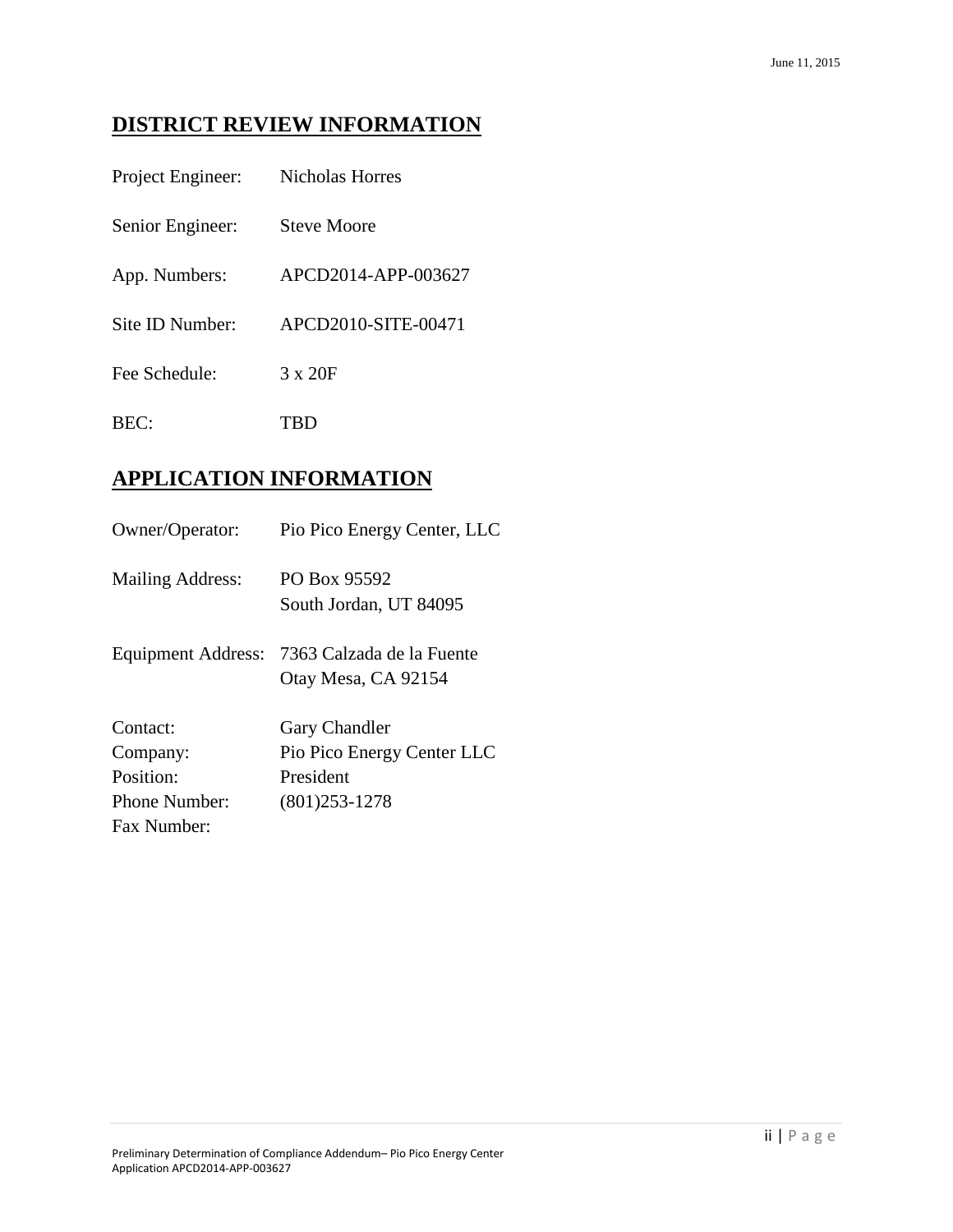## **Table of Contents**

| 1.0 |                                                                        |  |
|-----|------------------------------------------------------------------------|--|
| 2.0 |                                                                        |  |
| 3.0 |                                                                        |  |
| 4.0 |                                                                        |  |
| 5.0 |                                                                        |  |
| 6.0 |                                                                        |  |
| 6.1 |                                                                        |  |
| 6.2 |                                                                        |  |
| 6.3 |                                                                        |  |
| 6.4 | National Emission Standards for Hazardous Air Pollutants (NESHAPs)  11 |  |
| 6.5 |                                                                        |  |
| 6.6 |                                                                        |  |
| 7.0 |                                                                        |  |
| 8.0 |                                                                        |  |
|     |                                                                        |  |
|     |                                                                        |  |
|     |                                                                        |  |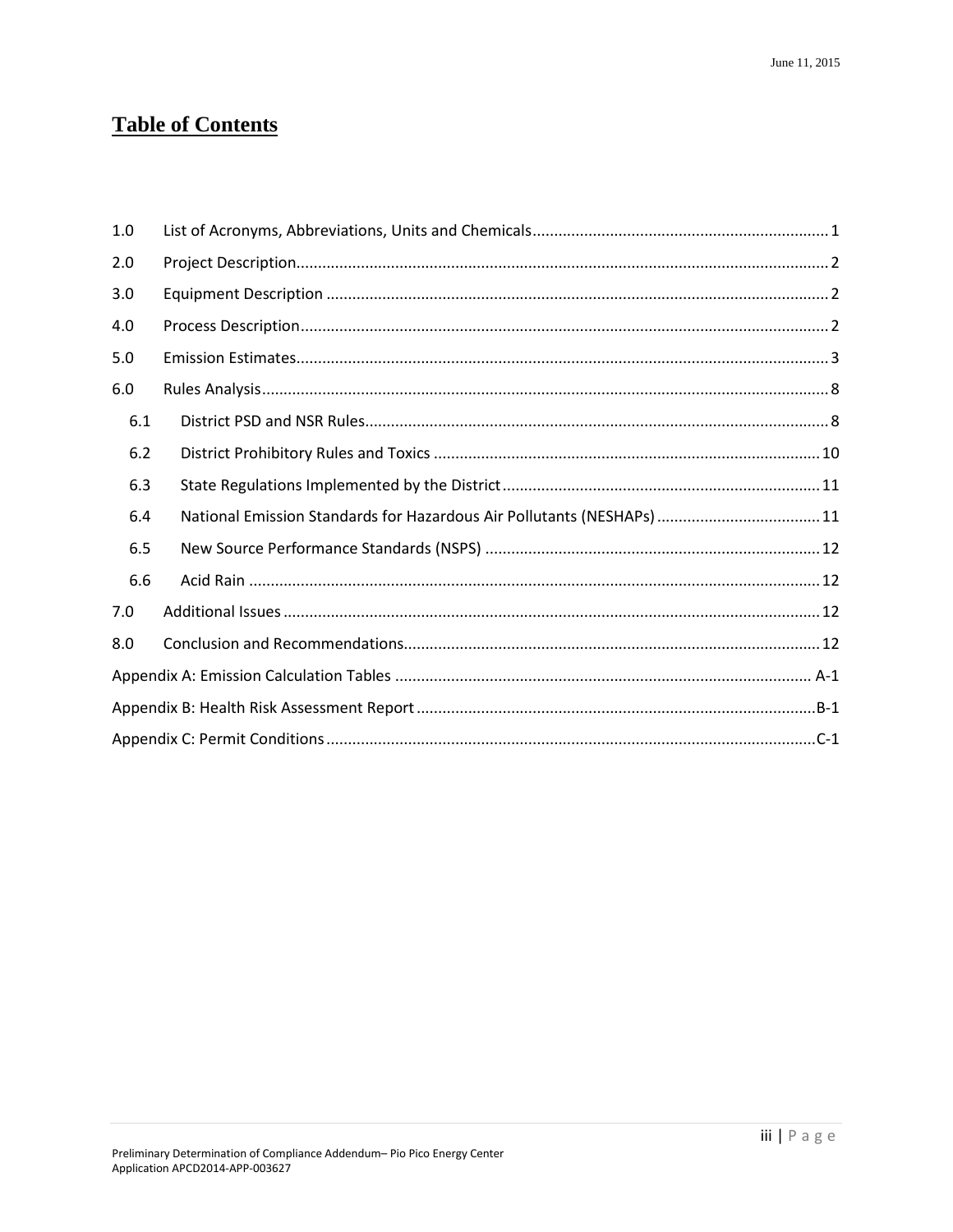### <span id="page-4-0"></span>**1.0 List of Acronyms, Abbreviations, Units and Chemicals**

#### **Acronyms and Abbreviations**

APCD – Air Pollution Control District AQIA – Air quality impact assessment BACT – Best available control technology CEC – California energy commission CEMS – Continuous emission monitoring system CFR – Code of Federal Regulations EPA – United States Environmental Protection Agency FDOC – Final determination of compliance GE – General Electric GHG – Greenhouse gas HHV – Higher heating value LAER – Lowest achievable emission rate LHV – Lower heating value MRTE – Manufacturer's rated thermal efficiency NESHAP – National Emission Standards for Hazardous Air Pollutants NSPS – New Source Performance Standards PPEC – Pio Pico Energy Center PSD – Prevention of significant deterioration SCR – Selective catalytic reduction TAC – Toxic air contaminant WSAC – Wet surface air cooler

#### **Chemical Abbreviations**

CO – Carbon monoxide NOx – Oxides of nitrogen  $NO<sub>2</sub> - Nitrogen dioxide$  $O<sub>2</sub> - Oxygen$  gas PM – Particulate matter  $PM_{10}$ ,  $PM_{2.5}$  – PM with aerodynamic diameter  $\leq 10$  microns or 2.5 microns, respectively SOx – Sulfur oxides  $SO_2$  – Sulfur dioxide VOC – Volatile organic compound

#### **Unit Abbreviations**

kW – Kilowatt Lb - Pound MMBtu – Million British thermal units MW – Megawatt SCF – standard cubic foot ppm – Parts per million ppmvd – Parts per million by volume, dry conditions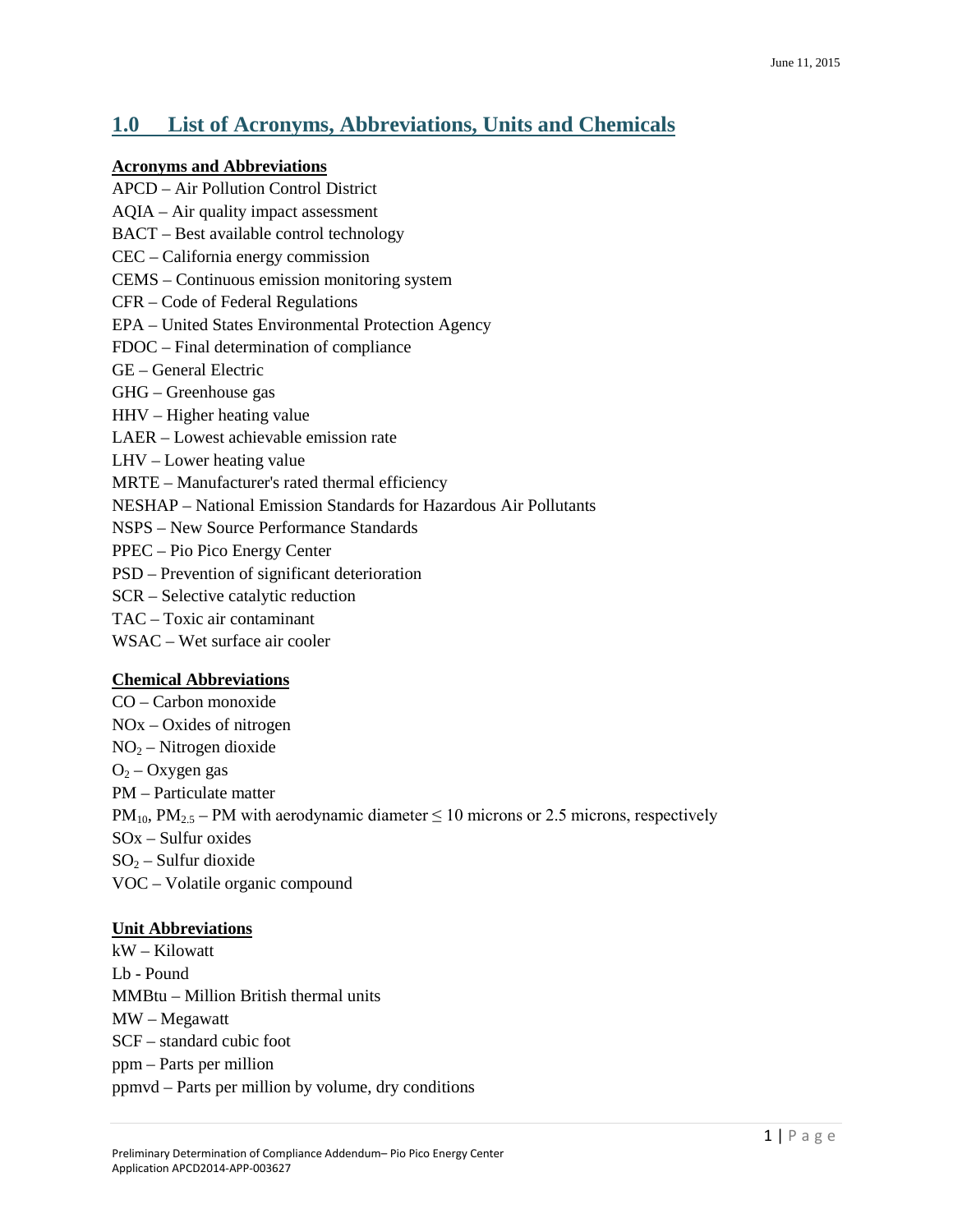### <span id="page-5-0"></span>**2.0 Project Description**

The purpose of this application is to modify the equipment proposed for installation at the Pio Pico Energy Center, as previously described in the FDOC issued by the San Diego Air Pollution Control District (the District) dated May  $4<sup>th</sup>$ , 2012. The proposed modification is to increase the maximum design heat rate of each gas turbine to a total of 1000 MMBtu/hr on an HHV basis up from the original evaluated 903 MMBtu/hr. The maximum generating capacity will also increase slightly to a maximum of 106.4 MW in the peak case.

This addendum will also review pre-construction design plans for the cooling tower mist eliminator and gas turbine emission controls submitted by Pio Pico Energy Center LLC (Applicant) to satisfy conditions 40 and 43 of the original FDOC.

See the May  $4<sup>th</sup>$ , 2012 FDOC for full description of the project.

### <span id="page-5-1"></span>**3.0 Equipment Description**

Three nominal 100 MW natural-gas fired simple-cycle intercooled GE LMS100 combustion turbine generators, serial number to be determined, each equipped with an evaporative cooler for the inlet air; a compressor intercooler utilizing a heat exchanger and a common partial dry cooling system with a wet surface air cooler; a continuous emission monitoring system (CEMS) for NOx and CO; a data acquisition and handling system (DAHS) to record key operational parameters; water injection and a selective catalytic reduction system (SCR), and an oxidation catalyst.

### <span id="page-5-2"></span>**4.0 Process Description**

The modification to maximum heat input proposed by application APCD2014-APP-003627 does not change the process it only increases the maximum heat rate and generating capacity of each unit by about 10%.

In addition to the modification to heat rate, this addendum also reviews the detailed design specifications for the cooling tower mist eliminator and gas turbine emission controls. The District determined that these specifications met the requirements contained in FDOC conditions 40 and 43. The District also made some minor wording changes to these conditions in the modified conditions contained in this DOC addendum to better reflect the most relevant operating parameters necessary for review.

**Mist Eliminator**. Condition 40 of the FDOC requires the use of a mist eliminator designed to achieve a drift rate of 0.001% or less and requires that the applicant submit to the District the final selection, design parameters and details of the mist eliminator and wet surface air cooler (WSAC). The proposed WSAC will be manufactured by SPX, specification MHF7113VAEBNS. The tower is filled with Marley MX75 Crossflow film fill, which includes integral mist eliminators molded into each fill sheet. The use of these integral mist eliminators allows the tower to comply with the 0.001% drift rate, and SPX has provided a certification letter stating that it meets a design drift rate of 0.001% or less. It is designed for a maximum closed side circulating flow rate of 9780 gpm and maximum open side circulating flow rate of 23,520 gpm.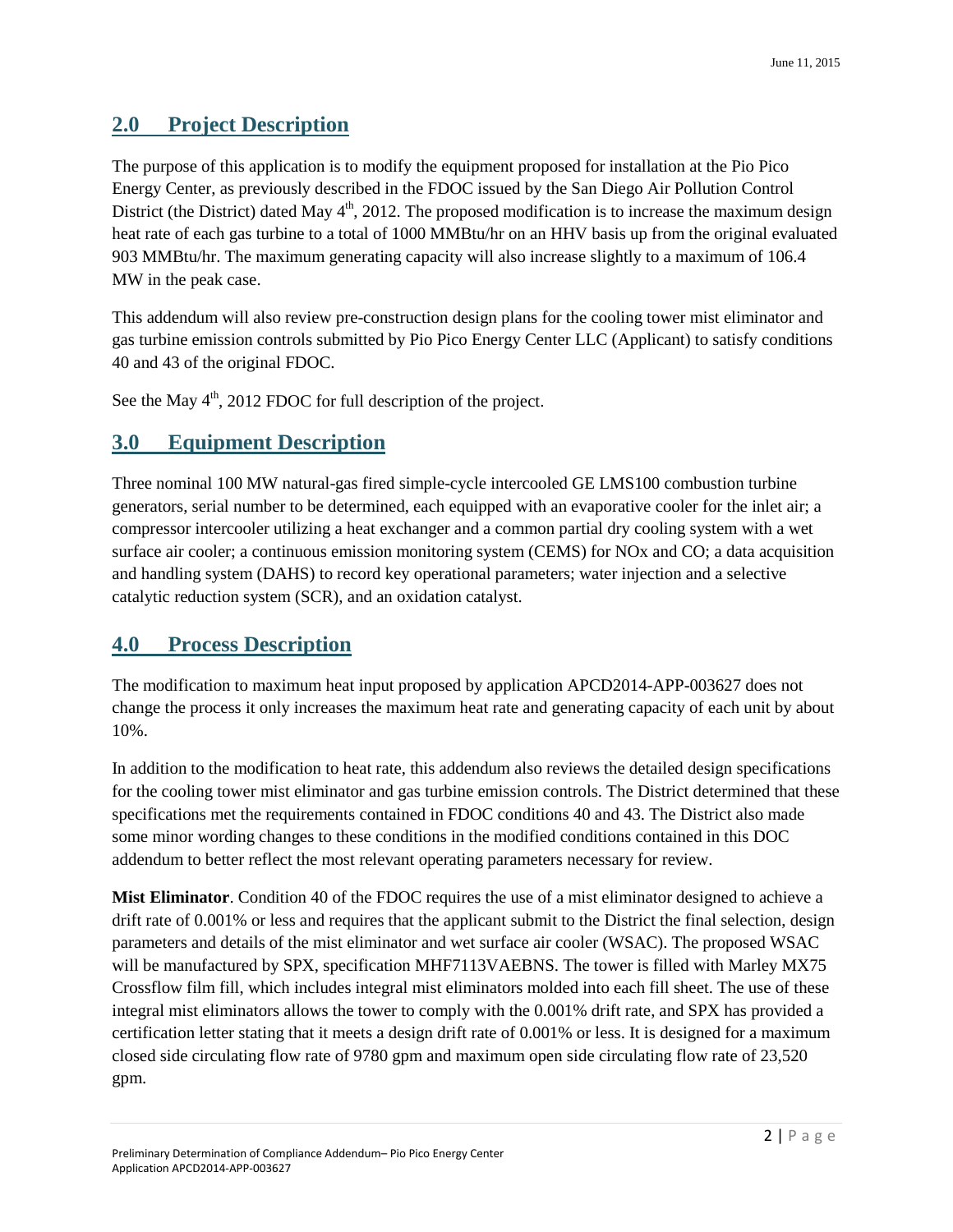**Oxidation Catalyst.** Condition 43 of the FDOC requires that the specifications of the oxidation catalyst be provided to the District including the catalyst volume, space velocity and area velocity and CO control efficiency at temperatures between 100 and 1000 degrees Fahrenheit at 100% load. The oxidation catalyst will be manufactured by BASF and is a model CAMET CO Catalyst. The catalyst structure is made of corrugated stainless steel foil. The catalyst also contains alumina and platinum group metals. The oxidation reaction is dependent on temperature, beginning to occur at approximately 500 degrees Fahrenheit, with a maximum operating temperature of 1050 degrees Fahrenheit recommended by the manufacturer. The catalyst is modular and each unit will include 112 total modules. Each module is approximately 25.25" wide by 26.5" tall by 3.53" deep. The modules are loaded into a carbon steel support structure and sealed using expansion seals to ensure that all gasses pass through the catalyst elements at all times. CO Conversion efficiency is predicted to range from above 90% to 97% through the end of the catalyst lifespan.

**Selective Catalytic Reduction System (SCR).** The SCR system will utilize a Haldor Topsoe DNX catalyst. The catalyst is composed of a titanium dioxide carrier plate which is homogenously impregnated with tungsten trioxide and vanadium pentoxide. The NOx reduction reaction occurs between 400 and 1050 degrees Fahrenheit, although permit conditions only require ammonia injection when temperature is above 575 degrees Fahrenheit to prevent the formation of ammonium bisulfate. The exact maximum ammonium bisulfate formation temperature varies by catalyst configuration, but the proposed minimum catalyst operating temperature is within the lowest range found for SCR catalysts. Additionally the catalyst should not be operated above 825 degrees Fahrenheit to prevent thermal degradation.

The proposed SCR catalyst elements will have cell pitches of 2.7 mm (1.06") and wall thicknesses of 0.3 mm (0.118") and void percentage of 80%. There will be a total of 29 cubic meters of catalyst per reactor. Each module consists of multiple "cassettes", each cassette is 18.3" x 18.3" and two different depths (22.52" and 12.67") are utilized for a total depth of each module of 35.19". Two different sizes of module (one is six cassettes wide, one is five cassettes wide) are used in a  $2 \times 5$  configuration, resulting in a total of 11 cassettes wide by 20 tall and two deep.

### <span id="page-6-0"></span>**5.0 Emission Estimates**

This modification to increase the allowable heat rate of each combustion turbine will have a minor effect on the emissions. The applicant has agreed to limit, on a mass emission basis (lb/hr, lb/day, ton/yr), emissions of NOx, CO and VOC to the same levels as in the original FDOC, so this application does not affect those emissions.

Regarding  $PM_{10}$  and  $PM_{2.5}$  emissions, since these are not calculated on a heat input basis the increase in heat input is not expected to increase the potential to emit. However, based on review of other proposed power plants utilizing the same model of turbine, the District has revised the limits for  $PM_{10}$  and  $PM_{2.5}$ down to a maximum of 5 lb/hr per turbine and 3.5 lb/hr averaged across all 3 turbines, so this is reflected in the calculations in this section and discussed more in depth in Section 6.1.

Emissions of toxics and oxides of sulfur (SOx) are calculated on a heat input basis, so are expected to increase as part of this application, and therefore changes to these calculations are reflected in this section. For SOx, the applicant has agreed to maintain the same annual emission limit as contained in FDOC conditions, so these emissions will not change, only daily and hourly.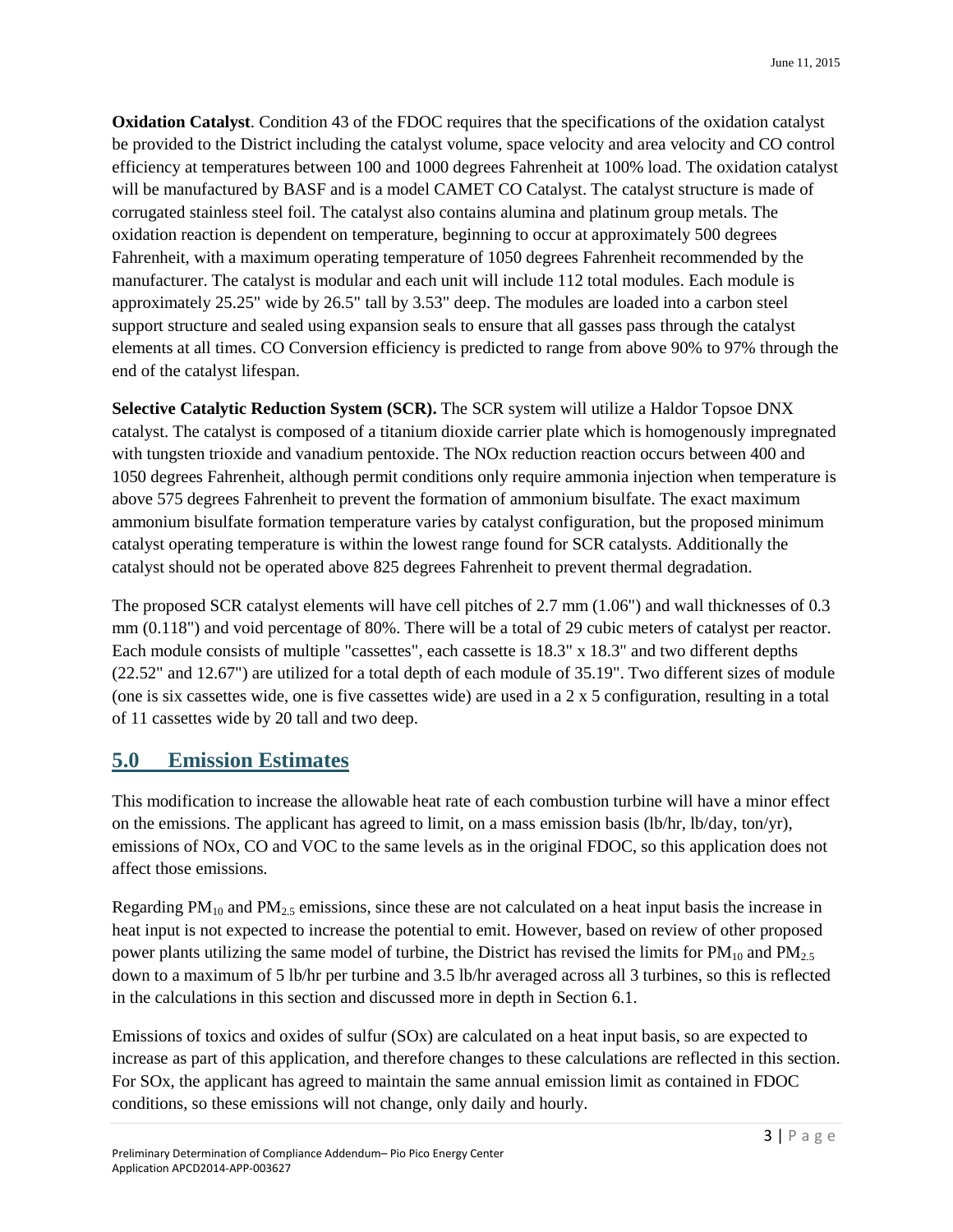#### **Combustion Turbine Generator Emissions—Standard Operations Maximum Hourly Emissions**

This application does not affect maximum hourly emissions from the turbines except for sulfur dioxide due to the larger heat input and since sulfur dioxide is not limited by a permit condition. Table 1a contains revised emission rates for normal operation. Emissions were calculated using the same procedures as described in the FDOC except 1000 MMBtu/hr heat input used for calculating  $SO<sub>2</sub>$  emissions. Additionally, based on a revised BACT determination for  $PM_{10}$  and  $PM_{2.5}$  as described in Section 6, the emission rate for particulate emissions will be reduced to 5.0 lb/hr for a single turbine.

| Table 1a - Maximum Single Turbine Emission Rates During<br><b>Normal Operation</b> |                        |                             |  |
|------------------------------------------------------------------------------------|------------------------|-----------------------------|--|
| Pollutant                                                                          | Concentration,         | <b>Emission Rate at</b>     |  |
|                                                                                    | ppmvd @15% $O2$        | <b>Average Peak Ambient</b> |  |
|                                                                                    |                        | Temperature,                |  |
|                                                                                    |                        | 1b/hr                       |  |
| <b>NO<sub>x</sub></b>                                                              | 2.5 (1-hour average)   | 8.18                        |  |
| $\rm CO$                                                                           | 4.0 (1-hour average)   | 7.97                        |  |
| <b>VOCs</b>                                                                        | $2.0$ (1-hour average) | 2.28                        |  |
| <b>PM10</b>                                                                        | N/A                    | 5.0                         |  |
| PM2.5                                                                              | N/A                    | 5.0                         |  |
| SO <sub>x</sub>                                                                    | N/A                    | 2.1                         |  |

Startup and shutdown emissions are assumed not to be affected by the proposed change except for the reduction in particulate emissions and increase in sulfur dioxide emissions. Permit conditions will ensure that emission levels contained below are not exceeded.

| <b>Table 1b -Maximum Single Turbine Emission Rates During</b> |                             |            |             |
|---------------------------------------------------------------|-----------------------------|------------|-------------|
|                                                               | <b>Startup and Shutdown</b> |            |             |
| Pollutant                                                     | <b>Startup Emissions,</b>   | Shutdown   | Startup and |
|                                                               | lbs/hr                      | Emissions, | Shutdown,   |
|                                                               |                             | lbs/hr     | lbs/hr      |
| NOx                                                           | 26.63                       | 12.68      | 31.13       |
| CO                                                            | 21.84                       | 53.51      | 67.38       |
| <b>VOCs</b>                                                   | 5.81                        | 4.86       | 8.39        |
| <b>PM10</b>                                                   | 5.0                         | 5.0        | 5.0         |
| PM2.5                                                         | 5.0                         | 5.0        | 5.0         |
| SO <sub>x</sub>                                               | $<$ 2.1                     | $<$ 2.1    | <2.1        |

#### **Maximum Daily Emissions**

Maximum daily emissions do not change due to this modification except for the small increase in sulfur dioxide emissions and decrease in particulate emissions. The same assumptions and calculation procedures as described in the FDOC were utilized for calculations except the use of 1000 MMBtu/hr heat input to calculate SO2 emissions and use of 5.0 lb/hr for each turbine's particulate emissions.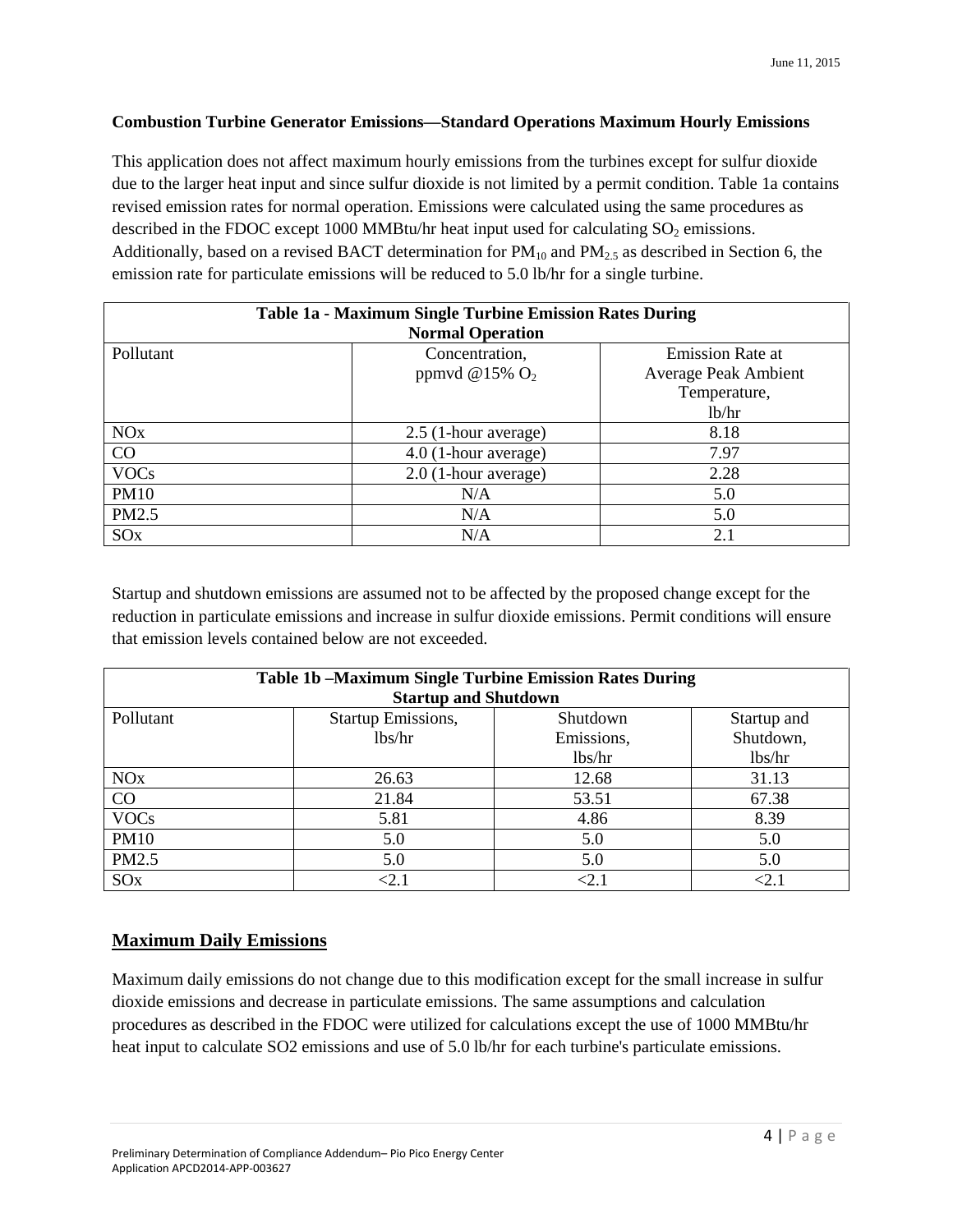| Table 1c - Expected Maximum Turbine Daily Emissions |                             |                                      |  |
|-----------------------------------------------------|-----------------------------|--------------------------------------|--|
| Pollutant                                           | Emissions from Each Turbine | <b>Emissions from Three Turbines</b> |  |
|                                                     | lbs/day                     | lbs/day                              |  |
| <b>NO<sub>x</sub></b>                               | 288.12                      | 864.36                               |  |
| CO                                                  | 428.92                      | 1286.76                              |  |
| <b>VOCs</b>                                         | 79.16                       | 237.48                               |  |
| <b>PM10</b>                                         | 120                         | 360                                  |  |
| PM2.5                                               | 120                         | 360                                  |  |
| SO <sub>x</sub>                                     | 50.4                        | 151.3                                |  |

#### **Maximum Annual Emissions**

Maximum annual emissions for the combustion turbines will be limited by permit conditions to the levels specified in the FDOC which, except for  $PM_{10}$  and  $PM_{2.5}$ , corresponds to 4335 hours of operation, although the hours of operation are not limited by permit conditions. Table 1d assumes 4335 hours of operation per year as assumed in the FDOC and reflects an average  $PM_{10}$  and  $PM_{2.5}$  emission rate of 3.5 lb/hr per turbine. Annual PM10 and PM2.5 emissions are allowed by permit conditions up to the levels contained in the original FDOC of 35.8 ton/yr.

| <b>Table 1d - Maximum Turbine Annual Emissions</b> |                                    |                                      |  |
|----------------------------------------------------|------------------------------------|--------------------------------------|--|
| Pollutant                                          | <b>Emissions from Each Turbine</b> | <b>Emissions from Three Turbines</b> |  |
|                                                    | tons/yr                            | tons/yr                              |  |
| <b>NO<sub>x</sub></b>                              | 23.47                              | 70.41                                |  |
| CO                                                 | 32.13                              | 96.39                                |  |
| <b>VOCs</b>                                        | 6.47                               | 19.41                                |  |
| <b>PM10</b>                                        | 7.59                               | 22.76                                |  |
| PM2.5                                              | 7.59                               | 22.76                                |  |
| SO <sub>x</sub>                                    | 1.37                               | 4.12                                 |  |

#### **Wet Surface Air Cooler Emissions**

This application will not affect emissions from the WSAC.

#### **Project Emissions—Standard Operations**

Permitted emissions from the project during standard operations will not change due to this modification except as previously described. Tables 2a and 2b list expected total emissions for the project as calculated in the FDOC and described in this FDOC addendum. Table 2c lists total annual emissions allowed by permit conditions.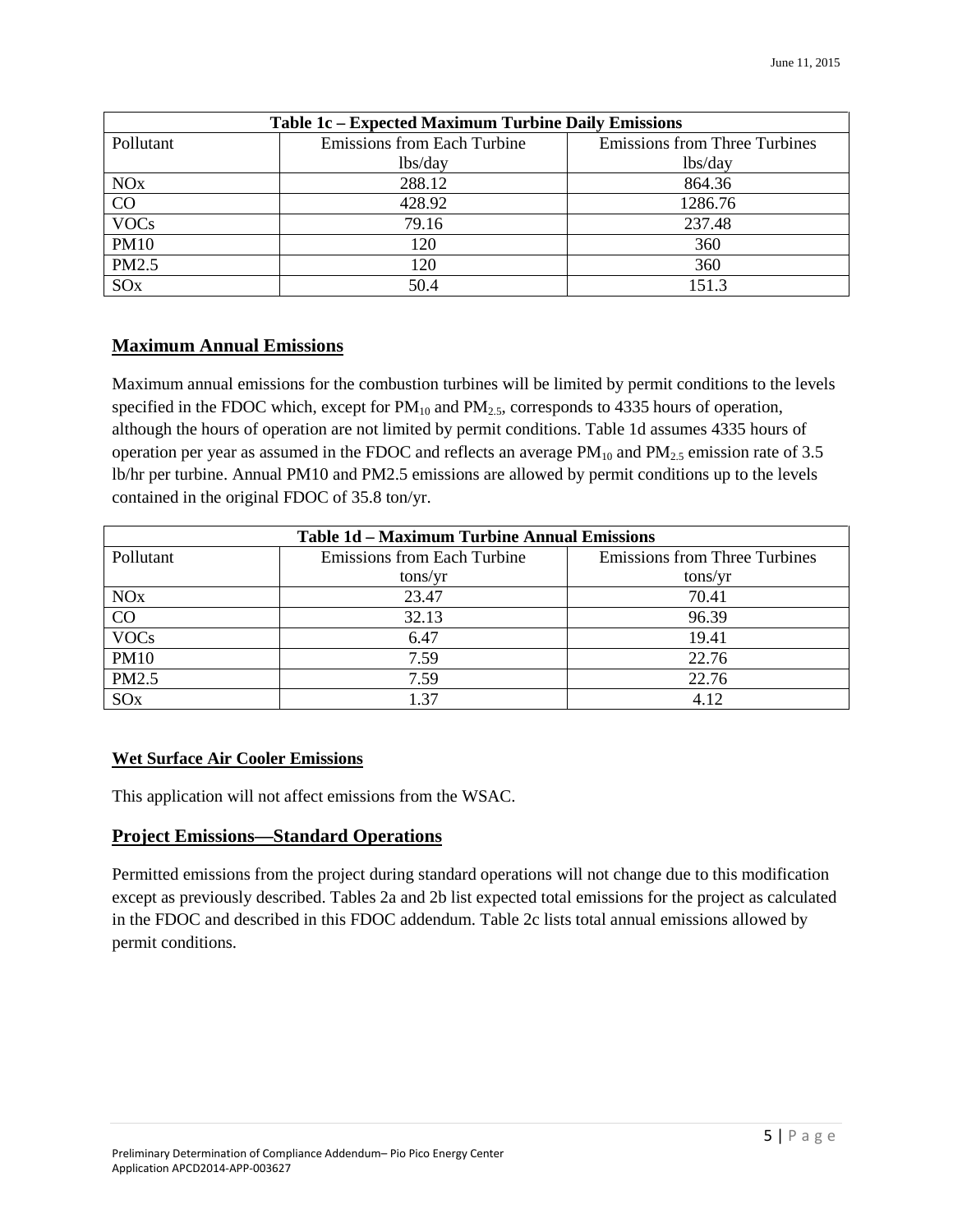| <b>Table 2a -Maximum Project Total Daily Emissions</b> |                             |                              |                     |
|--------------------------------------------------------|-----------------------------|------------------------------|---------------------|
| Pollutant                                              | <b>Turbines Total Daily</b> | <b>WSAC Daily Emissions,</b> | Project Total Daily |
|                                                        | Emissions, lbs/day          | lbs/day                      | Emissions, lbs/day  |
| <b>NO<sub>x</sub></b>                                  | 864.36                      |                              | 864.36              |
| CO                                                     | 1286.76                     |                              | 1286.76             |
| <b>VOCs</b>                                            | 237.48                      |                              | 237.48              |
| <b>PM10</b>                                            | 360                         | 15.8                         | 375.8               |
| PM2.5                                                  | 360                         | 15.8                         | 375.8               |
| SO <sub>x</sub>                                        | 151.3                       |                              | 151.3               |

| Table 2b – Expected Maximum Project Total Annual Emissions |                              |                    |                    |
|------------------------------------------------------------|------------------------------|--------------------|--------------------|
| Pollutant                                                  | <b>Turbines Total Annual</b> | <b>WSAC Annual</b> | Project Total      |
|                                                            | Emissions, tons/yr           | Emissions, tons/yr | Annual             |
|                                                            |                              |                    | Emissions, tons/yr |
| <b>NO<sub>x</sub></b>                                      | 70.41                        |                    | 70.41              |
| CO                                                         | 96.39                        |                    | 96.29              |
| <b>VOCs</b>                                                | 19.41                        |                    | 19.41              |
| <b>PM10</b>                                                | 35.76                        | 1.43               | 37.19              |
| PM2.5                                                      | 35.76                        | 1.43               | 37.19              |
| SO <sub>x</sub>                                            | 4.12                         |                    | 4.12               |

| Table 2c - Allowed Project Total Annual Emissions |                              |                    |                    |
|---------------------------------------------------|------------------------------|--------------------|--------------------|
| Pollutant                                         | <b>Turbines Total Annual</b> | <b>WSAC Annual</b> | Project Total      |
|                                                   | Emissions, tons/yr           | Emissions, tons/yr | Annual             |
|                                                   |                              |                    | Emissions, tons/yr |
| <b>NO<sub>x</sub></b>                             | 70.41                        |                    | 70.41              |
| CO                                                | 96.39                        |                    | 96.29              |
| <b>VOCs</b>                                       | 19.41                        |                    | 19.41              |
| <b>PM10</b>                                       | 22.76                        | 1.43               | 24.19              |
| PM2.5                                             | 22.76                        | 1.43               | 24.19              |
| SO <sub>x</sub>                                   | 4.12                         |                    | 4.12               |

### **Project Emissions—Toxic Emissions**

Unlike previously described emissions, toxic emissions are not limited directly by permit condition and therefore are assumed to change based on the increase in heat input. To calculate the increases, it was assumed that VOC emissions would not increase during either startup and shutdown or normal operation since these are limited by permit conditions. It was further assumed that toxic emissions during startup and shutdown and commissioning are calculated on a pounds per million btu basis emission factor that is elevated above the normal operation emission factor based on the ratio of VOC emissions expressed in units of pounds per million btu during each mode of operation.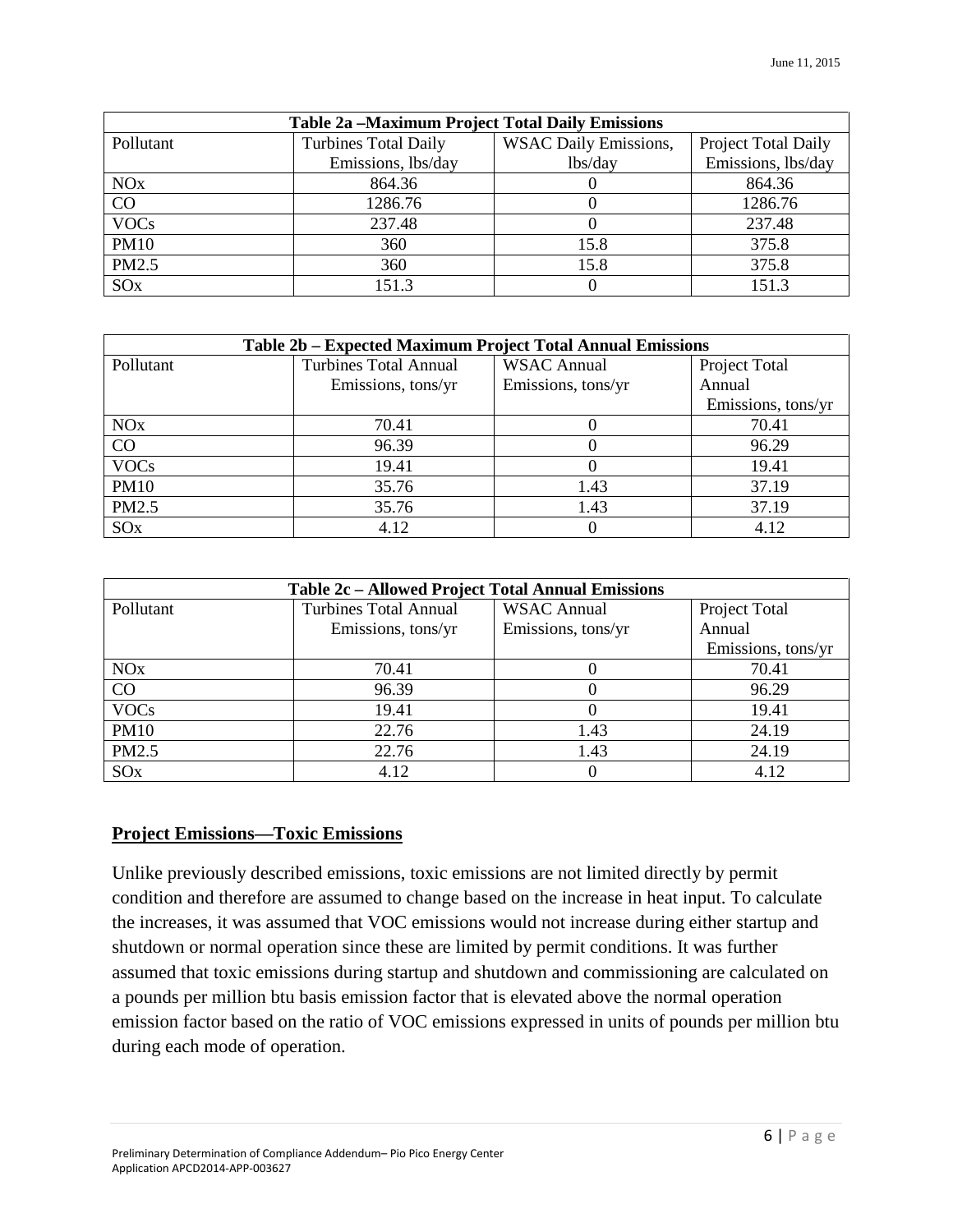The full calculation sheet can be seen in Appendix A of this DOC addendum. These emissions were used for the revised health risk assessment described in Section 6 and contained in Appendix B.

#### **Combustion Turbine Generator Emissions—Commissioning Period**

Emissions during the turbine commissioning periods are expected to change minimally based on this modification due to changes to particulate emissions that were previously discussed. Sulfur dioxide emissions may increase slightly if heat inputs during commissioning are higher, however will not exceed the maximum steady state emission levels previously described for the combustion turbines. NOx, VOC and CO emissions will not increase beyond the emissions calculated in the FDOC because NOx and CO emissions are limited by permit conditions to not exceed these amounts (and VOC emissions are assumed to correlate with CO emissions, so no increase to CO emissions ensures no increase to VOC emissions as well). Additionally the applicant requested that NOx emissions during the commissioning period be limited to 150 lb/hr for all 3 turbines rather than 50 lb/hr for each turbine individually. This will not affect hourly and daily emission rates for the project, however will affect potential totals NOx emissions during the commissioning periods for all three turbines because they may be commissioned separately, resulting in emissions from each turbine allowed up to 150 lb/hr. These changes are reflected in tables 3a and 3b. Total annual emissions from the turbines will not increase however since commissioning emissions are included in the annual maximums specified by permit conditions and these limits are not being increased.

| Table 3a – Maximum Turbine Hourly Emissions During Commissioning |                                    |                                      |  |
|------------------------------------------------------------------|------------------------------------|--------------------------------------|--|
| Pollutant                                                        | <b>Emissions from Each Turbine</b> | <b>Emissions from Three Turbines</b> |  |
|                                                                  | lbs/hr                             | lbs/hr                               |  |
| <b>NO<sub>x</sub></b>                                            | 150                                | 150                                  |  |
| CO                                                               | 75                                 | 225                                  |  |
| <b>VOCs</b>                                                      |                                    | 15                                   |  |
| <b>PM10</b>                                                      | 5.0                                | 15.0                                 |  |
| PM2.5                                                            | 5.0                                | 15.0                                 |  |
| SO <sub>x</sub>                                                  |                                    | <6.3                                 |  |

| Table 3b – Maximum Turbine Daily Emissions During Commissioning |                                    |                                      |  |  |  |  |
|-----------------------------------------------------------------|------------------------------------|--------------------------------------|--|--|--|--|
| Pollutant                                                       | <b>Emissions from Each Turbine</b> | <b>Emissions from Three Turbines</b> |  |  |  |  |
|                                                                 | lbs/day                            | lbs/day                              |  |  |  |  |
| <b>NO<sub>x</sub></b>                                           | 3600                               | 3600                                 |  |  |  |  |
| CO                                                              | 1800                               | 5400                                 |  |  |  |  |
| <b>VOCs</b>                                                     | 120                                | 360                                  |  |  |  |  |
| <b>PM10</b>                                                     | 120                                | 360                                  |  |  |  |  |
| PM2.5                                                           | 120                                | 360                                  |  |  |  |  |
| SO <sub>x</sub>                                                 | <50.4                              | <151.3                               |  |  |  |  |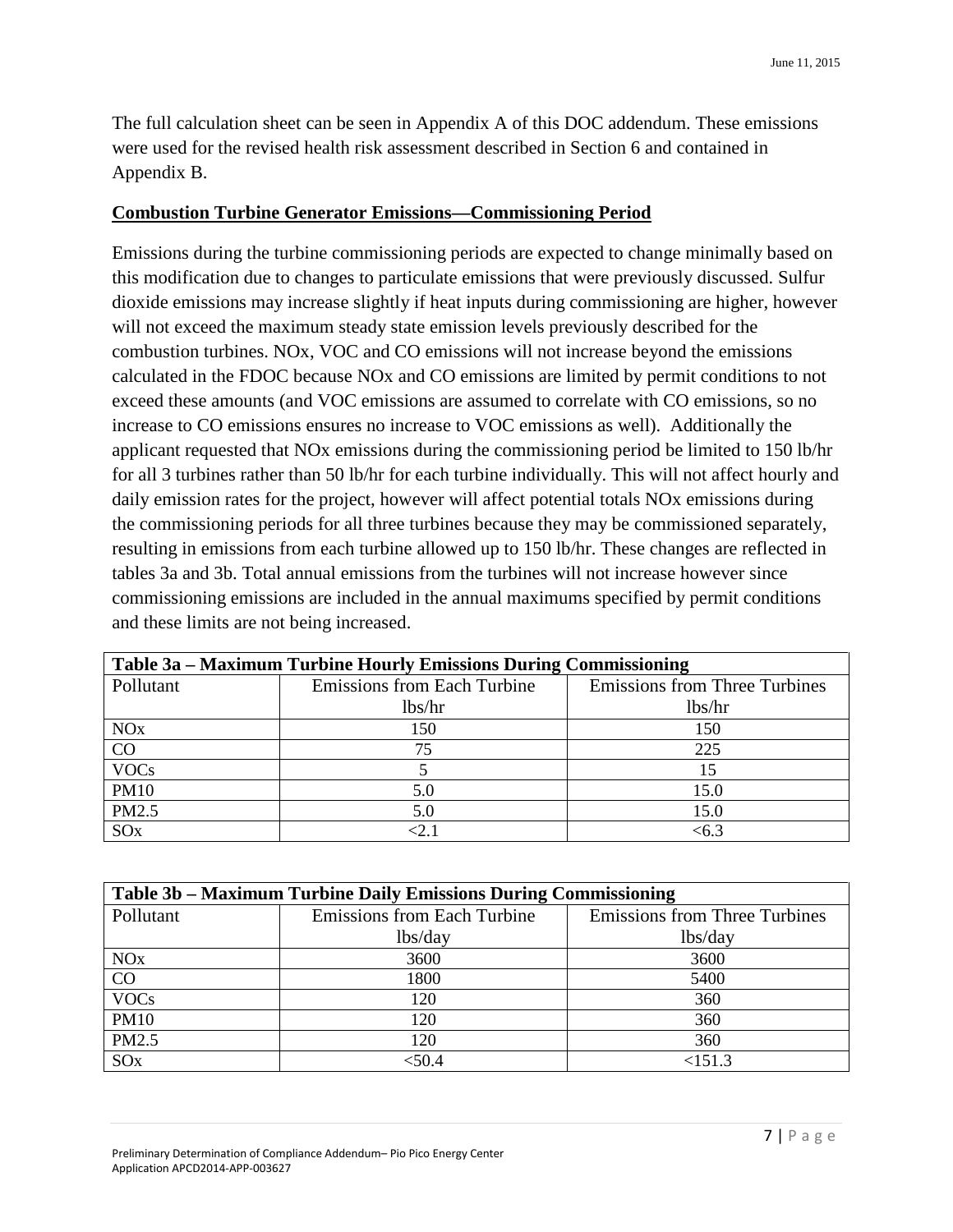| Table 3c – Maximum Turbine Total Emissions During Commissioning |                                    |                                      |  |  |  |  |
|-----------------------------------------------------------------|------------------------------------|--------------------------------------|--|--|--|--|
| Pollutant                                                       | <b>Emissions from Each Turbine</b> | <b>Emissions from Three Turbines</b> |  |  |  |  |
|                                                                 | tons                               | tons                                 |  |  |  |  |
| <b>NO<sub>x</sub></b>                                           | 8.4                                | 25.2                                 |  |  |  |  |
| CO                                                              | 4.2                                | 12.6                                 |  |  |  |  |
| <b>VOCs</b>                                                     | 0.28                               | 0.84                                 |  |  |  |  |
| <b>PM10</b>                                                     | 0.31                               | 0.93                                 |  |  |  |  |
| PM2.5                                                           | 0.31                               | 0.93                                 |  |  |  |  |
| SO <sub>x</sub>                                                 | < 0.12                             | < 0.36                               |  |  |  |  |

#### <span id="page-11-0"></span>**6.0 Rules Analysis**

#### <span id="page-11-1"></span>**6.1 District PSD and NSR Rules**

This section will discuss the implications to the PSD and NSR discussions contained in the original FDOC due to the proposed modification. For full discussion of the issues, see the original FDOC.

#### **Rule 20.1(c)(35) – Major Stationary Source**

This modification does not affect the major source status of the stationary source – it is still considered a major source of NOx.

#### **Rule 20.1(c)(58) – Prevention of Significant Deterioration (PSD) Stationary Source and 40 CFR 52.21**

This modification does not affect the PSD status of the stationary source – it is still not considered a PSD stationary source under District rules and regulations.

As noted in the original FDOC, the project was previously determined to be subject to federal PSD permitting due to the increase in green house gas (GHG) emissions. However, since the issuance of the FDOC and the federal PSD permit, the U.S. Supreme Court invalidated the portion of the EPA rule requiring PSD permits for projects that only trigger PSD permitting due to an increase in GHG emissions (known as "Step 2 of the Green House Gas Tailoring Rule"). The EPA has subsequently modified their rules to allow the rescission of PSD permits issued under this rule provision<sup>[1](#page-11-2)</sup>.

#### **Rule 20.1( c)(16), 40 CFR §52.21, and 40 CFR Appendix S to Part 51– Contemporaneous Emission Increase**

This modification does not affect the contemporaneous emission increase for the project except for the reduction in  $PM_{10}$  and  $PM_{2.5}$  emissions as will be discussed later in this section. The contemporaneous emission increase for this stationary source is that contained in table 2b.

#### **Rule 20.3(d)(1)- Best Available Control Technology(BACT)/Lowest Achievable Emission Rate (LAER)**

l

<span id="page-11-2"></span><sup>&</sup>lt;sup>1</sup><http://www.epa.gov/airquality/permits/actions.html>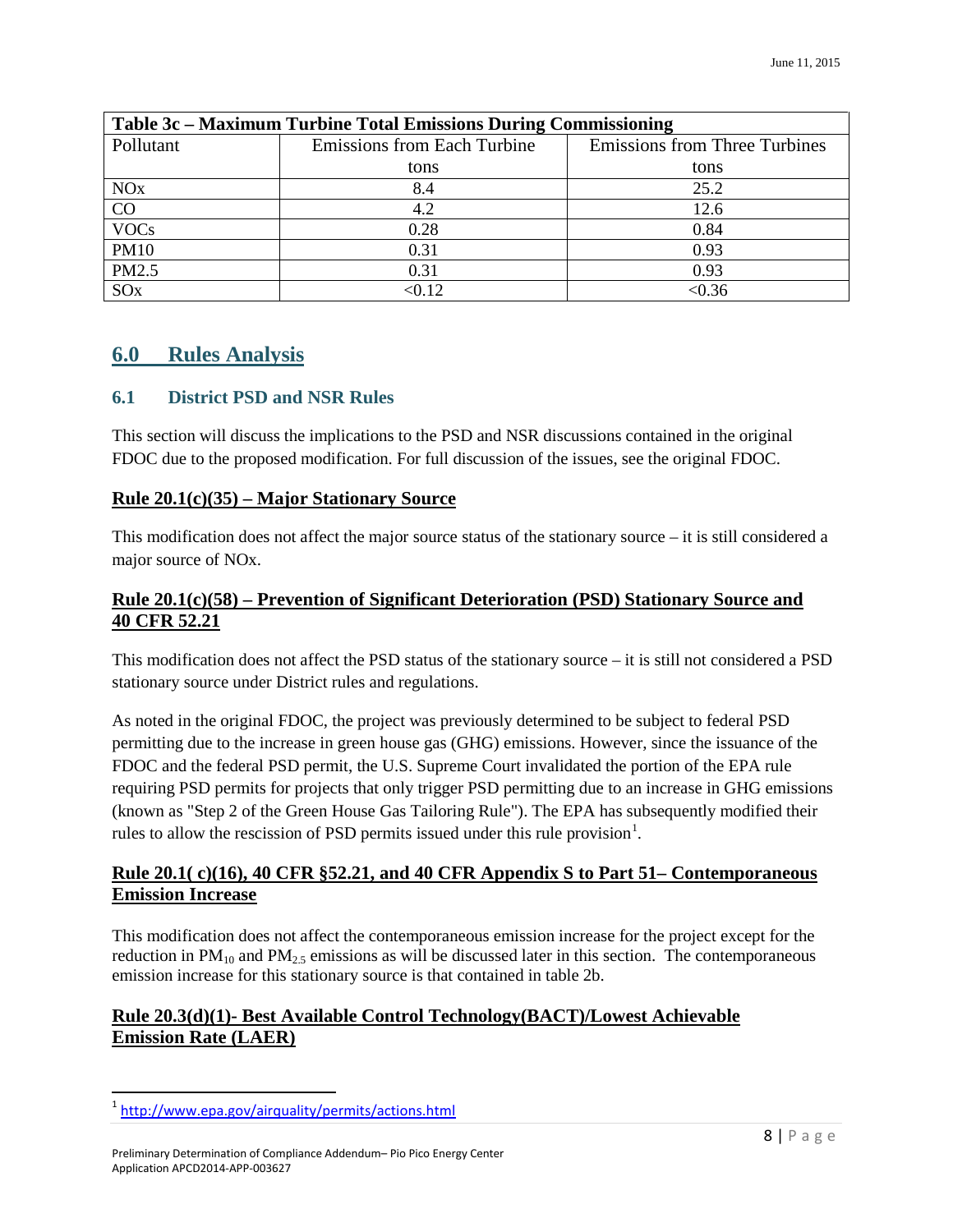The only changes to the BACT or LAER determinations for this project being made as part of this modification are to lower the emission limits for  $PM_{10}$  and  $PM_{2.5}$ . The change will lower the allowable emissions from each single turbine to no more than 5.0 lb/hr for both  $PM_{10}$  and  $PM_{2.5}$ . Additionally, a maximum of 3.5 lb/hr average for all 3 combustion turbines averaged across the most recent 2 source tests for each turbine (for a total of six tests) will be included in permit conditions. This change is based on the Districts review of other projects involving the use of similar LMS100 gas turbines which have shown the ability to comply with a 5 lb/hr limit and 3.5 lb/hr limit average as described, so these are considered achievable for this class/category of equipment and therefore required to ensure compliance with BACT requirements.

NOx and VOC emission rates were also reviewed as part of this modification and found to continue to meet BACT requirements. The only change will be permit conditions to require that test methods used to measure VOC emissions will include measurement of formaldehyde, but this does not alter the BACT emission limit of 2.0 ppmvd VOC corrected to  $15\%$  O<sub>2</sub>.

Because this was a modification to an existing project, alternative technologies (such as solar power or energy storage) were not reviewed because they constitute entire new projects rather than modifications to the existing project, and therefore are not technologically feasible because they do not meet the project objective of the modification – to increase the heat input of a gas turbine.

#### **Rule 20.3(d)(2) – Air Quality Impact Analysis (AQIA)**

Permit conditions will ensure that emissions of any pollutants potentially subject to AQIA do not increase compared to the allowed emissions described in the original FDOC that were analyzed with an AQIA, with the exception of SO<sub>x</sub> emissions which may increase on daily and hourly bases. This small increase is below the thresholds listed in table 20.3-1, and therefore an AQIA is not required for this modification. Additionally, the applicant included with the application the results of modeling conducted using the revised exhaust parameters due to the increase in heat input to demonstrate to the District that no additional exceedances of the state or federal ambient air quality standards would occur. Based on the District's review of these model runs plus some additional model runs performed by the District, there is no indication that the modification would affect the conclusions of the AQIA described in the original FDOC.

One final change was the request by the applicant to have the commissioning NOx limit allow for up to 150 lb/hr NOx combined for all three turbines instead of 50 lb/hr from each turbine. The stacks are located sufficiently near each other such that this change will not affect the conclusions of the AQIA described in the original FDOC.

#### **Rule 20.3 (d)(3) -Prevention of Significant Deterioration (PSD)**

This application does not result in an increase in annual emissions, and therefore does not change the PSD conclusions of the FDOC – that this project is not subject to District PSD regulations.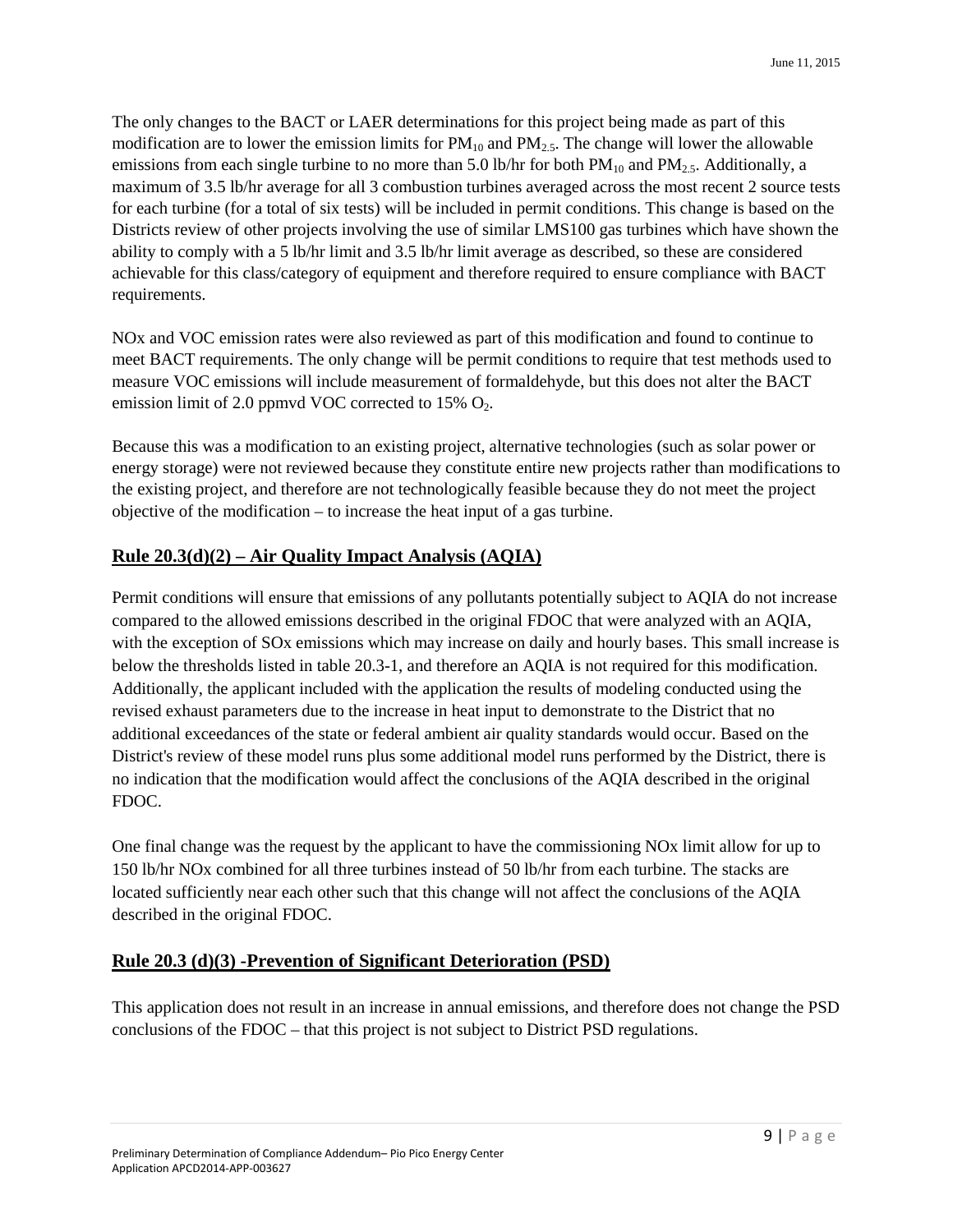#### **Rule 20.3(d)(4) – Public Notice and Comment**

This application was not subject to PSD or the AQIA requirements of this rule. However, because this modification project is subject to CEC review similar to an AFC, the District will provide for public notice and public comment period in accordance with the provisions of this section to satisfy the requirements of Rule 20.5(g).

#### **Rule 20.3(d)(5)-Emission Offsets**

As stated in the original FDOC, the NOx emission increase of the project triggered the requirement to provide offsets. This application does not increase the allowable NOx emissions or increase emissions such that offsets would be required for another pollutant, and therefore no additional requirements apply for this modification application.

#### **Rule 20.3(e)(1) – Compliance Certification**

As stated in the original FDOC, the applicant submitted all required compliance certifications for the original project. This modification application does not trigger LAER or offset requirements, and therefore an additional compliance certification is not required.

#### **Rule 20.3(e)(2) – Alternative Siting and Alternatives Analysis**

This modification application did not result in offset or LAER requirements, and therefore an alternative siting and alternatives analysis was not required.

#### **Rule 20.5 – Power Plants**

This rule requires that the District issue a PDOC/FDOC for all projects which have submitted an AFC to the CEC. This application is a modification to a project for which an AFC has been filed and the District has previously issued an FDOC and for which the CEC has licensed. The District, therefore, has issued this preliminary addendum to the original FDOC to discuss the rule implications of the proposed modification and to contain revised permit conditions to reflect the modification.

#### <span id="page-13-0"></span>**6.2 District Prohibitory Rules and Toxics**

The only District prohibitory rule that is potentially affected by this modification is rule 69.3.1. For discussion of compliance with all other prohibitory rules, see the original FDOC.

#### **Rule 69.3.1 – Stationary Gas Turbines – Best Available Retrofit Control Technology**

This rule limits NOx emissions from combustion turbines greater than 10 MW to 15 x ( $E/25$ ) ppmvd when operating uncontrolled and 9 x  $(E/25)$  ppmvd at 15% oxygen when operating with add-on emission controls and averaged over a one-hour period, where E is the thermal efficiency of the unit based on the higher heating value of the fuel. Since this application changes the maximum heat input and energy output, the emission standard may be altered as shown in the following table: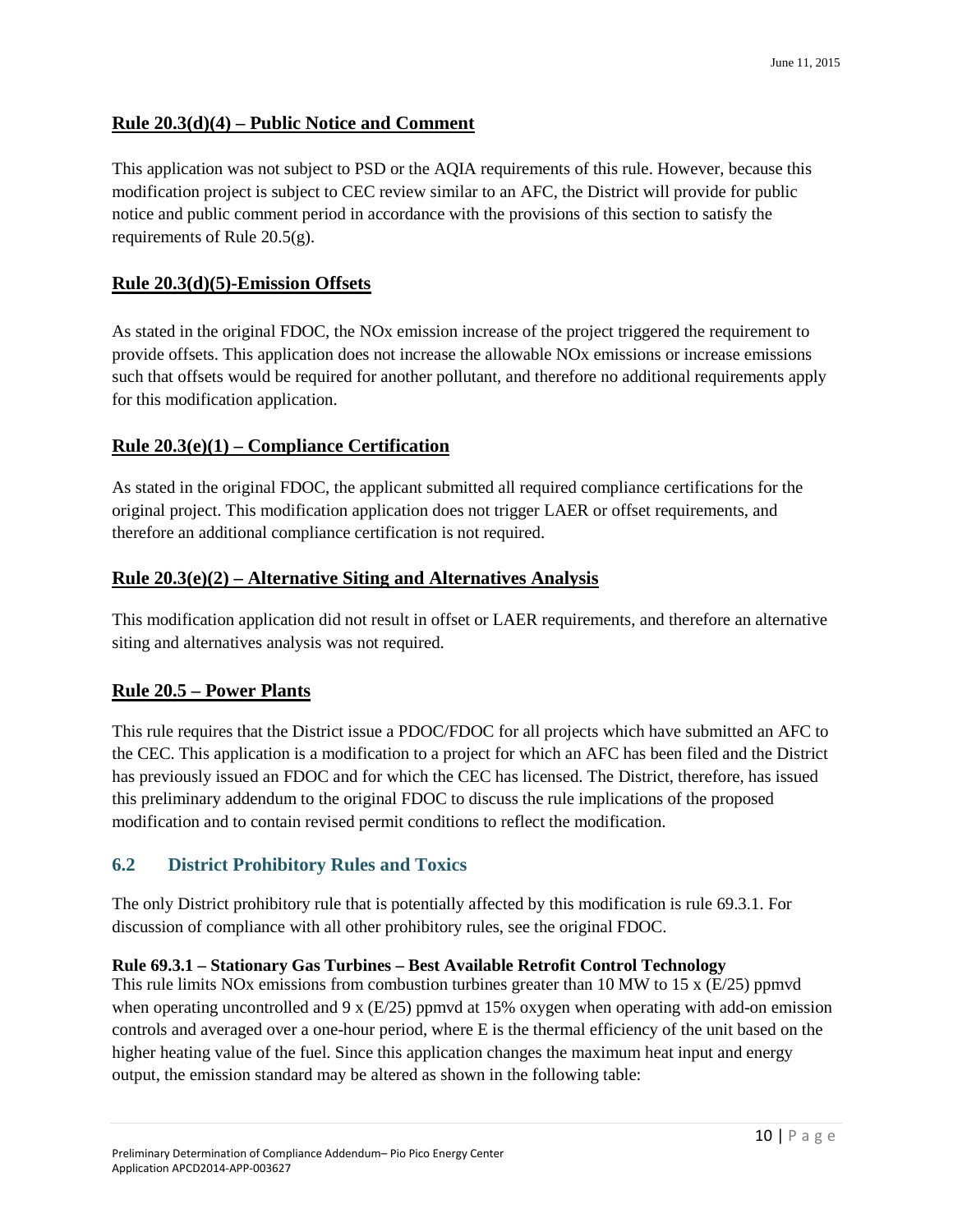|                                    | Original | Modification |
|------------------------------------|----------|--------------|
| <b>MRTE</b>                        | 0.429    | 0.430        |
| <b>HILHV</b>                       | 818.2    | 844.5        |
| <b>HI HHV</b>                      | 908.2    | 937.4        |
| Output (MW)                        | 102.9    | 106.4        |
| Output (MMBtu/hr)                  | 351.2    | 363.1        |
| E                                  | 38.7%    | 38.7%        |
| <b>Controlled Emission Limit</b>   | 13.9     | 13.9         |
| <b>Uncontrolled Emission Limit</b> | 23.2     | 23.2         |

This table shows that the modified controlled and uncontrolled NOx emission limits would be the same as in the original permit. The District notes that this calculation is based on the "manufacturer's continuous rated percent thermal efficiency of the gas turbine engine…at peak load" which utilizes the somewhat lower heat input provided by the turbine manufacturer (GE) for the peak load rather than the maximum heat input of 1000 MMBtu/hr requested by the applicant.

This modification application does not have any further impacts on rule 69.3.1 compliance or any other prohibitory rules.

#### **Rule 1200 – Toxic Air Contaminants**

Since the original FDOC conditions do not directly limit emissions of toxic air contaminants (TACs), the District determined that the proposed modification would result in a potential increase in emissions of TACs, and therefore a revised health risk assessment was conducted. The analysis was conducted based on the entire PTE of the proposed equipment rather than just the increase in emissions due to this modification.

The full health risk assessment report can be seen as appendix B. This assessment demonstrated that the potential additional health risk from PPEC including the added emissions from this modification are within rule limits of no more than one in one million cancer risk increase and acute and chronic HHI of no more than one.

#### <span id="page-14-0"></span>**6.3 State Regulations Implemented by the District**

This modification application does not affect compliance with any state regulations implemented by the District.

#### <span id="page-14-1"></span>**6.4 National Emission Standards for Hazardous Air Pollutants (NESHAPs)**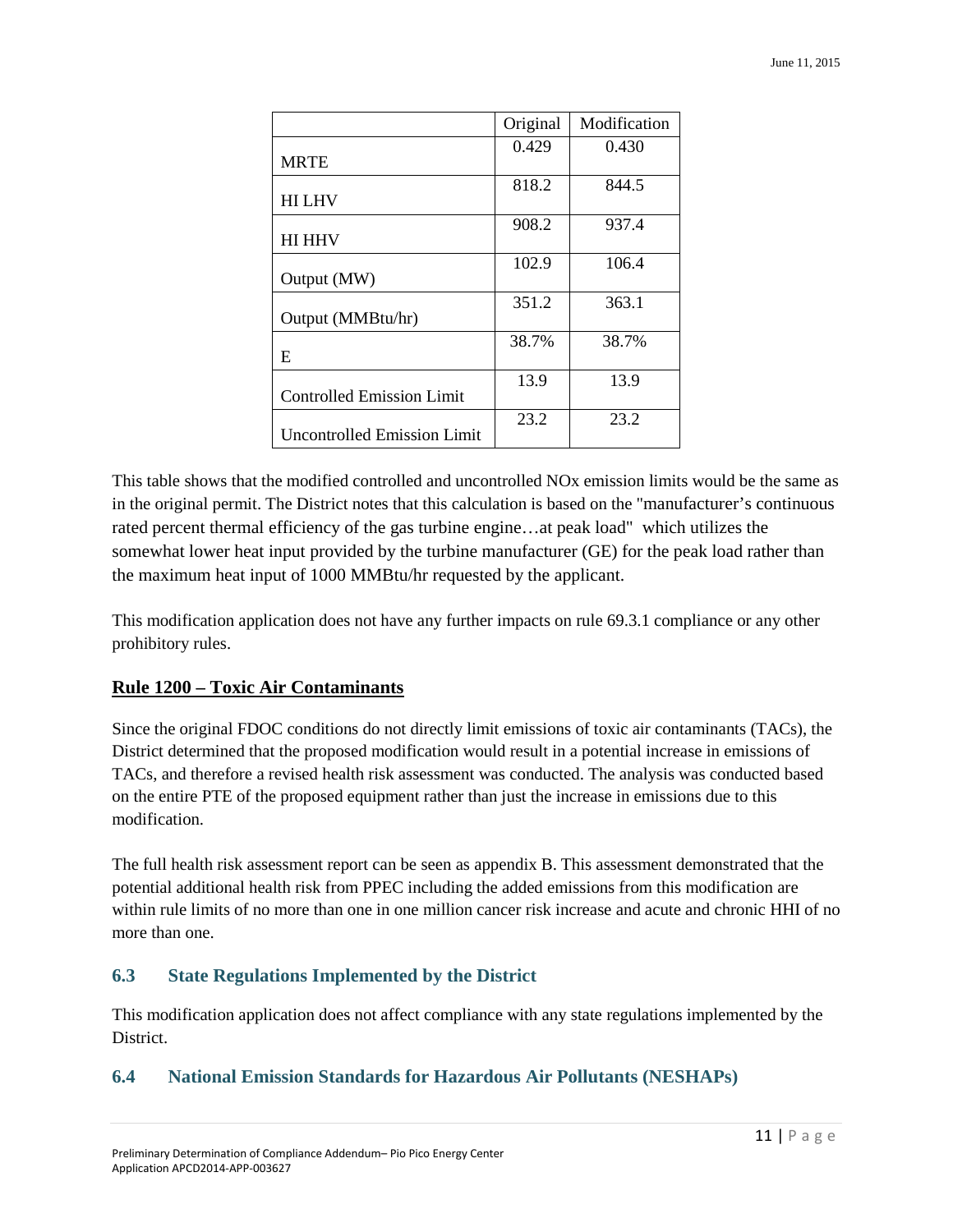This equipment is not subject to any NESHAPs, and therefore the modification does not affect compliance with any NESHAPs.

#### 6.5 **New Source Performance Standards (NSPS)**

This is subject to NSPS subpart KKKK however this modification application will not affect the applicability of any rule requirements. See the original FDOC for full discussion of NSPS requirements. There are some changes to the language of permit conditions, some of which relate to NSPS compliance, however these changes are administrative or enhancing the enforceability or clarity of the condition and do not affect the stringency of the actual requirements previously discussed in the FDOC.

#### **Acid Rain** 6.6

This application does not affect acid rain program requirements. As stated in the original FDOC, the application has been filed with the U.S. EPA. For additional discussion of acid rain program requirements, see the original FDOC.

#### **Additional Issues**  $7.0$

There are no additional issues associated with this modification.

#### **Conclusion and Recommendations** 8.0

If operated in accordance with the proposed conditions specified in this Preliminary Determination of Compliance Addendum, this equipment is expected to operate in compliance with all Rules and Regulations of the San Diego County Air Pollution Control District. (See appendix C for the proposed conditions).

Signed By

Project Engineer

Signed By

Senior Engineer

 $6 - 11 - 11$ 

Date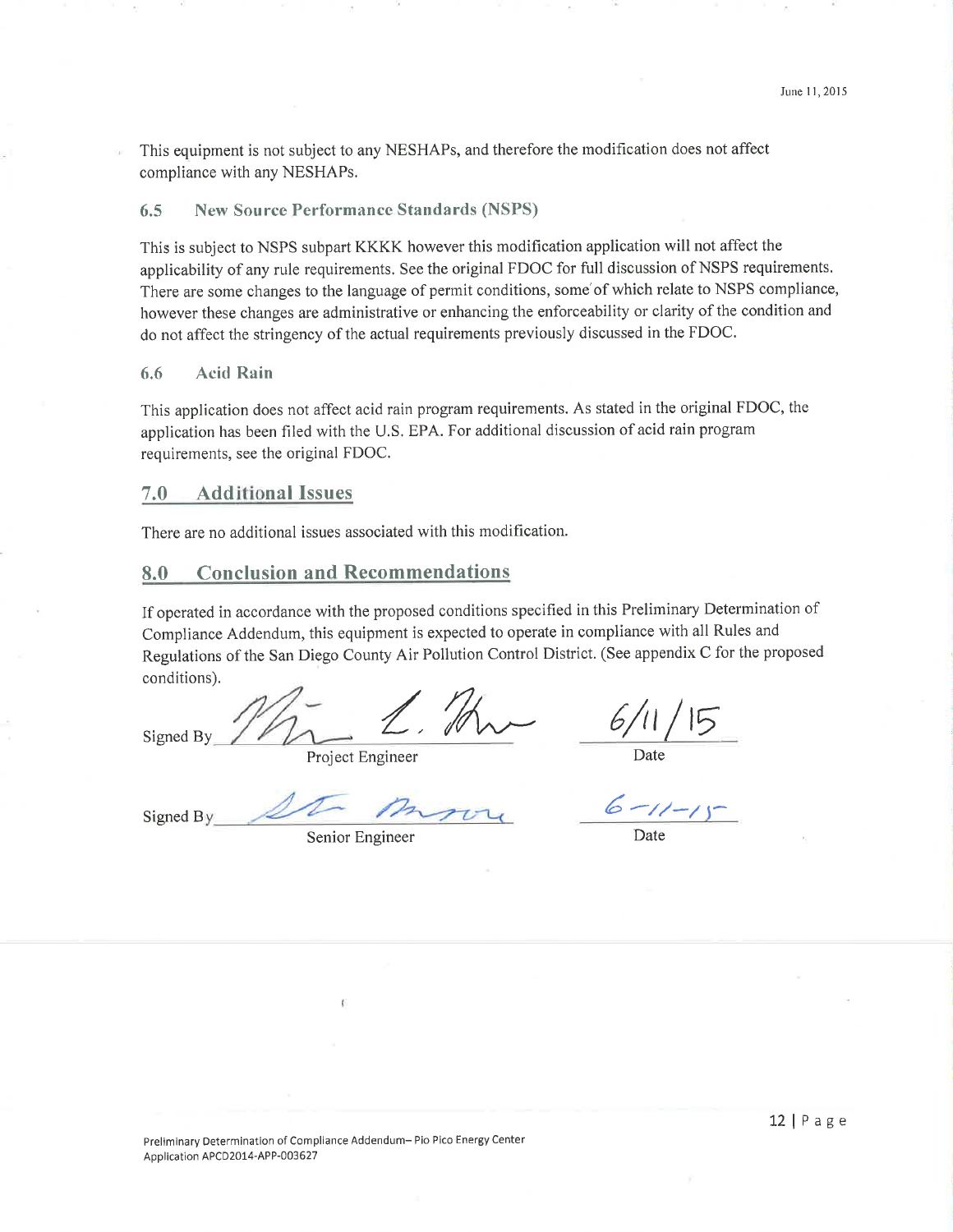<span id="page-16-0"></span>**Appendix A: Emission Calculation Tables**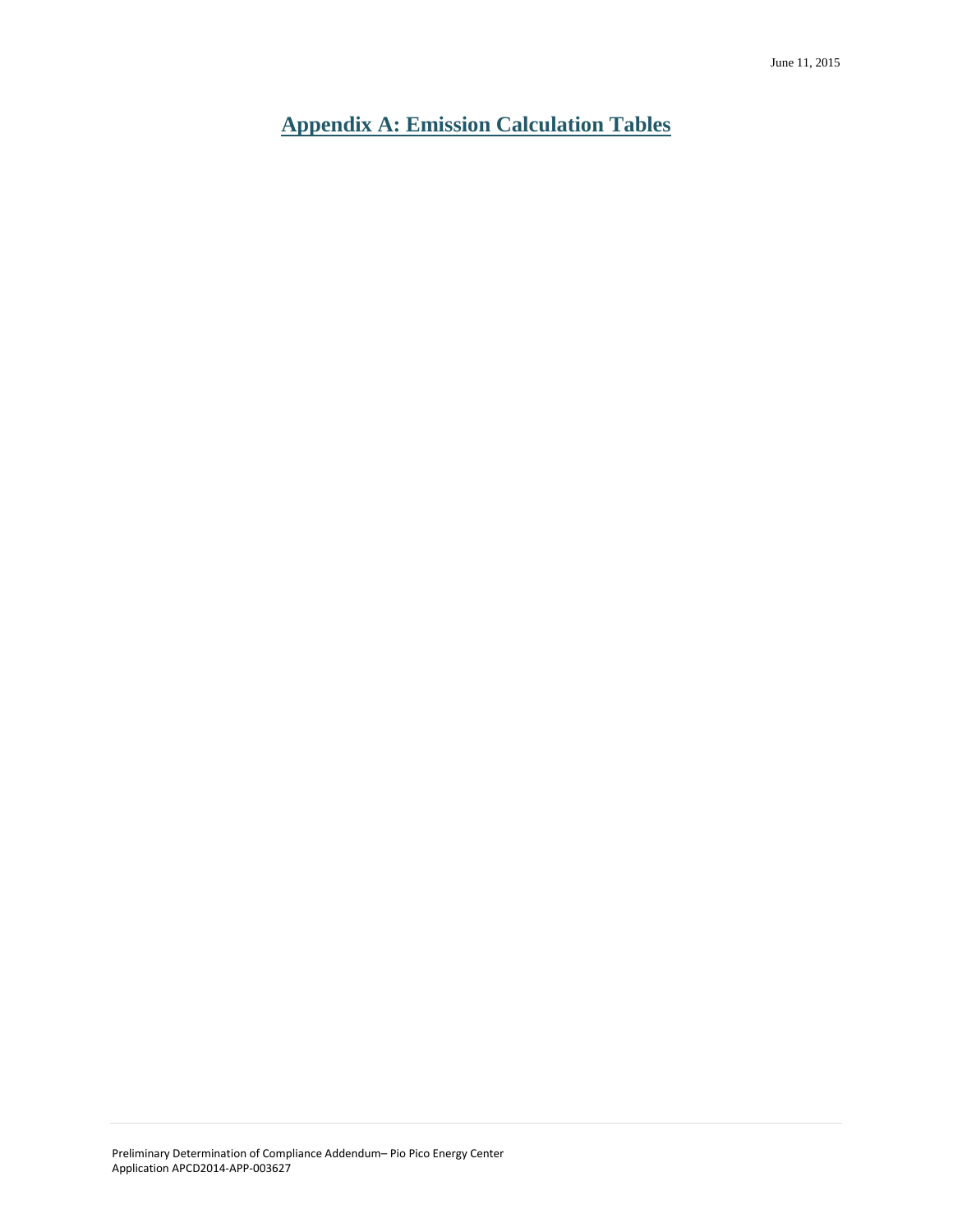|                                |               |                |               | Max non-      | Startup-   |               | Startup    |             |
|--------------------------------|---------------|----------------|---------------|---------------|------------|---------------|------------|-------------|
|                                |               |                |               | commissioning | Shutdown   | Max           | emission   |             |
|                                |               |                | Controlled EF | hour EF       | hour EF    | commissioning | factor     | Shutdown EF |
| Pollutant                      | EF (lb/MMBtu) | Source         | (lb/MMBtu)    | (lb/MMBtu)    | (lb/MMBtu) | EF (lb/MMBtu) | (lb/MMBtu) | (lb/MMBtu)  |
| Ammonia,                       | 6.81E-03      | District/AP-42 | 6.81E-03      | 6.81E-03      | 6.81E-03   | 6.81E-03      | 6.81E-03   | 6.81E-03    |
| Propylene                      | 7.63E-04      | <b>CATEF</b>   | 3.82E-04      | 3.28E-03      | 2.03E-03   | 7.08E-03      | 1.56E-03   | 1.76E-02    |
| Acetaldehyde                   | 4.00E-05      | District/AP-42 | 2.00E-05      | 1.72E-04      | 1.06E-04   | 3.71E-04      | 8.17E-05   | 9.20E-04    |
| Acrolein                       | 6.40E-06      | District/AP-42 | 3.20E-06      | 2.75E-05      | 1.70E-05   | 5.94E-05      | 1.31E-05   | 1.47E-04    |
| Benzene                        | 1.20E-05      | District/AP-42 | 6.00E-06      | 5.15E-05      | 3.19E-05   | 1.11E-04      | 2.45E-05   | 2.76E-04    |
| 1.3-Butadiene                  | 4.30E-07      | District/AP-42 | 2.15E-07      | 1.85E-06      | 1.14E-06   | 3.99E-06      | 8.79E-07   | 9.89E-06    |
| Ethylbenzene                   | 3.20E-05      | District/AP-42 | 1.60E-05      | 1.37E-04      | 8.50E-05   | 2.97E-04      | 6.54E-05   | 7.36E-04    |
| Formaldehyde                   | 9.08E-04      | <b>CATEF</b>   | 4.54E-04      | 3.90E-03      | 2.41E-03   | 8.42E-03      | 1.86E-03   | 2.09E-02    |
| n-Hexane                       | 2.56E-04      | <b>CATEF</b>   | 1.28E-04      | 1.10E-03      | 6.81E-04   | 2.38E-03      | 5.24E-04   | 5.90E-03    |
| Naphthalene                    | 1.64E-06      | District/AP-42 | 8.22E-07      | 7.06E-06      | 4.37E-06   | 1.53E-05      | 3.36E-06   | 3.78E-05    |
| PAH Total (individually below) | 2.30E-06      | <b>CATEF</b>   | 1.15E-06      | 9.87E-06      | $6.10E-06$ | 2.13E-05      | 4.69E-06   | 5.29E-05    |
| Acenaphthene                   | 1.88E-08      | <b>CATEF</b>   | 9.41E-09      | 8.08E-08      | 5.00E-08   | 1.75E-07      | 3.84E-08   | 4.33E-07    |
| Acenaphthlyene                 | 1.46E-08      | <b>CATEF</b>   | 7.28E-09      | 6.25E-08      | 3.87E-08   | 1.35E-07      | 2.97E-08   | 3.35E-07    |
| Anthracene                     | 3.35E-08      | <b>CATEF</b>   | 1.67E-08      | 1.44E-07      | 8.89E-08   | 3.11E-07      | 6.84E-08   | 7.70E-07    |
| Benzo(a)anthracene             | 2.24E-08      | <b>CATEF</b>   | 1.12E-08      | 9.61E-08      | 5.94E-08   | 2.08E-07      | 4.57E-08   | 5.15E-07    |
| Benzo(a)pyrene                 | 1.38E-08      | <b>CATEF</b>   | 6.88E-09      | 5.91E-08      | 3.66E-08   | 1.28E-07      | 2.81E-08   | 3.17E-07    |
| Benzo(e)pyrene                 | 5.39E-10      | <b>CATEF</b>   | 2.69E-10      | 2.31E-09      | 1.43E-09   | 5.00E-09      | 1.10E-09   | 1.24E-08    |
| Benzo(b)fluoranthrene          | 1.12E-08      | <b>CATEF</b>   | 5.59E-09      | 4.80E-08      | 2.97E-08   | 1.04E-07      | 2.29E-08   | 2.57E-07    |
| Benzo(k)fluoranthrene          | 1.09E-08      | <b>CATEF</b>   | 5.45E-09      | 4.68E-08      | 2.89E-08   | 1.01E-07      | 2.23E-08   | 2.51E-07    |
| Benzo(g,h,i)perylene           | 1.36E-08      | <b>CATEF</b>   | 6.78E-09      | 5.82E-08      | 3.60E-08   | 1.26E-07      | 2.77E-08   | 3.12E-07    |
| Chrysene                       | 2.50E-08      | <b>CATEF</b>   | 1.25E-08      | 1.07E-07      | 6.63E-08   | 2.32E-07      | 5.10E-08   | 5.74E-07    |
| Dibenz(a,h)anthracene          | 2.33E-08      | <b>CATEF</b>   | 1.16E-08      | 9.99E-08      | 6.18E-08   | 2.16E-07      | 4.75E-08   | 5.35E-07    |
| Fluoranthene                   | 4.28E-08      | <b>CATEF</b>   | 2.14E-08      | 1.84E-07      | 1.14E-07   | 3.97E-07      | 8.74E-08   | 9.84E-07    |
| Fluorene                       | 5.74E-08      | <b>CATEF</b>   | 2.87E-08      | 2.47E-07      | 1.53E-07   | 5.33E-07      | 1.17E-07   | 1.32E-06    |
| Indeno $(1,2,3$ -cd) pyrene    | 2.33E-08      | <b>CATEF</b>   | 1.16E-08      | 9.99E-08      | 6.18E-08   | 2.16E-07      | 4.75E-08   | 5.35E-07    |
| Phenanthrene                   | 3.10E-07      | <b>CATEF</b>   | 1.55E-07      | 1.33E-06      | 8.23E-07   | 2.88E-06      | 6.33E-07   | 7.13E-06    |
| Pyrene                         | 2.74E-08      | <b>CATEF</b>   | 1.37E-08      | 1.18E-07      | 7.28E-08   | 2.54E-07      | 5.60E-08   | 6.31E-07    |
| Toluene                        | 1.30E-04      | District/AP-42 | 6.50E-05      | 5.58E-04      | 3.45E-04   | 1.21E-03      | 2.66E-04   | 2.99E-03    |
| Xylenes                        | 6.40E-05      | District/AP-42 | 3.20E-05      | 2.75E-04      | 1.70E-04   | 5.94E-04      | 1.31E-04   | 1.47E-03    |

#### **Table A-1: Toxics Emission Factors**

**See notes after table A-3.**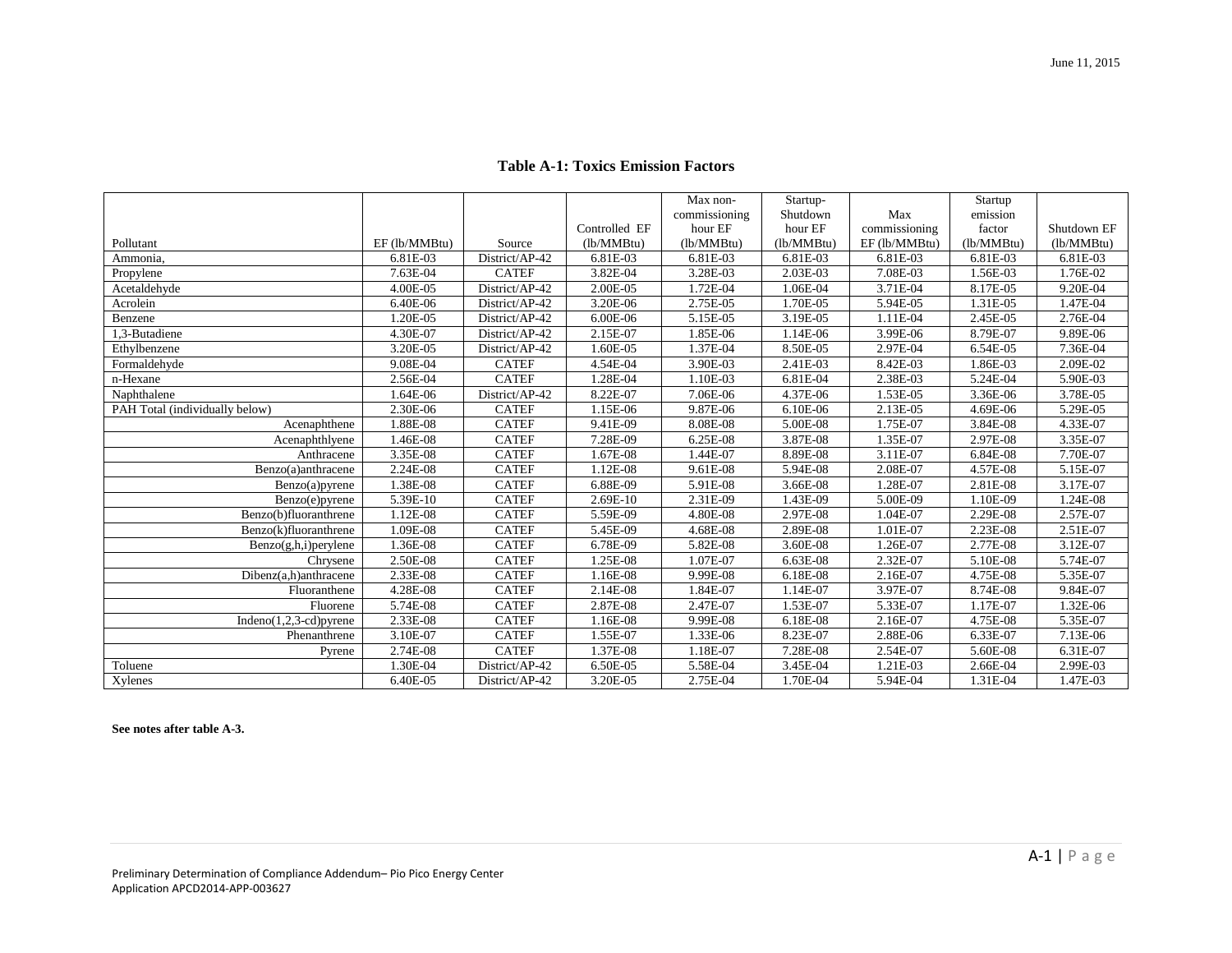| <b>Table A-2: Single Turbine Toxic Emission Calculations</b> |  |
|--------------------------------------------------------------|--|

|                                            |                             |                       |                        | Max non-                      | Startup-            | Max                                 | <b>Max</b>       | <b>Annual</b>                     | Annual (non-                     |
|--------------------------------------------|-----------------------------|-----------------------|------------------------|-------------------------------|---------------------|-------------------------------------|------------------|-----------------------------------|----------------------------------|
| Pollutant                                  | Max steady<br>state (lb/hr) | Startup<br>(lb/event) | Shutdown<br>(lb/event) | commissioning<br>hour (lb/hr) | Shutdown<br>(lb/hr) | Commissioning/Sync-<br>idle (lb/hr) | Acute<br>(lb/hr) | (commissioning<br>$year)$ (lb/yr) | commissioning<br>$year)$ (lb/yr) |
| Ammonia,                                   | $6.81E + 00$                | $2.17E + 00$          | 3.00E-01               | $3.79E + 00$                  | $4.68E + 00$        | 8.77E-01                            | $6.81E + 00$     | $2.86E + 04$                      | $2.85E+04$                       |
| Propylene                                  | 3.82E-01                    | 4.97E-01              | 7.73E-01               | $1.82E + 00$                  | $1.39E + 00$        | 9.12E-01                            | $1.82E + 00$     | $2.26E+03$                        | $2.16E+03$                       |
| Acetaldehyde                               | 2.00E-02                    | 2.60E-02              | 4.05E-02               | 9.56E-02                      | 7.31E-02            | 4.78E-02                            | 9.56E-02         | $1.19E + 02$                      | $1.13E + 02$                     |
| Acrolein                                   | 3.20E-03                    | 4.16E-03              | 6.48E-03               | 1.53E-02                      | 1.17E-02            | 7.64E-03                            | 1.53E-02         | $1.90E + 01$                      | $1.81E + 01$                     |
| Benzene                                    | 6.00E-03                    | 7.81E-03              | 1.22E-02               | 2.87E-02                      | 2.19E-02            | 1.43E-02                            | 2.87E-02         | $3.56E + 01$                      | $3.40E + 01$                     |
| 1.3-Butadiene                              | 2.15E-04                    | 2.80E-04              | 4.36E-04               | 1.03E-03                      | 7.85E-04            | 5.14E-04                            | 1.03E-03         | $1.28E + 00$                      | $1.22E + 00$                     |
| Ethylbenzene                               | 1.60E-02                    | 2.08E-02              | 3.24E-02               | 7.65E-02                      | 5.84E-02            | 3.82E-02                            | 7.65E-02         | $9.49E + 01$                      | $9.06E + 01$                     |
| Formaldehyde                               | 4.54E-01                    | 5.91E-01              | 9.20E-01               | $2.17E + 00$                  | $1.66E + 00$        | $1.08E + 00$                        | $2.17E+00$       | $2.69E+03$                        | $2.57E+03$                       |
| n-Hexane                                   | .28E-01                     | 1.67E-01              | 2.60E-01               | 6.13E-01                      | 4.68E-01            | 3.06E-01                            | 6.13E-01         | $7.60E + 02$                      | $7.26E + 02$                     |
| Naphthalene                                | 8.22E-04                    | 1.07E-03              | 1.66E-03               | 3.93E-03                      | 3.00E-03            | 1.96E-03                            | 3.93E-03         | $4.87E + 00$                      | $4.65E+00$                       |
| PAH Total (individually below)             | 1.15E-03                    | 1.50E-03              | 2.33E-03               | 5.49E-03                      | 4.20E-03            | 2.74E-03                            | 5.49E-03         | $6.81E + 00$                      | $6.51E + 00$                     |
| Acenaphthene                               | 9.41E-06                    | 1.22E-05              | 1.91E-05               | 4.50E-05                      | 3.44E-05            | 2.25E-05                            | 4.50E-05         | 5.58E-02                          | 5.33E-02                         |
| Acenaphthlyene                             | 7.28E-06                    | 9.47E-06              | 1.47E-05               | 3.48E-05                      | 2.66E-05            | 1.74E-05                            | 3.48E-05         | 4.32E-02                          | 4.12E-02                         |
| Anthracene                                 | 1.67E-05                    | 2.18E-05              | 3.39E-05               | 8.00E-05                      | 6.11E-05            | 4.00E-05                            | 8.00E-05         | 9.92E-02                          | 9.48E-02                         |
| Benzo(a)anthracene                         | 1.12E-05                    | 1.46E-05              | 2.27E-05               | 5.35E-05                      | 4.09E-05            | 2.67E-05                            | 5.35E-05         | 6.64E-02                          | 6.34E-02                         |
| Benzo(a)pyrene                             | 6.88E-06                    | 8.96E-06              | 1.39E-05               | 3.29E-05                      | 2.51E-05            | 1.64E-05                            | 3.29E-05         | 4.08E-02                          | 3.90E-02                         |
| Benzo(e)pyrene                             | 2.69E-07                    | 3.51E-07              | 5.46E-07               | 1.29E-06                      | 9.84E-07            | 6.43E-07                            | 1.29E-06         | 1.60E-03                          | 1.53E-03                         |
| Benzo(b)fluoranthrene                      | 5.59E-06                    | 7.28E-06              | 1.13E-05               | 2.67E-05                      | 2.04E-05            | 1.34E-05                            | 2.67E-05         | 3.32E-02                          | 3.17E-02                         |
| Benzo(k)fluoranthrene                      | 5.45E-06                    | 7.09E-06              | 1.10E-05               | 2.60E-05                      | 1.99E-05            | 1.30E-05                            | 2.60E-05         | 3.23E-02                          | 3.08E-02                         |
| $\overline{\text{Benzo}(g,h,i)}$ perylene  | 6.78E-06                    | 8.83E-06              | 1.37E-05               | 3.24E-05                      | 2.48E-05            | 1.62E-05                            | 3.24E-05         | 4.02E-02                          | 3.84E-02                         |
| Chrysene                                   | 1.25E-05                    | 1.62E-05              | 2.53E-05               | 5.96E-05                      | 4.56E-05            | 2.98E-05                            | 5.96E-05         | 7.40E-02                          | 7.07E-02                         |
| $\overline{\text{Dib}}$ enz(a,h)anthracene | 1.16E-05                    | 1.51E-05              | 2.36E-05               | 5.56E-05                      | 4.25E-05            | 2.78E-05                            | 5.56E-05         | 6.90E-02                          | 6.59E-02                         |
| Fluoranthene                               | 2.14E-05                    | 2.78E-05              | 4.33E-05               | 1.02E-04                      | 7.81E-05            | 5.11E-05                            | 1.02E-04         | 1.27E-01                          | 1.21E-01                         |
| Fluorene                                   | 2.87E-05                    | 3.74E-05              | 5.82E-05               | 1.37E-04                      | 1.05E-04            | 6.86E-05                            | 1.37E-04         | 1.70E-01                          | 1.63E-01                         |
| $Indeno(1,2,3-cd)pyrene$                   | 1.16E-05                    | 1.51E-05              | 2.36E-05               | 5.56E-05                      | 4.25E-05            | 2.78E-05                            | 5.56E-05         | 6.90E-02                          | 6.59E-02                         |
| Phenanthrene                               | 1.55E-04                    | 2.02E-04              | 3.14E-04               | 7.41E-04                      | 5.66E-04            | 3.70E-04                            | 7.41E-04         | 9.19E-01                          | 8.78E-01                         |
| Pyrene                                     | 1.37E-05                    | 1.78E-05              | 2.78E-05               | 6.55E-05                      | 5.01E-05            | 3.28E-05                            | 6.55E-05         | 8.13E-02                          | 7.77E-02                         |
| Toluene                                    | 6.50E-02                    | 8.46E-02              | 1.32E-01               | 3.11E-01                      | 2.37E-01            | 1.55E-01                            | 3.11E-01         | $3.86E+02$                        | $3.68E + 02$                     |
| Xylenes                                    | 3.20E-02                    | 4.16E-02              | 6.48E-02               | 1.53E-01                      | 1.17E-01            | 7.64E-02                            | 1.53E-01         | $1.90E + 02$                      | $1.81E+02$                       |

**See notes after table A-3.**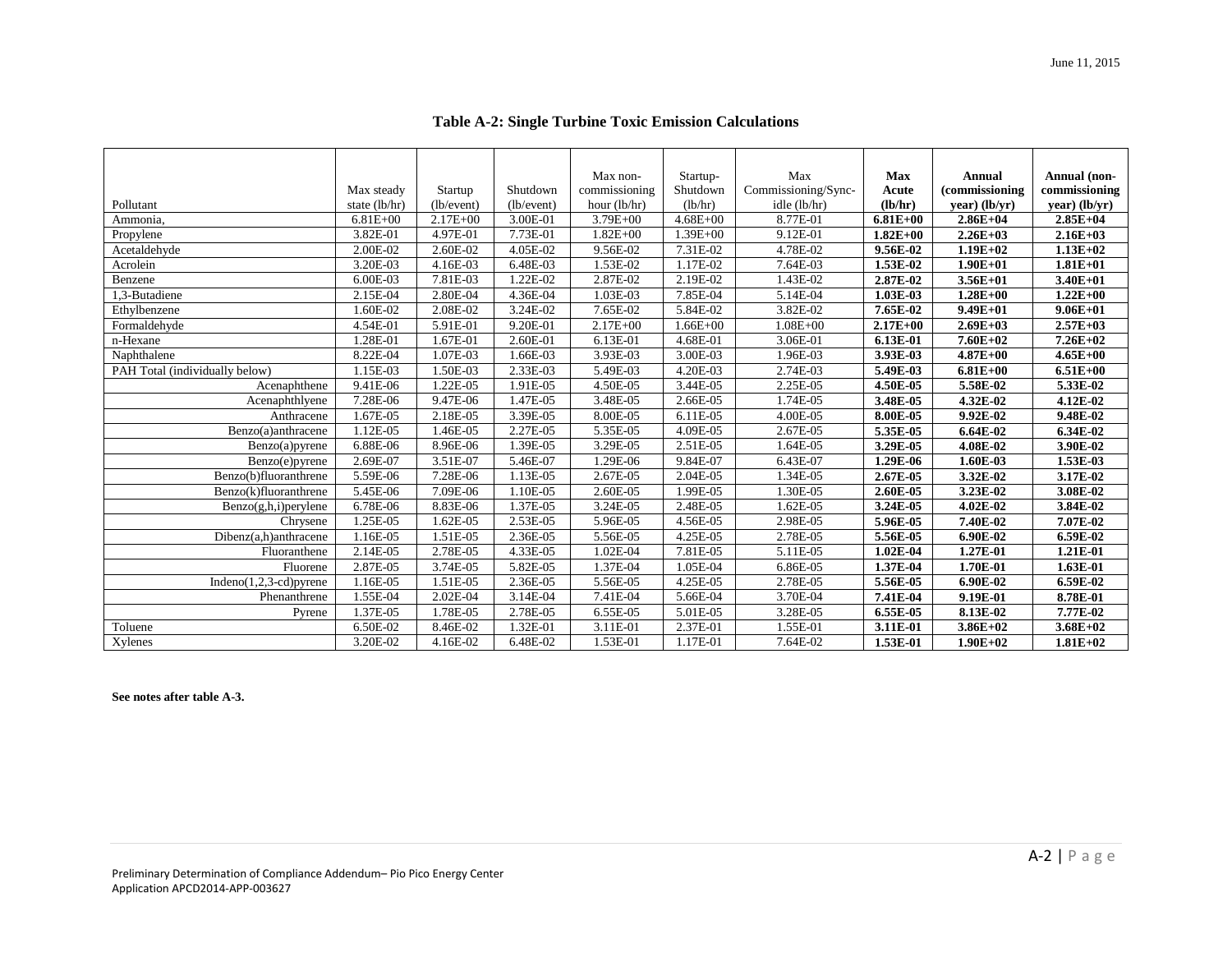|                                |                             |                       | Shutdown     | Max non-<br>commissioning | Startup-<br>Shutdown | Max                                 | Max<br>Acute | Annual<br>(commissioning) | Annual (non-<br>commissioning |
|--------------------------------|-----------------------------|-----------------------|--------------|---------------------------|----------------------|-------------------------------------|--------------|---------------------------|-------------------------------|
| Pollutant                      | Max steady<br>state (lb/hr) | Startup<br>(lb/event) | (lb/event)   | hour (lb/hr)              | (lb/hr)              | Commissioning/Sync-<br>idle (lb/hr) | (lb/hr)      | year) $(lb/yr)$           | year) (lb/yr)                 |
| Ammonia,                       | $2.04E + 01$                | $6.51E + 00$          | 9.00E-01     | $1.14E + 01$              | $1.41E + 01$         | $2.63E + 00$                        | $2.04E + 01$ | $8.57E + 04$              | $8.54E + 04$                  |
| Propylene                      | $1.15E + 00$                | $1.49E + 00$          | $2.32E + 00$ | 5.47E+00                  | $4.18E + 00$         | $2.73E + 00$                        | $5.47E + 00$ | $6.79E+03$                | $6.49E+03$                    |
| Acetaldehyde                   | 6.00E-02                    | 7.81E-02              | $.22E-01$    | 2.87E-01                  | 2.19E-01             | 1.43E-01                            | 2.87E-01     | $3.56E + 02$              | $3.40E + 02$                  |
| Acrolein                       | 9.60E-03                    | 1.25E-02              | 1.94E-02     | 4.59E-02                  | 3.51E-02             | 2.29E-02                            | 4.59E-02     | $5.69E + 01$              | $5.44E + 01$                  |
| Benzene                        | .80E-02                     | 2.34E-02              | 3.65E-02     | 8.60E-02                  | 6.57E-02             | 4.30E-02                            | 8.60E-02     | $1.07E + 02$              | $1.02E + 02$                  |
| 1,3-Butadiene                  | 6.45E-04                    | 8.39E-04              | 1.31E-03     | 3.08E-03                  | 2.36E-03             | 1.54E-03                            | 3.08E-03     | $3.83E + 00$              | $3.65E + 00$                  |
| Ethylbenzene                   | 4.80E-02                    | 6.25E-02              | 9.72E-02     | 2.29E-01                  | 1.75E-01             | 1.15E-01                            | 2.29E-01     | $2.85E+02$                | $2.72E+02$                    |
| Formaldehyde                   | $1.36E + 00$                | 1.77E+00              | $2.76E + 00$ | $6.51E + 00$              | $4.97E + 00$         | $3.25E + 00$                        | $6.51E+00$   | $8.08E + 03$              | 7.71E+03                      |
| n-Hexane                       | 3.85E-01                    | 5.01E-01              | 7.79E-01     | $.84E + 00$               | $1.40E + 00$         | 9.19E-01                            | $1.84E + 00$ | $2.28E+03$                | $2.18E+03$                    |
| Naphthalene                    | 2.47E-03                    | 3.21E-03              | 4.99E-03     | 1.18E-02                  | 9.00E-03             | 5.89E-03                            | 1.18E-02     | $1.46E + 01$              | $1.40E + 01$                  |
| PAH Total (individually below) | 3.45E-03                    | 4.49E-03              | 6.98E-03     | .65E-02                   | 1.26E-02             | 8.23E-03                            | 1.65E-02     | $2.04E + 01$              | $1.95E+01$                    |
| Acenaphthene                   | 2.82E-05                    | 3.67E-05              | 5.72E-05     | .35E-04                   | 1.03E-04             | 6.74E-05                            | 1.35E-04     | 1.67E-01                  | 1.60E-01                      |
| Acenaphthlyene                 | 2.18E-05                    | 2.84E-05              | 4.42E-05     | 1.04E-04                  | 7.97E-05             | 5.21E-05                            | 1.04E-04     | 1.29E-01                  | 1.24E-01                      |
| Anthracene                     | 5.02E-05                    | 6.53E-05              | 1.02E-04     | 2.40E-04                  | 1.83E-04             | 1.20E-04                            | 2.40E-04     | 2.98E-01                  | 2.84E-01                      |
| Benzo(a)anthracene             | 3.36E-05                    | 4.37E-05              | 6.80E-05     | .60E-04                   | 1.23E-04             | 8.02E-05                            | 1.60E-04     | 1.99E-01                  | 1.90E-01                      |
| Benzo(a)pyrene                 | 2.06E-05                    | 2.69E-05              | 4.18E-05     | 9.87E-05                  | 7.54E-05             | 4.93E-05                            | 9.87E-05     | 1.22E-01                  | 1.17E-01                      |
| Benzo(e)pyrene                 | 8.08E-07                    | 1.05E-06              | 1.64E-06     | 3.86E-06                  | 2.95E-06             | 1.93E-06                            | 3.86E-06     | 4.79E-03                  | 4.58E-03                      |
| Benzo(b)fluoranthrene          | 1.68E-05                    | 2.18E-05              | 3.40E-05     | 8.02E-05                  | 6.13E-05             | 4.01E-05                            | 8.02E-05     | 9.95E-02                  | 9.51E-02                      |
| Benzo(k)fluoranthrene          | 1.63E-05                    | 2.13E-05              | 3.31E-05     | 7.81E-05                  | 5.97E-05             | 3.90E-05                            | 7.81E-05     | 9.69E-02                  | 9.25E-02                      |
| $Benzo(g,h,i)$ per ylene       | 2.03E-05                    | 2.65E-05              | 4.12E-05     | 9.72E-05                  | 7.43E-05             | 4.86E-05                            | 9.72E-05     | 1.21E-01                  | 1.15E-01                      |
| Chrysene                       | 3.74E-05                    | 4.87E-05              | 7.58E-05     | 1.79E-04                  | 1.37E-04             | 8.94E-05                            | 1.79E-04     | 2.22E-01                  | 2.12E-01                      |
| Dibenz(a,h)anthracene          | 3.49E-05                    | 4.54E-05              | 7.07E-05     | 1.67E-04                  | 1.27E-04             | 8.34E-05                            | 1.67E-04     | 2.07E-01                  | 1.98E-01                      |
| Fluoranthene                   | 6.42E-05                    | 8.35E-05              | .30E-04      | 3.07E-04                  | 2.34E-04             | 1.53E-04                            | 3.07E-04     | 3.81E-01                  | 3.63E-01                      |
| Fluorene                       | 8.61E-05                    | 1.12E-04              | 1.75E-04     | 4.12E-04                  | 3.15E-04             | 2.06E-04                            | $4.12E-04$   | 5.11E-01                  | 4.88E-01                      |
| $Indeno(1,2,3-cd)pyrene$       | 3.49E-05                    | 4.54E-05              | 7.07E-05     | 1.67E-04                  | 1.27E-04             | 8.34E-05                            | 1.67E-04     | 2.07E-01                  | 1.98E-01                      |
| Phenanthrene                   | 4.65E-04                    | 6.05E-04              | 9.42E-04     | 2.22E-03                  | 1.70E-03             | 1.11E-03                            | 2.22E-03     | $2.76E + 00$              | $2.63E + 00$                  |
| Pyrene                         | 4.11E-05                    | 5.35E-05              | 8.33E-05     | 1.97E-04                  | 1.50E-04             | 9.83E-05                            | 1.97E-04     | 2.44E-01                  | 2.33E-01                      |
| Toluene                        | 1.95E-01                    | 2.54E-01              | 3.95E-01     | 9.32E-01                  | 7.12E-01             | $4.66E-01$                          | 9.32E-01     | $1.16E+03$                | $1.10E + 03$                  |
| $\overline{X}$ ylenes          | 9.60E-02                    | 1.25E-01              | 1.94E-01     | 4.59E-01                  | 3.51E-01             | 2.29E-01                            | 4.59E-01     | $5.69E + 02$              | $5.44E + 02$                  |
|                                |                             |                       |              |                           |                      |                                     |              |                           |                               |

**Table A-3: Combined Three Turbine Toxic Emission Calculations**

**Notes:**

**1. Based on 5 ppm ammonia slip limit.**

**2. Factors labeled District/AP-42 from District website, profile t10 (except ammonia).**

**3. Factors labeled CATEF from CARB CATEF database. Mean values were used. For compounds with multiple emission rates provided, the lowest was selected.**

**4. Controlled emission factor assume 50% control from oxidation catalyst except for ammonia.**

**5. All VOC emission rates are assumed not to change from original application except for commissioning.**

**6. Maximum commissioning VOC emissions from original application, heat input from ACECP.**

**7. Maximum heat input of 1000 MMBtu/hr from steady state calculations.**

**8. Propylene oxide emission factor in AP-42 data omitted from District factors since based on a non-detection.**

**9. Startup and shutdown heat inputs from original application (289.27 and 40 MMBtu/event respectively) ratioed up for larger heat input.**

**10. VOC emission rates of lb VOC/MMBtu calculated using revised heat inputs**

**11. Ratios of VOC emissions based on lb/MMBtu factors.**

**12. Emission factors for each mode calculated by multiplying the controlled toxic emission factor by the VOC ratio.**

**13. Emission rates for each mode calculated by multiplying emission factor by heat input**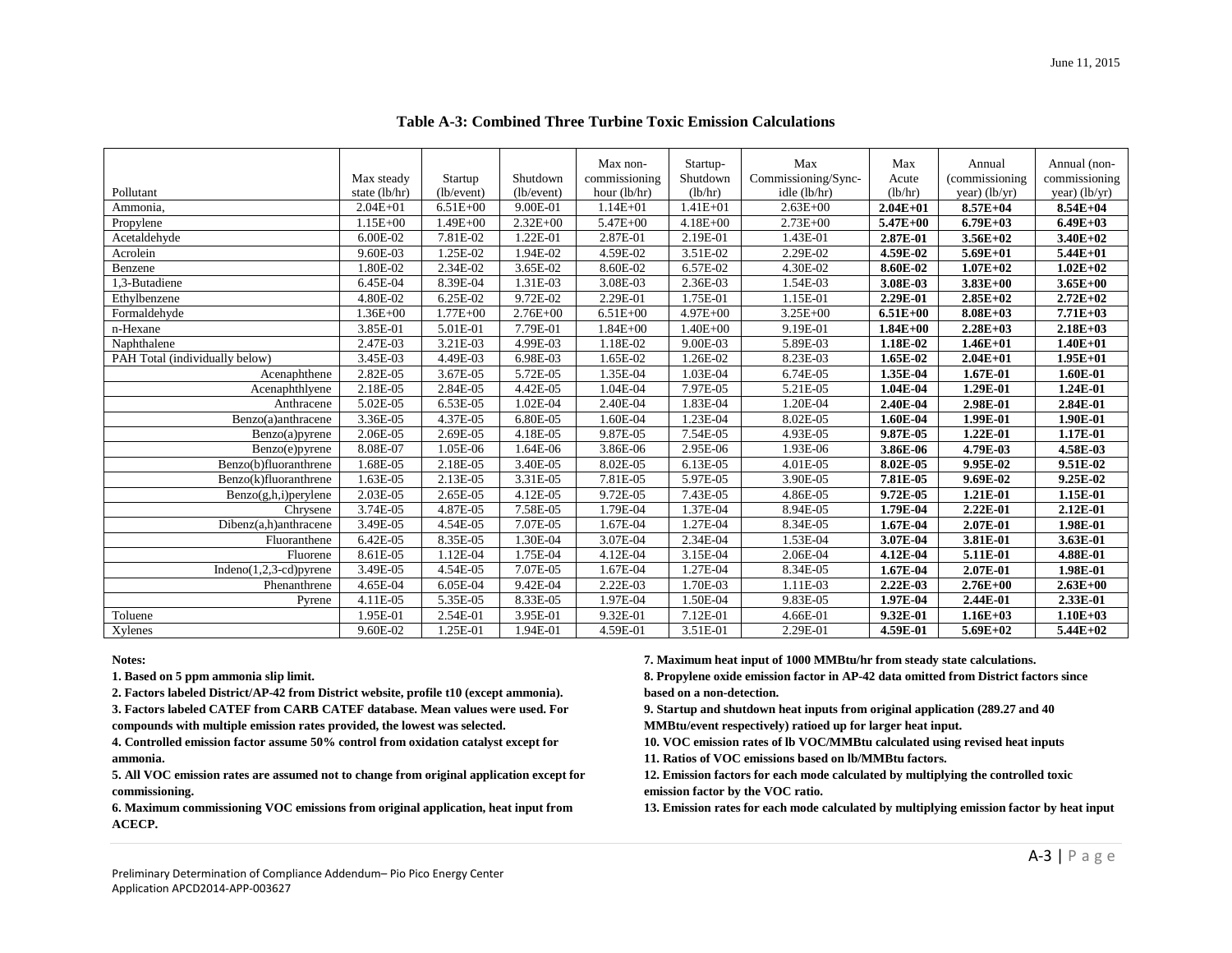<span id="page-20-0"></span>**Appendix B: Health Risk Assessment Report**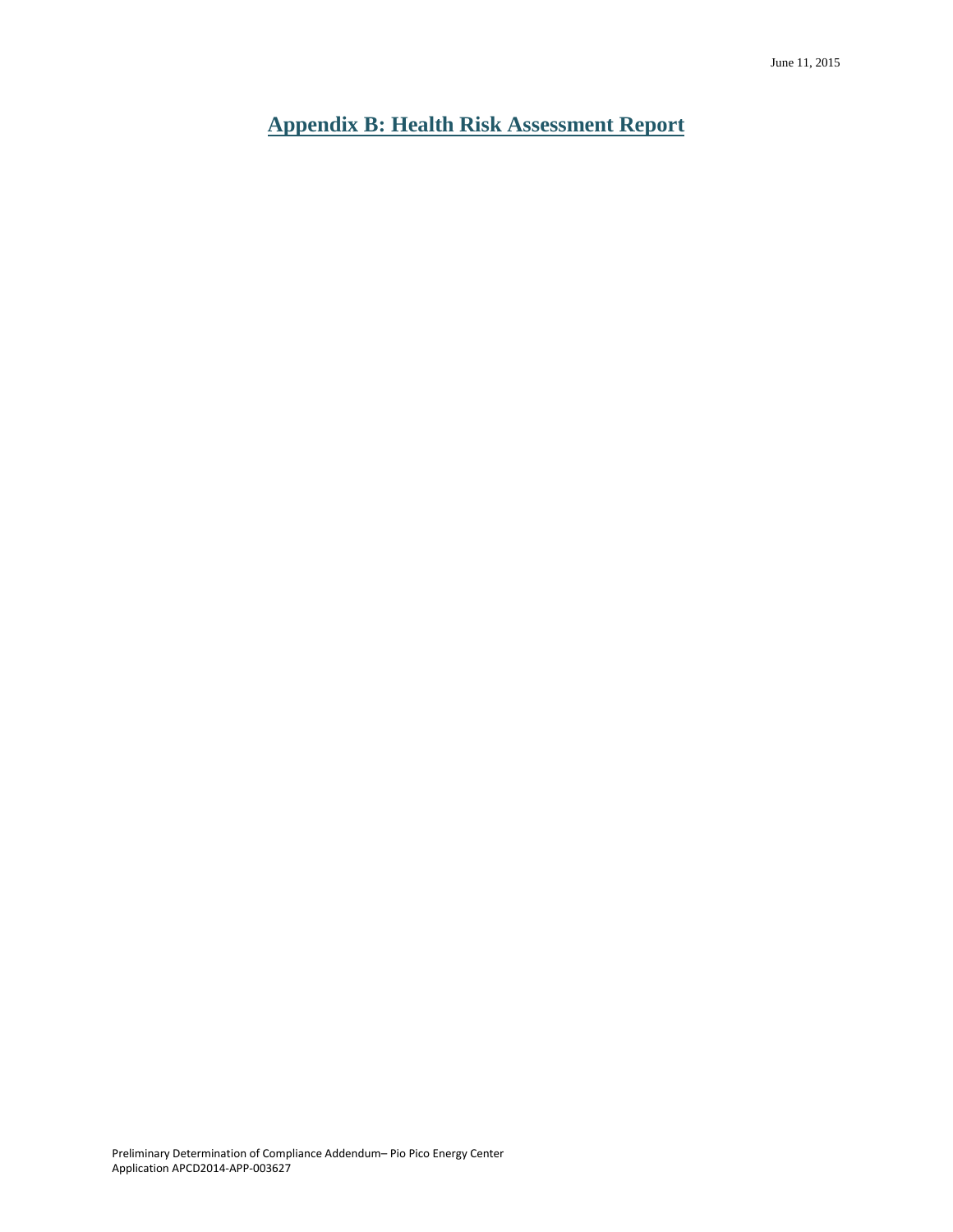Site ID: 00471 Application: 003627 Project Engineer: Steven Moore Toxics Risk Analyst: Michael Kehetian Report Date: May 19, 2015

HRA Tools Used: AERMOD (09292) / HARP On-Ramp / HARP (1.4d)

#### **Health Risk Assessment (HRA) evaluation for the Pio Pico Energy Center Project (PPEC)**

A health risk assessment (HRA) was evaluated for the Pio Pico Energy Center Project (PPEC) by Sierra Research on behalf of Apex Power Group, LLC. The project is for a 300 megawatt power plant consisting of three simple cycle General Electric LMS 100 natural gas turbines and a cooling tower to be located in Otay Mesa on the southeast instersection of Alta Road and Calzada de la Fuente Road.

The following review references supporting documentation contained in the application for certification provided to the California Energy Commission (CEC) dated February 9, 2011, along with additional supplemental information requested by the District and received on March 8, 2011. The HRA was reviewed for adherence to the Office of Environmental Health Hazard Assessment (OEHHA), Air Resources Board (ARB), and District Rule 1200 guidelines.

Rule 1200 requires the HRA address the increases in potential to emit (PTE) associated with any new or modified emission units. The emission increases for the PPEC are associated with the following sources:

- Three simple cycle turbines each maximally rated at 1000 MMBtu/hr and equipped with an oxidation catalyst to control volatile organic compounds (VOC) and carbon monoxide (CO) emissions. The oxidation catalyst is assumed to reduce toxic air contaminant (TAC) emissions by 50% during normal operations. The turbines are also equipped with a selective catalytic reduction (SCR) system to control oxides of nitrogen.
- A cooling tower producing aerosol particulate matter emissions from the evaporation of water drift droplets. Using a partial-dry cooling system, the drift eliminator reduces the drift loss rate to 0.001%.

The operating scenarios evaluated to determine the maximum potential health impacts include acute risk from startups and shutdowns, cancer and chronic risk from normal full load operations, the 8-hour hazard index, and health impacts for the commissioning year.

- Annual Emissions Each turbine operates for 4,000 hours at full load plus 500 startups and 500 shutdowns (4,337.5 hours).
- Hourly Emissions Each turbine has one startup for 30 minutes with the remainder of the hour at full load. A shutdown for each turbine is for 10.5 minutes with the remainder of the hour at full load.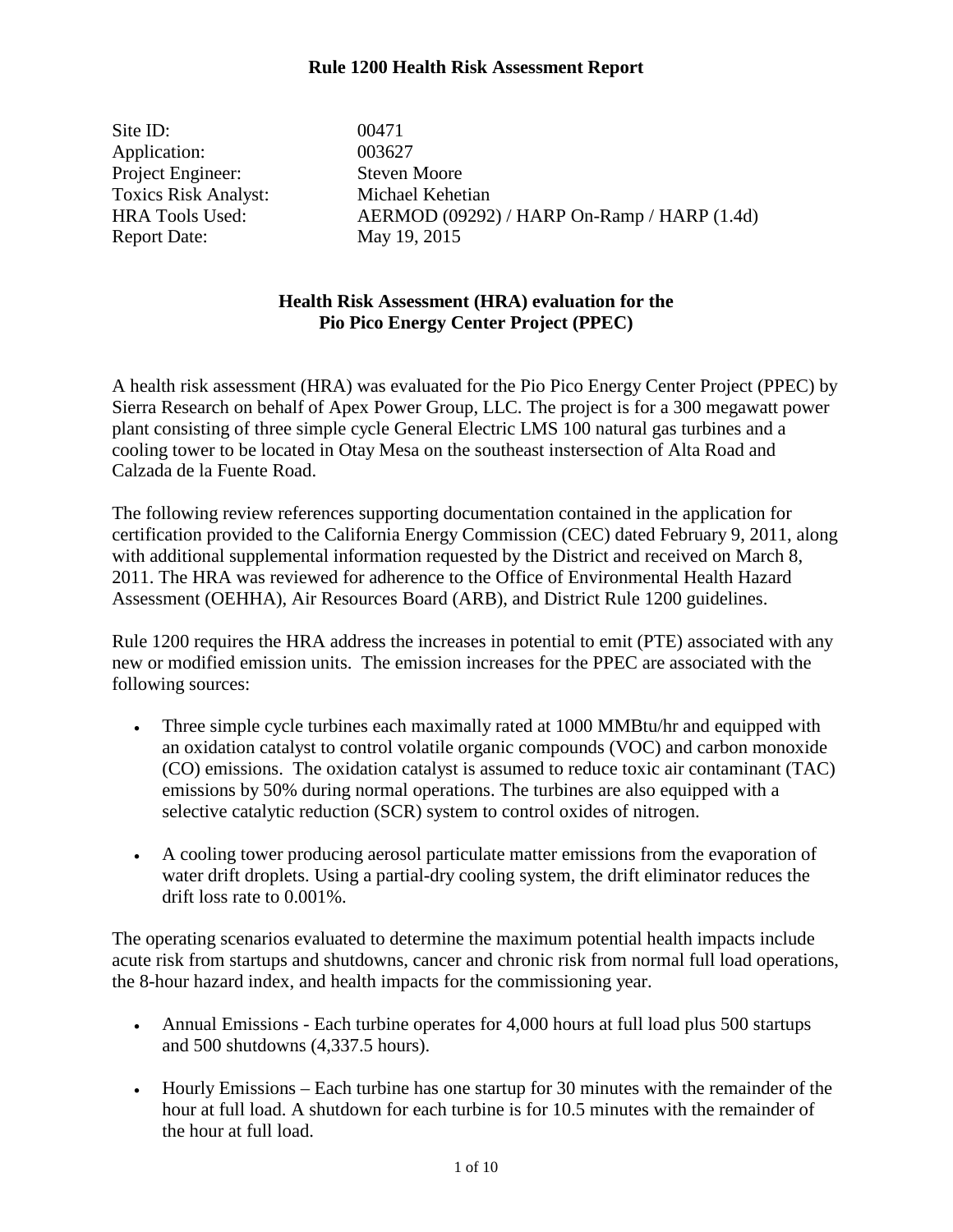• Commissioning – Each turbine operates for 112 hours for the first year.

| Category                                               | <b>Health</b><br>Impact | <b>Rule 1200</b><br><b>Significance Level</b> |
|--------------------------------------------------------|-------------------------|-----------------------------------------------|
| Maximum Incremental Cancer Risk—Resident (per million) | 0.11                    | 1.0<br>or<br>10 (with TBACT)                  |
| Maximum Incremental Cancer Risk—Worker (per million)   | 0.02                    | 1.0<br><sub>or</sub><br>10 (with TBACT)       |
| Total Chronic Noncancer Health Hazard Index            | 0.012                   | 1.0                                           |
| Total Acute Noncancer Health Hazard Index              | 0.12                    | 1.0                                           |
| Total 8-Hour Noncancer Health Hazard Index             | 0.01                    | 1.0                                           |
| Sub-Chronic Lead Exposure Risk $(ug/m3)$               | 5.5E-07                 | 0.12 (ARB Standard)                           |

#### **\*Worst-Case Potential Health Impacts**

\*The health impacts listed are a ratio of the revised heat input increase from 890.2 MMBtu/hr to 1000 MMBtu/hr. To simplify, all health impacts are slightly scaled up by a factor of 1.2 rather than re-calculating in the Air Resources Board (ARB) Hotspots Analysis Reporting Program (HARP).

Although not fully implemented by the District yet, the residential cancer risk was also calculated using the updated Air Toxics Hot Spots Program Guidance Manual dated February 2015 from the 2003 version, and estimated be 0.16 in one million. The estimated residential cancer risk is using the OEHHA Derived Method (high-end point estimate) and a 30 year residential exposure period. The updated 2015 guidance does not affect occupational cancer risk, chronic, 8-hour, and acute results from the 2003 guidance (i.e., these health impacts are the same using the updated or previous assessment guidelines).

The reported cancer, chronic, 8-hour, and acute worst-case health impacts are at the point of maximum impact (PMI) which is the maximum impact point beyond the facility boundary. The presented worker cancer risk is a conservative ratio of residential exposure assumed to be at the PMI (8/24 hours per day, 245/365 days a year, and 40/70 years).

The reported cancer, chronic, 8-hour, and acute worst-case potential health impacts are at the point of maximum impact (PMI) which is the maximum impact point beyond the facility boundary. The presented worker cancer risk is a conservative ratio of residential exposure assumed to be at the PMI (8/24 hours per day, 245/365 days per year, and 40/70 years).

To determine the worst-case health impacts, modeling consisted of three years (2006, 2007, and 2008) of Otay Mesa meteorological data. For all health impacts, the 2006 meteorological data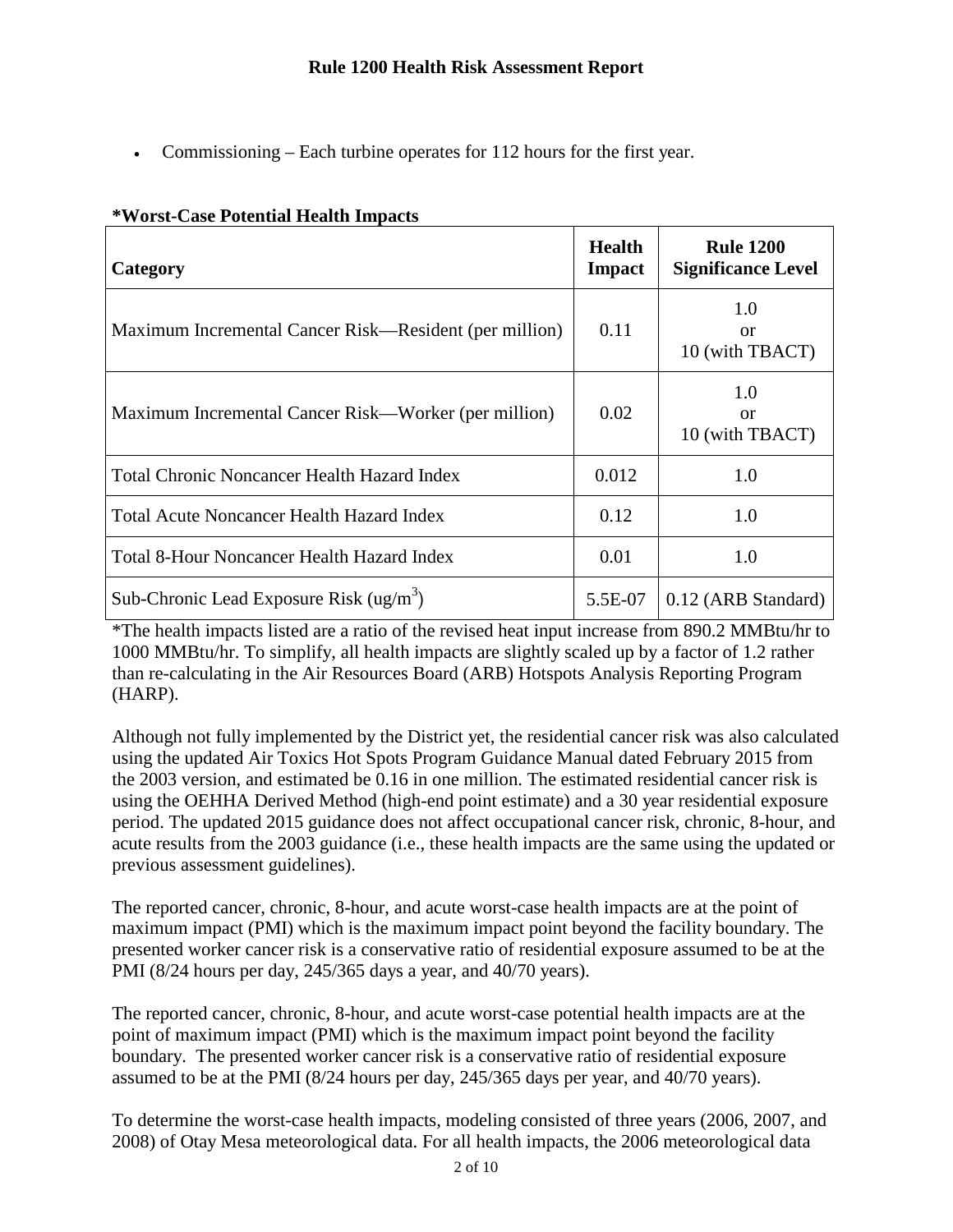produced the worst-case results by a small margin. However, using the updated Air Toxics Hot Spots Program Guidance Manual dated February 2015 for calculating cancer risk and the 8-hour noncancer health hazard index (HHI), three years of more recent Otay Mesa meteorological data (2010, 2011, and 2012) was used. The more recent Otay Mesa meteorological data was also used for Sync-Idle. For these health impacts, the 2012 meteorological data produced the worst-case results also by a small margin.

Cancer risk at the PMI is primarily due to formaldehyde  $(\sim 49\%)$  and noninhalation exposure to benzo[a]pyrene  $(-21\%)$  along with dibenz[a,h]anthracene  $(-13\%)$ . The location of the PMI is modeled grid receptor 10443, UTM NAD 83 Zone 11 coordinates 509796 E and 3603904 N.

The chronic HHI to the respiratory system is mainly due to formaldehyde (~48%) and ammonia  $(-33\%)$ .

Acute risk to the eye endpoint is due to formaldehyde (~79%) and acrolein (~12%). The acute PMI HHI is located at grid receptor 8377, 508696 E and 3604889 N.

On June 18, 2008, the Scientific Review Panel approved OEHHA's Air Toxics Hot Spots Program Technical Support Document (TSD) for the Derivation of Noncancer Reference Exposure Levels (REL) as mandated by the Children's Environmental Health Protection Act of 1999. In addition to revising the chronic and acute health data for several chemicals, a newly added 8-hour hazard index was created. For this project and referencing the Consolidated Table of OEHHA and ARB Approved Risk Assessment Health Values updated on July 3, 2014, 8-hour RELs exist for acetaldehyde, acrolein, benzene, butadiene, 1,3, and formaldehyde. The Air Toxics Hot Spots Program Guidance Manual dated February 2015 is to calculate the 8-hour HHI using the annual average modelling period (24 hours per day and 7 days a week) resulting in the worst-case 8-hour hazard index to respiratory system equal to 0.01.

The maximum 1-hour lead concentration is estimated to be  $5.5E-07$  ug/m<sup>3</sup> which is much less than the 30-day High Exposure Scenario approval level of 0.12 ug/m<sup>3</sup> in the ARB Risk Management Guidelines for Lead, 2001. Although the hourly emissions rate equal to 3.6E-09 g/s is ten times less than the 30-day, 2.1E-08 g/s, the results are using the 1-hour averaging period dispersion factor which is significantly higher than what the guidelines require, a 30-day average, so the results are overly conservative.

#### **Emission Factors**

Emission factors reference the U.S. EPA AP-42 (Table 3.1-3) and California Air Toxic Emission Factor (CATEF) database for toxic compounds. The turbines are proposed to be equipped with an oxidation catalyst reducing the emission factors by 50% during normal operations. The emission factor for ammonia was calculated based on the proposed permit limit.

| <b>Toxic Air Contaminant</b> | <b>Emission Factor</b><br><b>Uncontrolled</b><br>(lb/MMBtu) | <b>Source</b> | <b>Emission Factor</b><br><b>Controlled</b><br>(lb/MMBtu) |
|------------------------------|-------------------------------------------------------------|---------------|-----------------------------------------------------------|
| <b>ACETALDEHYDE</b>          | 4.00E-05                                                    | $AP-42$       | 2.00E-05                                                  |
| <b>ACROLEIN</b>              | $6.40E-06$                                                  | $AP-42$       | 3.20E-06                                                  |
| <b>AMMONIA</b>               | 6.81E-03                                                    | <b>SDAPCD</b> | 6.81E-03                                                  |
| <b>BENZENE</b>               | 1.20E-05                                                    | $AP-42$       | 6.00E-06                                                  |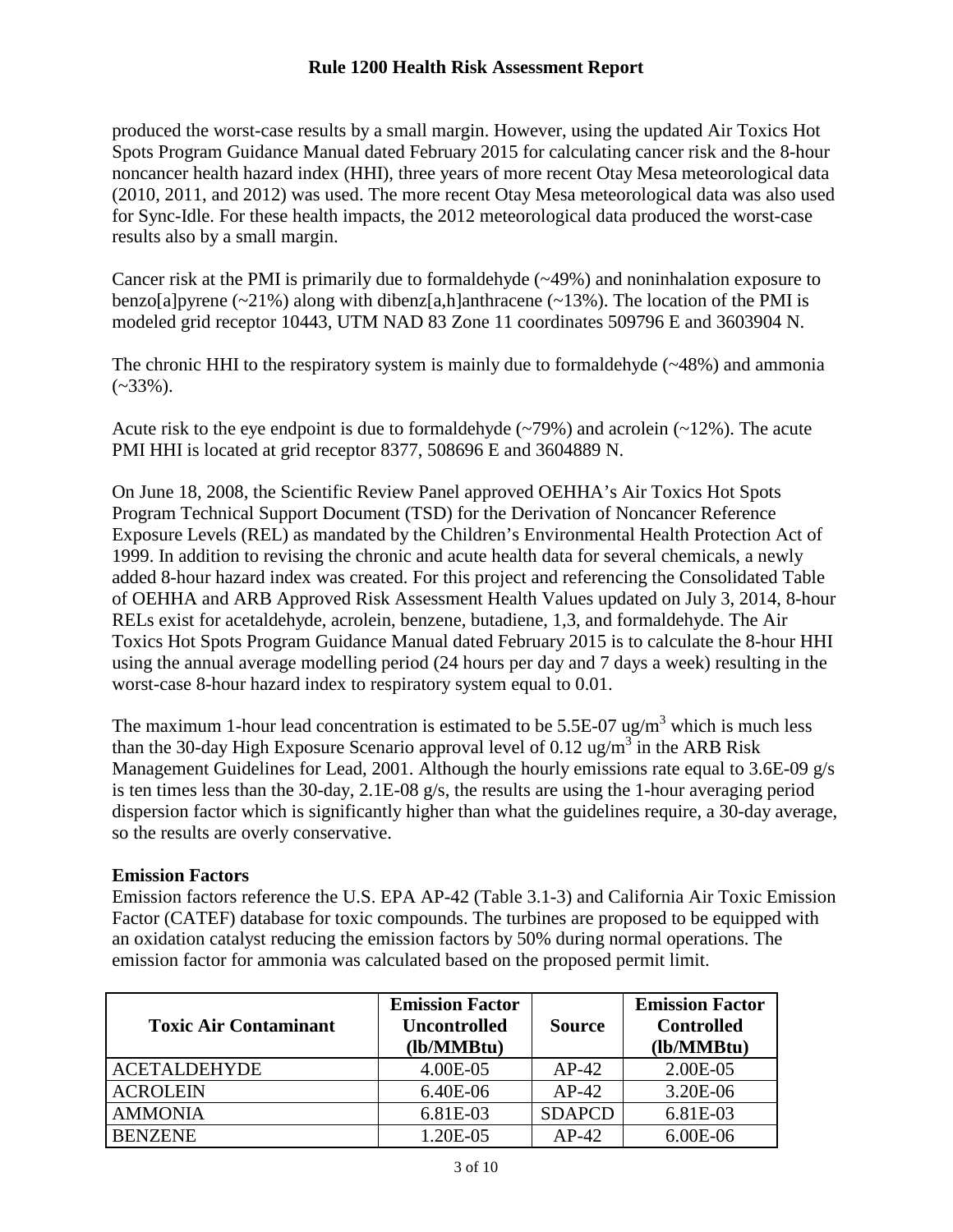| <b>Rule 1200 Health Risk Assessment Report</b> |  |
|------------------------------------------------|--|
|------------------------------------------------|--|

| BUTADIENE, 1,3-             | 4.30E-07 | $AP-42$      | 2.15E-07 |
|-----------------------------|----------|--------------|----------|
| ETHYL BENZENE               | 3.20E-05 | $AP-42$      | 1.60E-05 |
| <b>FORMALDEHYDE</b>         | 9.08E-04 | <b>CATEF</b> | 4.54E-04 |
| <b>HEXANE-N</b>             | 2.56E-04 | <b>CATEF</b> | 1.28E-04 |
| <b>NAPHTHALENE</b>          | 1.64E-06 | $AP-42$      | 8.22E-07 |
| <b>PAHs</b>                 |          |              |          |
| <b>ACENAPHTHENE</b>         | 1.88E-08 | <b>CATEF</b> | 9.41E-09 |
| <b>ACENAPTHYENE</b>         | 1.46E-08 | <b>CATEF</b> | 7.28E-09 |
| <b>ANTHRACENE</b>           | 3.35E-08 | <b>CATEF</b> | 1.67E-08 |
| BENZO[a]ANTHRACENE          | 2.24E-08 | <b>CATEF</b> | 1.12E-08 |
| <b>BENZO[a]PYRENE</b>       | 1.38E-08 | <b>CATEF</b> | 6.88E-09 |
| <b>BENZO[e]PYRENE</b>       | 5.39E-10 | <b>CATEF</b> | 2.69E-10 |
| <b>BENZO[b]FLUORANTHENE</b> | 1.12E-08 | <b>CATEF</b> | 5.59E-09 |
| BENZO[k]FLUORANTHENE        | 1.09E-08 | <b>CATEF</b> | 5.45E-09 |
| BENZO[g,h,i]PERYLENE        | 1.36E-08 | <b>CATEF</b> | 6.78E-09 |
| <b>CHRYSENE</b>             | 2.50E-08 | <b>CATEF</b> | 1.25E-08 |
| DIBENZ[a,h]ANTHRACENE       | 2.33E-08 | <b>CATEF</b> | 1.16E-08 |
| <b>FLUORANTHENE</b>         | 4.28E-08 | <b>CATEF</b> | 2.14E-08 |
| <b>FLUORENE</b>             | 5.74E-08 | <b>CATEF</b> | 2.87E-08 |
| $INDENO(1,2,3-cd)PYRENE$    | 2.33E-08 | <b>CATEF</b> | 1.16E-08 |
| <b>PHENANTHRENE</b>         | 3.10E-07 | <b>CATEF</b> | 1.55E-07 |
| <b>PYRENE</b>               | 2.74E-08 | <b>CATEF</b> | 1.37E-08 |
| <b>PROPYLENE</b>            | 7.63E-04 | <b>CATEF</b> | 3.82E-04 |
| <b>TOLUENE</b>              | 1.30E-04 | $AP-42$      | 6.50E-05 |
| <b>XYLENES</b>              | 6.40E-05 | $AP-42$      | 3.20E-05 |

### **Emissions – Normal Operations (Each Turbine, 4337.5 hours)**

| <b>Toxic Air Contaminant</b> | <b>Emission Factor</b> | <b>Emissions</b> | <b>Emissions</b> |
|------------------------------|------------------------|------------------|------------------|
|                              | (lb/MMBtu)             | (lb/hr)          | (lb/yr)          |
| <b>ACETALDEHYDE</b>          | 2.00E-05               | 2.00E-02         | $8.68E + 01$     |
| <b>ACROLEIN</b>              | 3.21E-06               | 3.21E-03         | $1.39E + 01$     |
| <b>AMMONIA</b>               | 6.87E-03               | $6.87E + 00$     | $2.98E + 04$     |
| <b>BENZENE</b>               | 5.99E-06               | 5.99E-03         | $2.60E + 01$     |
| BUTADIENE, 1,3-              | 2.15E-07               | 2.15E-04         | 9.33E-01         |
| <b>ETHYL BENZENE</b>         | 1.60E-05               | 1.60E-02         | $6.94E + 01$     |
| <b>FORMALDEHYDE</b>          | 4.50E-04               | 4.50E-01         | $1.95E+03$       |
| <b>HEXANE-N</b>              | 1.27E-04               | 1.27E-01         | $5.51E+02$       |
| <b>NAPHTHALENE</b>           | 6.53E-07               | 6.53E-04         | $2.83E+00$       |
| <b>PAHs</b>                  |                        |                  |                  |
| <b>ACENAPHTHENE</b>          | 9.32E-09               | 9.32E-06         | 4.04E-02         |
| <b>ACENAPTHYENE</b>          | 7.21E-09               | 7.21E-06         | 3.13E-02         |
| <b>ANTHRACENE</b>            | 1.66E-08               | 1.66E-05         | 7.20E-02         |
| BENZO[a]ANTHRACENE           | 1.11E-08               | 1.11E-05         | 4.81E-02         |
| <b>BENZO[a]PYRENE</b>        | 6.82E-09               | 6.82E-06         | 2.96E-02         |
| <b>BENZO[e]PYRENE</b>        | $2.67E-10$             | 2.67E-07         | 1.16E-03         |
| <b>BENZO[b]FLUORANTHENE</b>  | 5.54E-09               | 5.54E-06         | 2.40E-02         |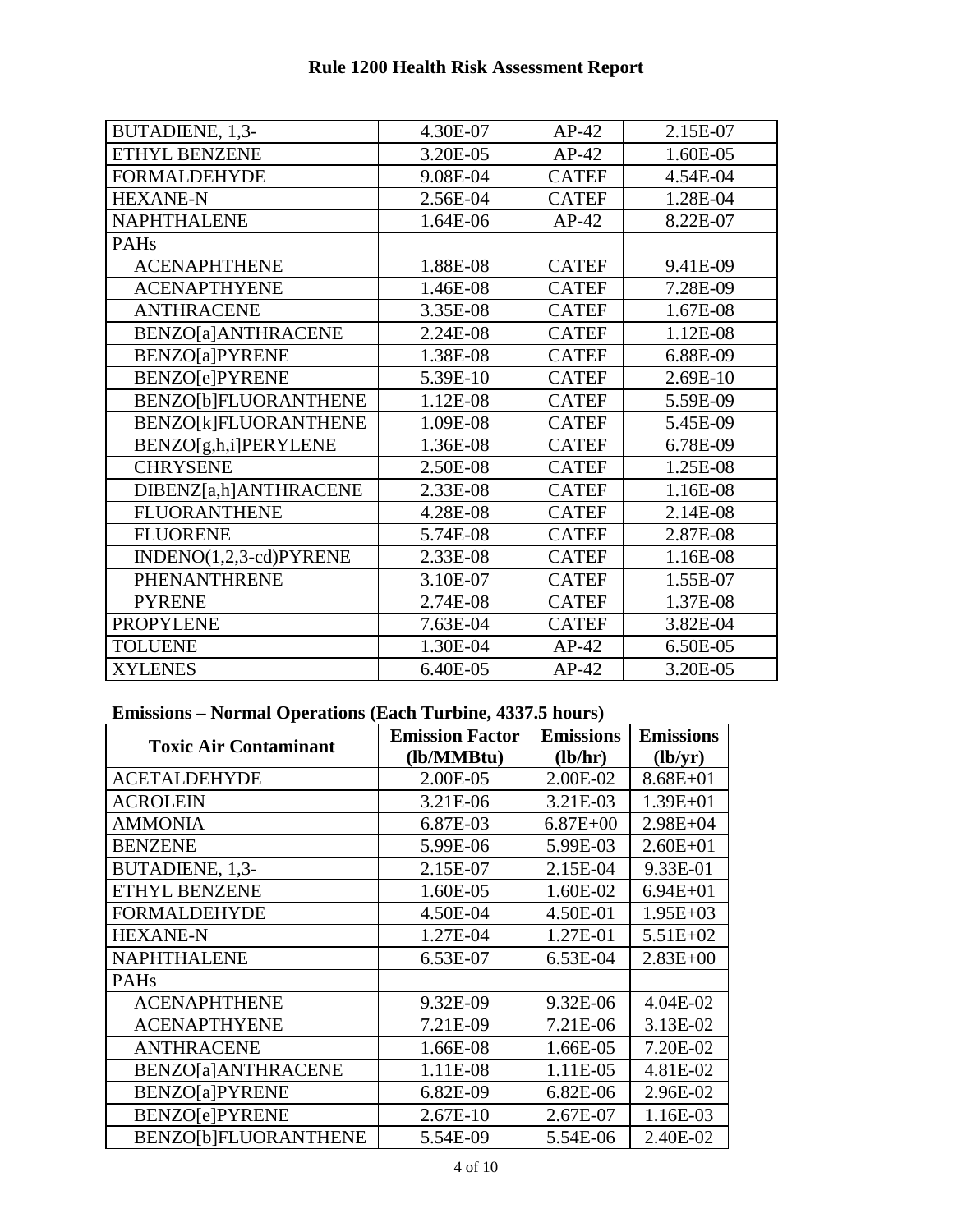| BENZO[k]FLUORANTHENE   | 5.40E-09 | 5.40E-06   | 2.34E-02     |
|------------------------|----------|------------|--------------|
| BENZO[g,h,i]PERYLENE   | 6.72E-09 | 6.72E-06   | 2.91E-02     |
| <b>CHRYSENE</b>        | 1.24E-08 | 1.24E-05   | 5.38E-02     |
| DIBENZ[a,h]ANTHRACENE  | 1.15E-08 | 1.15E-05   | 4.99E-02     |
| <b>FLUORANTHENE</b>    | 2.12E-08 | $2.12E-05$ | 9.20E-02     |
| <b>FLUORENE</b>        | 2.85E-08 | 2.85E-05   | 1.24E-01     |
| INDENO(1,2,3-cd)PYRENE | 1.15E-08 | 1.15E-05   | 4.99E-02     |
| PHENANTHRENE           | 1.54E-07 | 1.54E-04   | 6.68E-01     |
| <b>PYRENE</b>          | 1.36E-08 | 1.36E-05   | 5.90E-02     |
| <b>PROPYLENE</b>       | 3.78E-04 | 3.78E-01   | $1.64E + 03$ |
| <b>TOLUENE</b>         | 6.53E-05 | 6.53E-02   | $2.83E+02$   |
| <b>XYLENES</b>         | 3.20E-05 | 3.20E-02   | $1.39E + 02$ |

Hourly TAC emissions during startup and shutdown are scaled up as a ratio of volatile emissions from normal operations to account for overall combustion conditions and limited/non-operational control from the oxidation catalyst. For commissioning and sync idle, a factor equal to 2.38 as a ratio of volatile emissions from normal operations.

| <b>Operating Mode</b>    | <b>VOC Emissions</b><br>(lb/hr) | <b>Ratio of Normal Operations</b> |
|--------------------------|---------------------------------|-----------------------------------|
| <b>Normal Operations</b> | 2.31                            | --                                |
| <b>Startup</b>           | 3.0                             |                                   |
| Shutdown                 | 4.67                            | 1.56                              |
| Commissioning/Sync Idle  | 5.51                            | 2.38                              |

#### **Emissions – Scaled VOCs for Startup, Shutdown and Commissioning**

#### **Emissions – Shutdown (Each Turbine)**

| <b>Toxic Air Contaminant</b> | <b>Emission Factor</b> | <b>Emissions</b> |
|------------------------------|------------------------|------------------|
|                              | (lb/MMBtu)             | (lb/hr)          |
| <b>ACETALDEHYDE</b>          | 9.20E-04               | 4.05E-02         |
| ACROLEIN                     | 1.47E-04               | 6.48E-03         |
| <b>AMMONIA</b>               | 6.81E-03               | 3.00E-01         |
| <b>BENZENE</b>               | 2.76E-04               | 1.22E-02         |
| BUTADIENE, 1,3-              | 9.89E-06               | 4.36E-04         |
| <b>ETHYL BENZENE</b>         | 7.36E-04               | 3.24E-02         |
| <b>FORMALDEHYDE</b>          | 2.09E-02               | 9.20E-01         |
| <b>HEXANE-N</b>              | 5.90E-03               | 2.60E-01         |
| <b>NAPHTHALENE</b>           | 3.78E-05               | 1.66E-03         |
| <b>PAHs</b>                  |                        |                  |
| <b>ACENAPHTHENE</b>          | 4.33E-07               | 1.91E-05         |
| <b>ACENAPTHYENE</b>          | 3.35E-07               | 1.47E-05         |
| <b>ANTHRACENE</b>            | 7.70E-07               | 3.39E-05         |
| BENZO[a]ANTHRACENE           | 5.15E-07               | 2.27E-05         |
| <b>BENZO[a]PYRENE</b>        | 3.17E-07               | 1.39E-05         |
| <b>BENZO[e]PYRENE</b>        | 1.24E-08               | 5.46E-07         |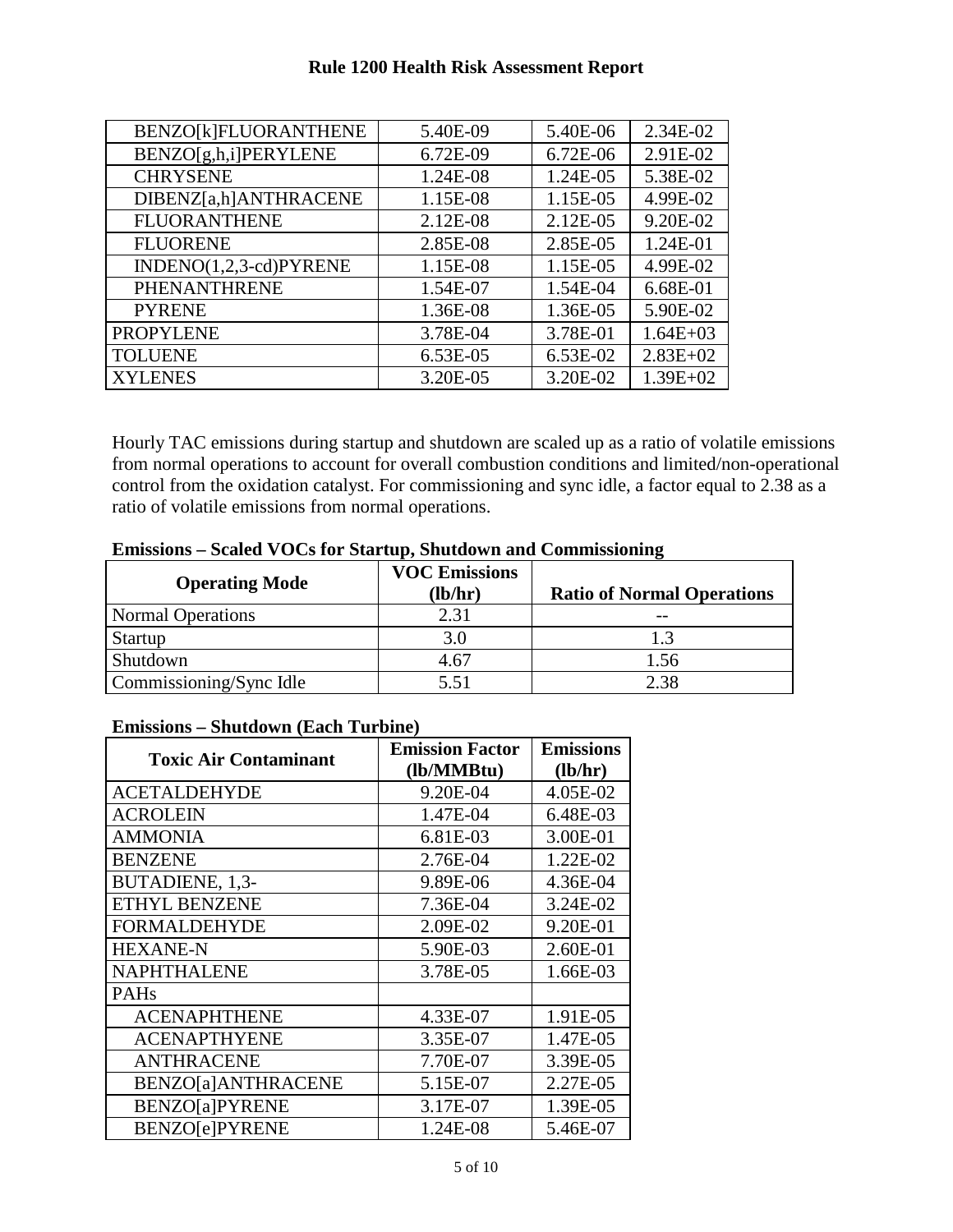| BENZO[b]FLUORANTHENE     | 2.57E-07 | 1.13E-05 |
|--------------------------|----------|----------|
| BENZO[k]FLUORANTHENE     | 2.51E-07 | 1.10E-05 |
| BENZO[g,h,i]PERYLENE     | 3.12E-07 | 1.37E-05 |
| <b>CHRYSENE</b>          | 5.74E-07 | 2.53E-05 |
| DIBENZ[a,h]ANTHRACENE    | 5.35E-07 | 2.36E-05 |
| <b>FLUORANTHENE</b>      | 9.84E-07 | 4.33E-05 |
| <b>FLUORENE</b>          | 1.32E-06 | 5.82E-05 |
| $INDENO(1,2,3-cd)PYRENE$ | 5.35E-07 | 2.36E-05 |
| <b>PHENANTHRENE</b>      | 7.13E-06 | 3.14E-04 |
| <b>PYRENE</b>            | 6.31E-07 | 2.78E-05 |
| <b>PROPYLENE</b>         | 1.76E-02 | 7.73E-01 |
| <b>TOLUENE</b>           | 2.99E-03 | 2.99E-03 |
| <b>XYLENES</b>           | 1.47E-03 | 1.47E-03 |

### **Emissions – \*Commissioning/Sync-Idle (Each Turbine)**

| <b>Toxic Air Contaminant</b> | <b>Emission Factor</b><br>(lb/MMBtu) | <b>Emissions</b><br>(lb/hr) |
|------------------------------|--------------------------------------|-----------------------------|
| <b>ACETALDEHYDE</b>          | 3.71E-04                             | 4.78E-02                    |
| <b>ACROLEIN</b>              | 5.94E-05                             | 7.64E-03                    |
| <b>AMMONIA</b>               | 6.81E-03                             | 8.77E-01                    |
| <b>BENZENE</b>               | 1.11E-04                             | 1.43E-02                    |
| BUTADIENE, 1,3-              | 3.99E-06                             | 5.14E-04                    |
| <b>ETHYL BENZENE</b>         | 2.97E-04                             | 3.82E-02                    |
| <b>FORMALDEHYDE</b>          | 8.42E-03                             | $1.08E + 00$                |
| <b>HEXANE-N</b>              | 2.38E-03                             | 3.06E-01                    |
| <b>NAPHTHALENE</b>           | 1.53E-05                             | 1.96E-03                    |
| PAHs                         |                                      |                             |
| <b>ACENAPHTHENE</b>          | 1.75E-07                             | 2.74E-03                    |
| <b>ACENAPTHYENE</b>          | 1.35E-07                             | 2.25E-05                    |
| <b>ANTHRACENE</b>            | 3.11E-07                             | 1.74E-05                    |
| BENZO[a]ANTHRACENE           | 2.08E-07                             | 4.00E-05                    |
| <b>BENZO[a]PYRENE</b>        | 1.28E-07                             | 2.67E-05                    |
| <b>BENZO[e]PYRENE</b>        | 5.00E-09                             | 1.64E-05                    |
| BENZO[b]FLUORANTHENE         | 1.04E-07                             | 6.43E-07                    |
| BENZO[k]FLUORANTHENE         | 1.01E-07                             | 1.34E-05                    |
| BENZO[g,h,i]PERYLENE         | 1.26E-07                             | 1.30E-05                    |
| <b>CHRYSENE</b>              | 2.32E-07                             | 1.62E-05                    |
| DIBENZ[a,h]ANTHRACENE        | 2.16E-07                             | 2.98E-05                    |
| <b>FLUORANTHENE</b>          | 3.97E-07                             | 2.78E-05                    |
| <b>FLUORENE</b>              | 5.33E-07                             | 5.11E-05                    |
| INDENO(1,2,3-cd)PYRENE       | 2.16E-07                             | 6.86E-05                    |
| PHENANTHRENE                 | 2.88E-06                             | 2.78E-05                    |
| <b>PYRENE</b>                | 2.54E-07                             | 3.70E-04                    |
| <b>PROPYLENE</b>             | 7.08E-03                             | 9.12E-01                    |
| <b>TOLUENE</b>               | 1.21E-03                             | 1.55E-01                    |
| <b>XYLENES</b>               | 5.94E-04                             | 7.64E-02                    |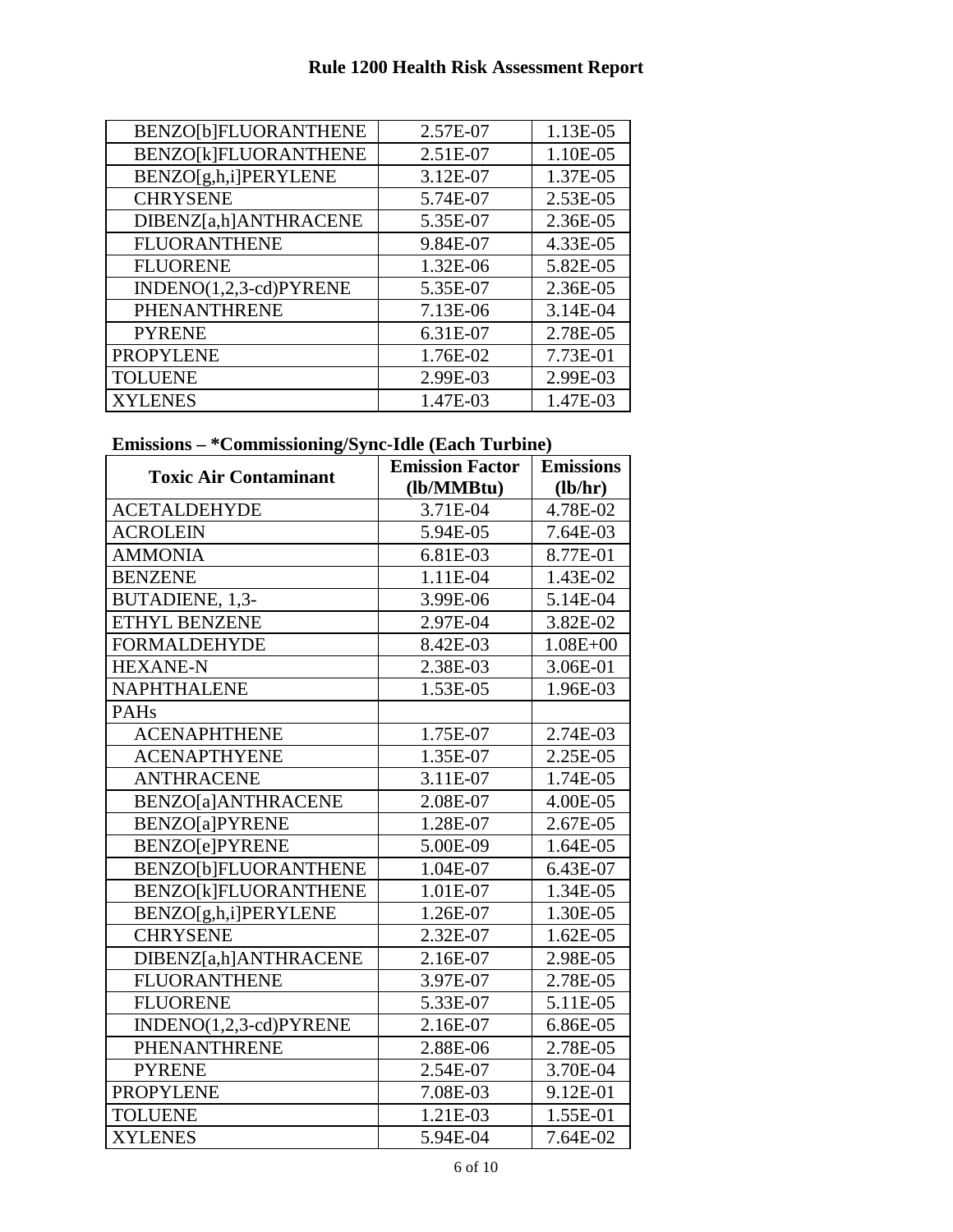\*Commissioning (Each Turbine, 112 hours per year)

| Category                                               | <b>Health</b><br><b>Impact</b> |
|--------------------------------------------------------|--------------------------------|
| Maximum Incremental Cancer Risk—Resident (per million) | 0.0007                         |
| Total Chronic Noncancer Health Hazard Index            | 0.003                          |
| Total Acute Noncancer Health Hazard Index              | 0.03                           |
| Sync-Idle Acute Noncancer Health Hazard Index          | 0.00L                          |

#### **Commissioning and Sync-Idle Health Impacts**

The partial dry cooling tower operates annually for 4,337.5 hours, a water circulation rate of 14,000 gallons per minute (GPM), and 4.67 cycles of concentration. The maximum total dissolved solids (TSD) is 5,600 ppmw. The concentration for each TAC in the make-up water is determined from the highest water samples collected from the Otay Water District's Ralph W. Chapman Water Recycling Facility effluent in 2007, 2008, and 2009.

Based on a drift rate of 0.001% at the circulators cooling water, which results in maximum particulate emissions of 15.8 pounds per day and 1.43 tons per year, maximum toxic emissions from the cooling tower are:

| <b>Toxic Air Contaminant</b> | <b>Concentration</b><br>(ug/liter) | <b>Emissions</b><br>(lb/hr) | <b>Emissions</b><br>(lb/yr) |
|------------------------------|------------------------------------|-----------------------------|-----------------------------|
| <b>ARSENIC</b>               | $1.80E + 00$                       | 4.91E-09                    | 2.12E-05                    |
| <b>CARBON TETRACHLORIDE</b>  | $2.10E + 00$                       | 5.73E-09                    | 2.48E-05                    |
| <b>CHLORINE</b>              | $2.30E + 05$                       | 6.28E-04                    | $2.72E + 00$                |
| <b>CHROMIUM</b>              | $2.80E + 00$                       | 7.64E-09                    | 3.32E-05                    |
| <b>COPPER</b>                | $6.50E + 00$                       | 1.77E-08                    | 7.70E-05                    |
| <b>FLUORIDE</b>              | $6.60E + 02$                       | 3.00E-06                    | 1.30E-02                    |
| <b>LEAD</b>                  | 8.60E-01                           | 2.35E-09                    | 1.02E-05                    |

#### **Emissions - Cooling Towers (Each of the 12 Cells)**

#### **Air Dispersion Modeling**

The US Environmental Protection Agency (EPA) AERMOD Dispersion Model (Version 09292) was used to predict concentration impacts using an emissions rate input of 1 g/s.

The District's Monitoring & Technical Services (M&TS) Division provided the AERMET preprocessor files used which included the following three years (2006, 2007, and 2008) of meteorological data:

Surface Data – Otay Mesa-Paseo International Monitoring Station. Upper Air Data – MCAS Miramar Monitoring Station.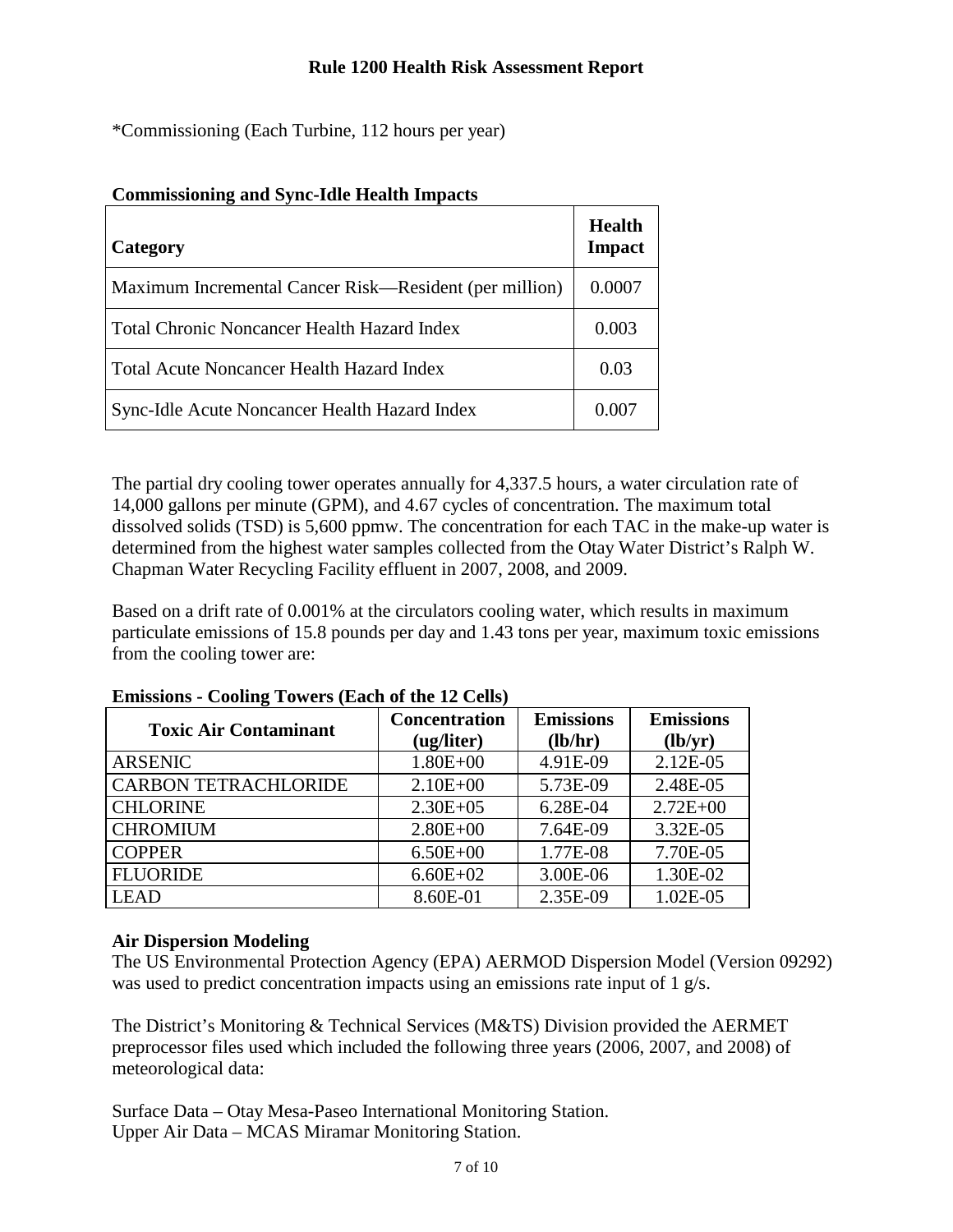For all health impacts, the 2006 meteorological data predicted the worst-case results by a small margin.

The dispersion results,  $X/Q$  (ug/m<sup>3</sup>)/(g/s), were imported into ARB's Hotspots Analysis Reporting Program (HARP, Version 1.4d) via HARP On-Ramp to calculate actual chemical concentrations and resulting health impacts.

The dispersion modeling included a course 250-meter spacing grid extending out 10 km to assess the extent of maximum impacts. Refined 25-meter resolution receptor grids surrounding the areas of maximum impacts in addition to along the facility fenceline property boundary is sufficiently dense.

| <b>Operating Mode</b> | <b>Ambient</b><br><b>Temperature</b><br>$(\deg F)$ | <b>Exhaust</b><br><b>Temperature</b><br>$(\text{deg } F)$ | <b>Exhaust</b><br><b>Velocity</b><br>(m/s) |
|-----------------------|----------------------------------------------------|-----------------------------------------------------------|--------------------------------------------|
| Startup/Shutdown      | 30                                                 | 820                                                       | 19.86                                      |
| <b>Hot Peak</b>       | 110                                                | 802                                                       | 27.01                                      |
| <b>Average Peak</b>   | 63                                                 | 785                                                       | 28.11                                      |
| Cold Peak             | 30                                                 | 754                                                       | 27.98                                      |
| Hot Low               | 122                                                | 825                                                       | 22.56                                      |
| Average Low           | 63                                                 | 831                                                       | 19.89                                      |
| Cold Low              | 30                                                 | 820                                                       | 19.86                                      |

#### **Release Parameters – Modeled Operating Modes**

#### **Release Parameters – Normal Operations (Worst-Case, Cold Peak)**

| <b>Release Parameter</b>   | <b>Value</b> |
|----------------------------|--------------|
| Stack Height (ft)          | 100          |
| <b>Stack Diameter (ft)</b> | 14.5         |
| Temperature deg F          | 758.4        |
| Exhaust Velocity (fps)     | 95.08        |

#### **Release Parameters – Startup/Shutdown, Commissioning, 8-Hour (Worst-Case, Cold Low)**

| <b>Release Parameter</b>   | <b>Value</b> |
|----------------------------|--------------|
| Stack Height (ft)          | 100          |
| <b>Stack Diameter (ft)</b> | 14.5         |
| Temperature deg F          | 798.5        |
| Exhaust Velocity (fps)     | 67.42        |

#### **Release Parameters – Sync-Idle (\*Reference CECP, Table 3.1E-2, Revised 6/24/14)**

| <b>Release Parameter</b>   | <b>Value</b> |
|----------------------------|--------------|
| Stack Height (ft)          | 100          |
| <b>Stack Diameter (ft)</b> | 14.5         |
| Temperature deg F          | 982.3        |
| Exhaust Velocity (fps)     | 25.92        |

\*Amended Carlsbad Energy Center Project (CECP) GE LMS 100 Performance Runs, Case #311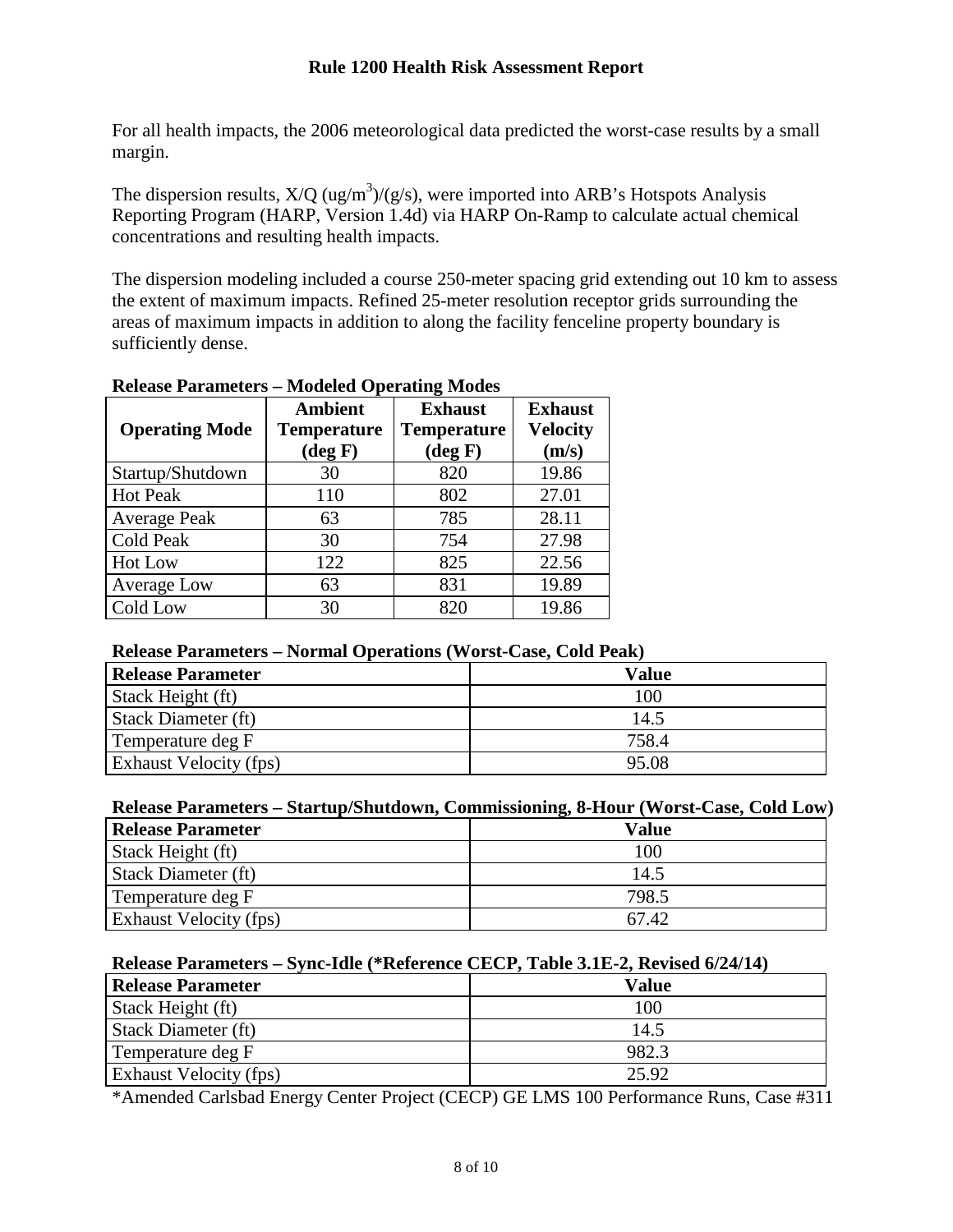| <b>Release Parameter</b> | Value |
|--------------------------|-------|
| Stack Height (ft)        |       |
| Stack Diameter (ft)      |       |
| Temperature deg F        | 86    |
| Exhaust Velocity (fps)   | 33.73 |

**Release Parameters – Cooling Towers**

#### **Risk Calculations**

The HRA was reviewed using ARB's Hotspots Analysis and Reporting Program (HARP), Version 1.4d, referencing the OEHHA Air Toxics Hot Spots Program Guidance Manual for Preparation of Health Risk Assessments, August 2003.

• Inhalation Breathing Rates and Exposure Duration: For calculating residential cancer risk over 70 years with inhalation as one of the two dominant pathways, the ARB Derived (Adjusted) Analysis Method was used which incorporates the minimum  $80<sup>th</sup>$  percentile breathing rate equal to 302 Liters/Kilogram-day in accordance with the recommended interim risk management policy for inhalation-based residential cancer risk.

The worker cancer risk is a conservative ratio of residential exposure (8/24 hours per day, 245/365 days per year, and 40/70 years).

In accordance with the OEHHA Guidance Manual, *Calculating Cancer Risk Using Different Exposure Durations*, Section 8.2.2, *B. Worker*, a ground level concentration (GLC) adjustment factor was not applied to calculate occupational cancer risk since potential emissions are continuous (24 hours a day, 7 days per week).

• Noninhalation Exposure: Cancer and chronic health impacts include the required noninhalation pathways of dermal contact and soil ingestion per the OEHHA Guidance Manual, *Determination of Noninhalation (Oral) Cancer Risk*, Section 8.2.4, and *Noncancer Chronic Health Impacts from the Oral Route*, Section 8.3.2.

In addition to the exposure pathways of dermal contact and soil ingestion, residential cancer risk conservatively includes the rural home grown produce pathway with a human ingestion fraction equal to 15%.

The drinking water and fish consumption pathways using the default fraction of 1.0 (fraction of ingested fish and drinking water from contaminated source) were included in the analysis for the Otay Lake Reservoir.

- Deposition Rate: In accordance with the OEHHA Guidance Manual, *Criteria for Exposure Pathway Evaluation*, Section 5.2, noninhalation exposure used the OEHHA deposition rate equal to 0.05 meters per second, which conservatively assumes particulate matter of less than or equal to 10 microns in diameter  $(PM_{10})$ .
- The acute hazard index was calculated using the conservative default simple concurrent maximum approach. At each receptor, the maximum hourly dispersion factors for the entire period are summed from all sources assuming these impacts occur simultaneously at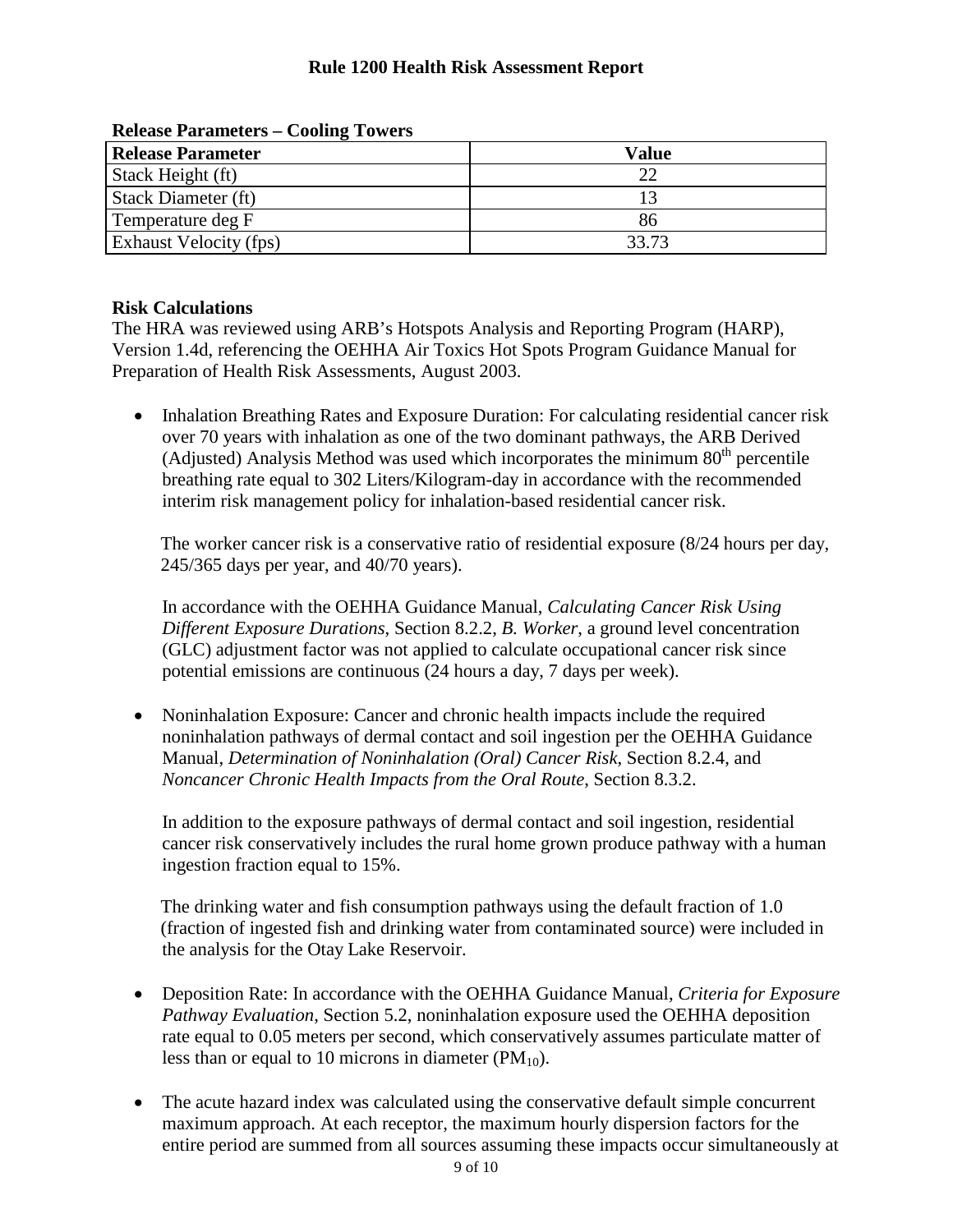the same location. The more refined approach processes the meteorological data hourly variation dispersion impacts from different sources which for a given receptor will not necessarily be at their maximums at the same time.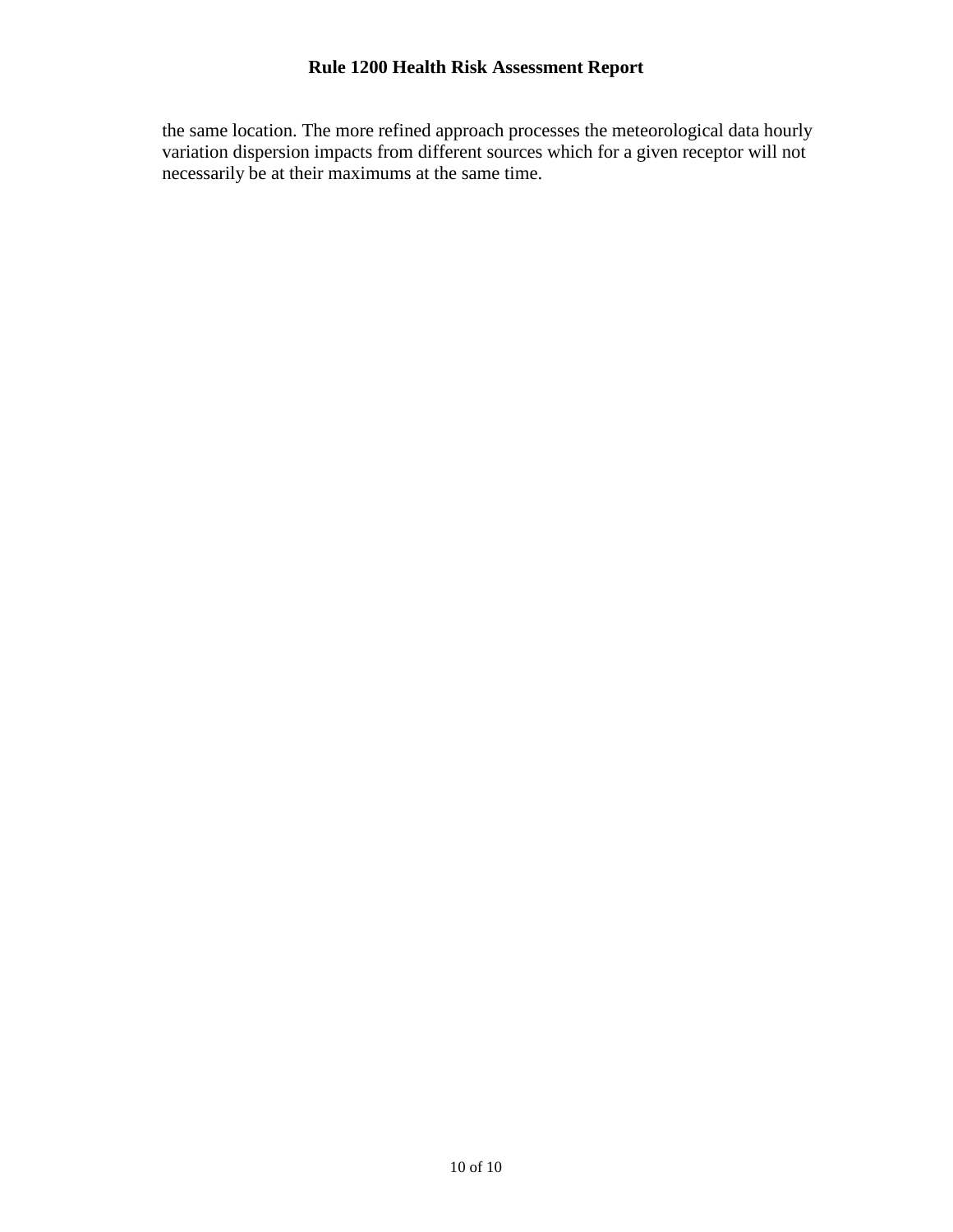<span id="page-31-0"></span>**Appendix C: Permit Conditions**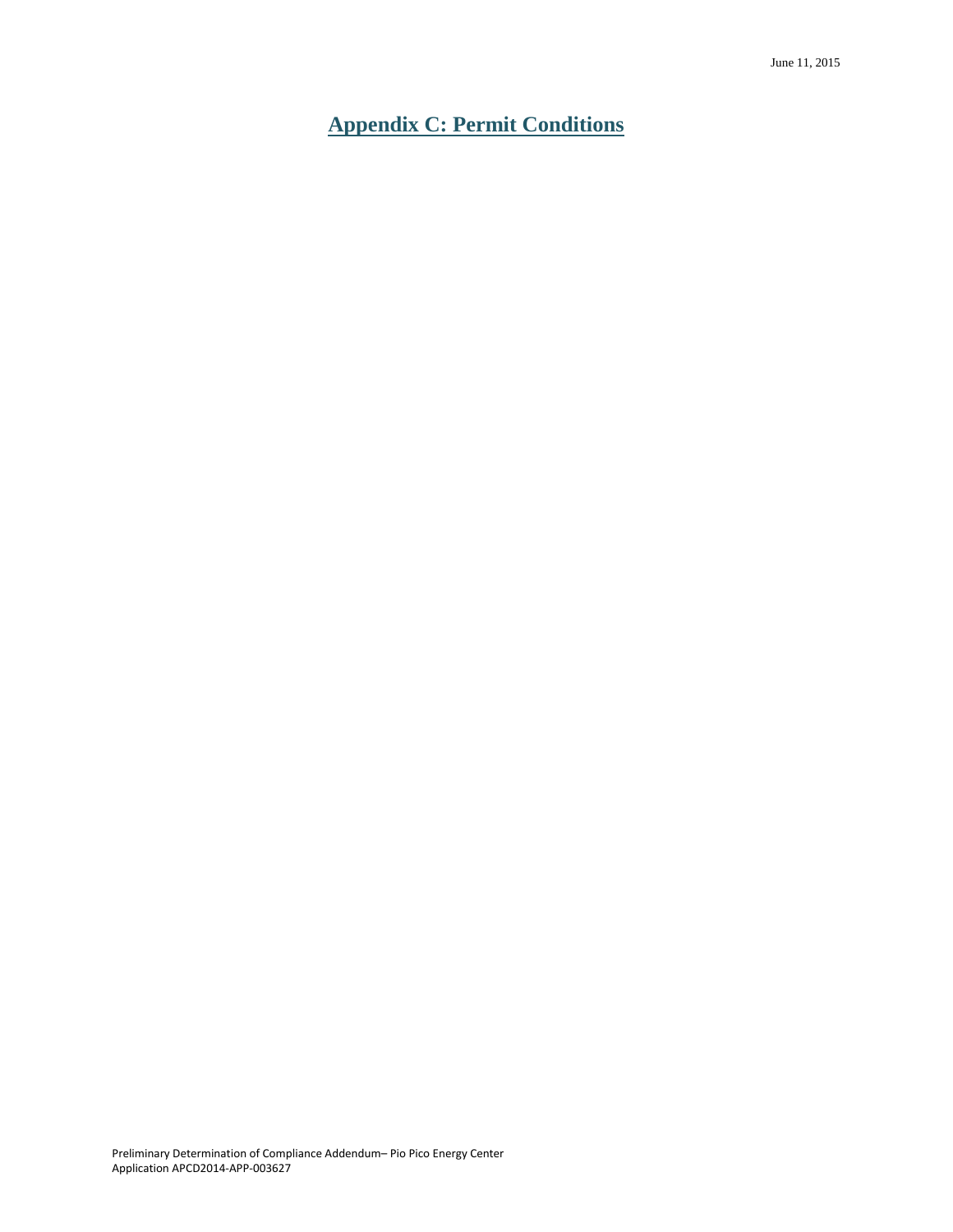#### **PIO PICO ENERGY CENTER (PPEC) PERMIT CONDITIONS**

#### **GENERAL CONDITIONS**

- 1. This equipment shall be properly maintained and kept in good operating condition at all times, and, to the extent practicable, the ApplicantApplicant shall maintain and operate the equipment and any associated air pollution control equipment in a manner consistent with good air pollution control practices for minimizing emissions. [Rule 21 and 40 CFR §60.11]
- 2. The ApplicantApplicant shall operate the project in accordance with all data and specifications submitted with the application under which this license is issued and District Application No. APCD2010-APP-001251 as amended by Application Nos. APCD2011-APP-001540 and APCD2014- APP-003627. [Rule 14]
- 3. The ApplicantApplicant shall provide access, facilities, utilities, and any necessary safety equipment, with the exception of personal protective equipment requiring individual fitting and specialized training, for source testing and inspection upon request of the Air Pollution Control District. [Rule 19]
- 4. The ApplicantApplicant shall obtain any necessary District permits for all ancillary combustion equipment including emergency engines, prior to on-site delivery of the equipment. [Rule 10]
- 5. Prior to the initial startup date for any of the three combustion turbines, the Applicant shall surrender to the District Class A Emission Reduction Credits (ERCs) in an amount equivalent to 84.5 tons per year of oxides of nitrogen (NOx) to offset the net maximum allowable increase of 70.4 tons per year of NOx emissions for the three combustion turbines authorized to be constructed under this permit. [Rule  $20.3(d)(8)$ ]
- 6. A rolling 12-calendar-month period is one of a series of successive consecutive 12-calendar-month periods. The initial 12-month-calendar period of such a series shall begin on the first day of the month in which the applicable beginning date for that series occurs as specified in this permit. [Rule 20.3 (d)(3), Rule 20.3(d)(8) and Rule 21].
- 7. Pursuant to 40 CFR §72.30(b)(2)(ii) of the Federal Acid Rain Program, the Applicant shall submit an application for a Title IV Operating Permit at least 24 months prior to the initial startup of the combustion turbines. [40 CFR Part 72]
- 8. The Applicant shall comply with all applicable provisions of 40 CFR Part 73, including requirements to acquire, hold and retire sulfur dioxide  $(SO<sub>2</sub>)$  allowances. [40 CFR Part 73]
- 9. All records required by this permit shall be maintained on site for a minimum of five years and made available to the District upon request. [Rule 1421]

#### **COMBUSTION TURBINE CONDITIONS**

#### **Definitions**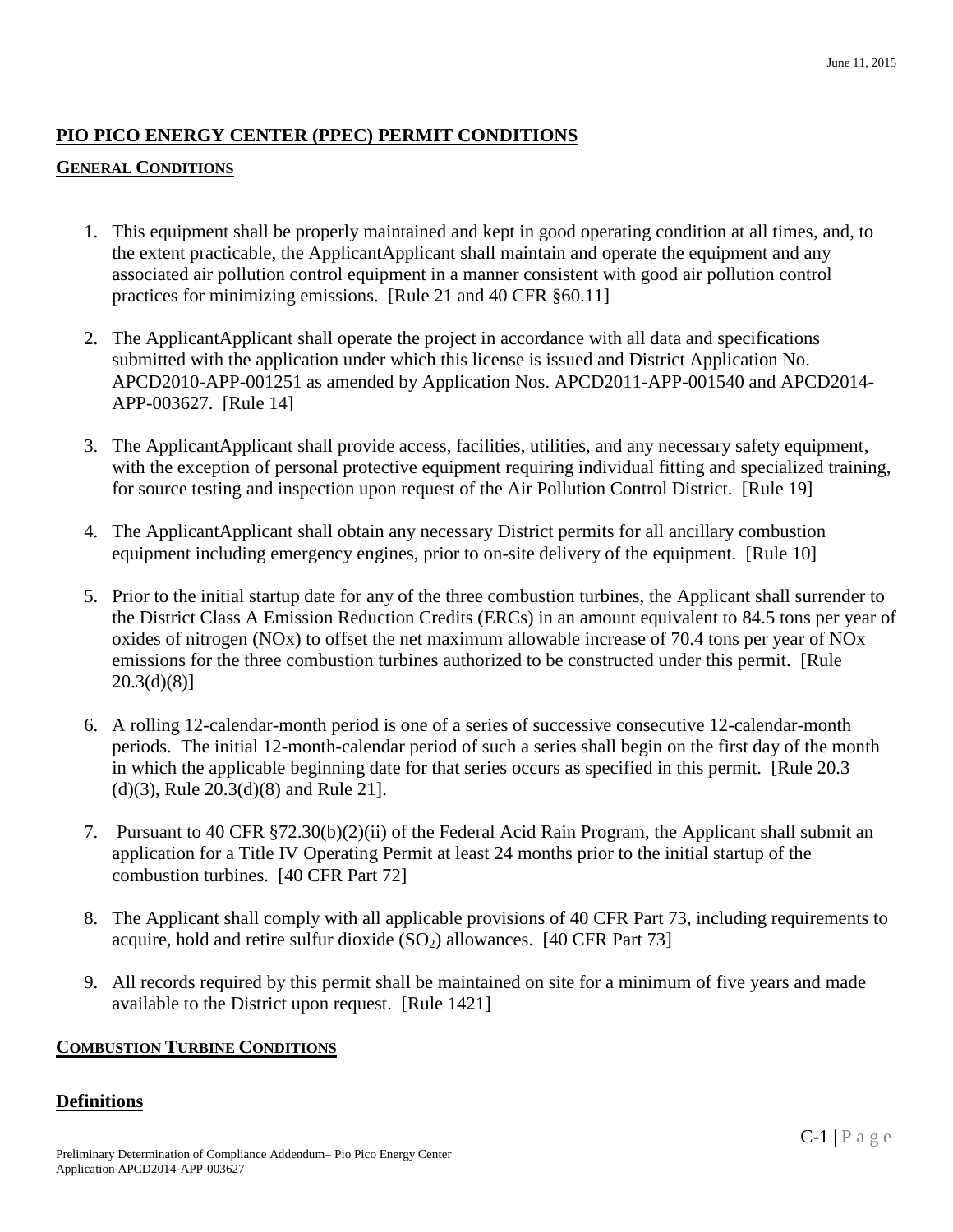- 10. Unless otherwise defined for purposes of a specific condition, for purposes of determining compliance with the emission limits of this permit, a shutdown period is the 11 minutes period preceding the moment at which fuel flow ceases. [Rule 20.3(d)(1)]
- 11. A startup period is the period of time that begins when fuel flows to the combustion turbine following a non-operational period. Unless otherwise defined for purposes of a specific condition, for purposes of determining compliance with the emission limits of this permit, the duration of a startup period shall not exceed 30 consecutive minutes. [Rule  $20.3(d)(1)$ ]
- 12. A non-operational period is any five-consecutive-minute period when fuel does not flow to the combustion turbine. [Rule  $20.3(d)(1)$ ]
- 13. The Continuous Emission Monitoring System Protocol (CEMS Protocol) is a document approved in writing by the District that describes the methodology and quality assurance and quality control procedures for monitoring, calculating, and recording stack emissions from the combustion turbine that is monitored by the CEMS. [Rules  $69.3, 69.3.1$ , and  $20.3(d)(1)$  and  $40$  CFR Part  $60$  Subpart KKKK, , 40 CFR Part 60 Appendix B and F, and 40 CFR Part 75]
- 14. For each combustion turbine, the commissioning period is the period of time commencing with the initial startup, also known as the first fire, of that turbine and ending after 112 hours of turbine operation, or the date the pemittee notifies the District the commissioning period has ended. For purposes of this condition, the number of hours of turbine operation is defined as the total unit operating minutes during the commissioning period divided by 60 rounded to the nearest hundredth of an hour.  $[Rule 20.3(d)(1)]$
- 15. For each combustion turbine, a unit operating day, hour, and minute mean the following:
	- a. A unit operating day means any calendar day in which the turbine combusts fuel.
	- b. A unit operating hour means any clock hour in which the turbine combusts fuel.
	- c. A unit operating minute means any clock minute in which the turbine combusts fuel.

[Rule 21, 40 CFR Part 75, Rule 20.3(d)(1), 40 CFR Part 60 Subpart KKKK]

16. Tuning is defined as adjustments to the combustion or emission control system that involves operating the combustion turbine or emission control system in a manner such that the emissions control equipment may not be fully effective or operational. Only one gas turbine shall be tuned at any given time. Tuning events shall not exceed 720 unit operating minutes in a calendar day nor exceed 40 hours in a calendar year for each turbine. The District compliance division shall be notified at least 24 hours in advance of any tuning event. For purposes of this condition, the number of hours of tuning in a calendar year is defined as the total unit operating minutes of tuning during the calendar year divided by 60. [Rule  $20.3(d)(1)$ ]

#### **General Conditions**

17. The exhaust stacks for each combustion turbine shall be at least 100 feet in height above site base elevation and with an interior exhaust stack diameter of no more than 14.5 feet at the point of release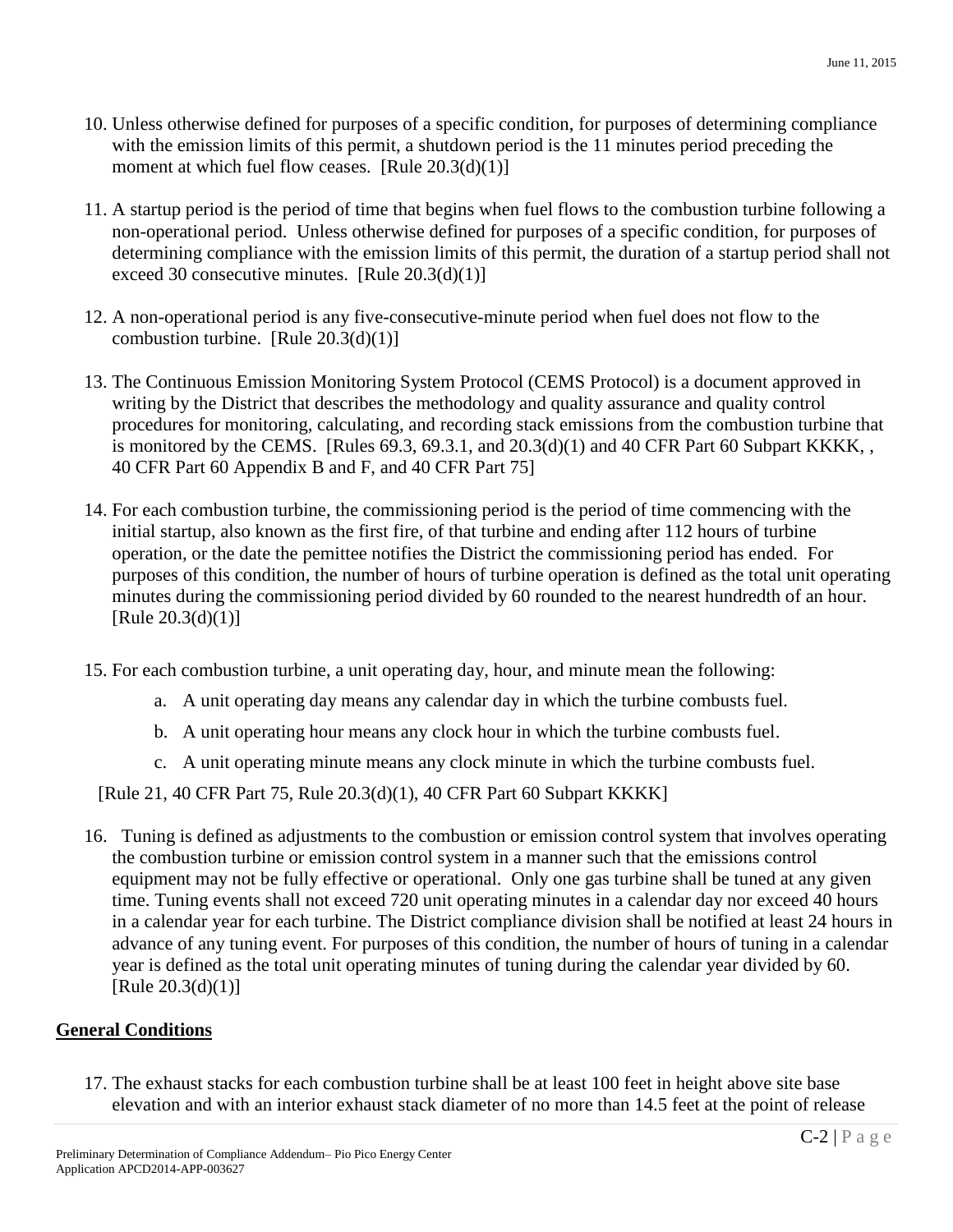unless it is demonstrated to the District that all requirements of District Rules 20.3 and 1200 are satisfied with a different stack configuration. [Rules 20.3(d)(2) and 1200]

- 18. The combustion turbines shall be fired on Public Utility Commission (PUC) quality natural gas. The Applicant shall maintain, on site, quarterly records of the natural gas sulfur content expressed in units of grains of sulfur compounds per 100 dscf of natural gas and hourly records of the higher and lower heating values expressed in British thermal units per standard cubic foot (Btu/scf) of the natural gas. These records shall be provided to District personnel upon request. Natural gas sulfur content records must be kept with a minimum reporting limit of 0.25 grains sulfur compounds per 100 dscf of natural gas. [Rule 20.3(d)(1)]
- 19. Unless otherwise specified in this permit, all continuous monitoring data shall be collected at least once every clock minute. [Rules  $69.3, 69.3.1,$  and  $20.3(d)(1)$ ]

#### **Emission Limits**

- 20. For purposes of determining compliance with emission limits based on source testing, the average of three subtests shall be used. For purposes of determining compliance with emission limits based on a Continuous Emission Monitoring System (CEMS), data collected in accordance with the District approved CEMS Protocol shall be used and the averages for averaging periods specified herein shall be calculated as specified in the CEMS Protocol. [Rules 69.3, 69.3.1, and 20.3(d)(1) and 40 CFR Part 60 Subpart KKKK, 40 CFR Part 60 Appendix B and F, and 40 CFR Part 75]
- 21. For purposes of determining compliance with emission limits based on CEMS data, all CEMS calculations, averages, and aggregates shall be performed in accordance with the CEMS Protocol approved in writing by the District. [Rules 69.3, 69.3.1, and 20.3(d)(1) and 40 CFR Part 60 Subpart KKKK, 40 CFR Part 60 Appendix B and F, and 40 CFR Part 75]
- 22. For each emission limit expressed as pounds, pounds per hour, or parts per million by volume on a dry basis (ppmvd) based on a one-hour or less averaging period or compliance period, compliance shall be based on using data collected at least once every minute when compliance is based on CEMS. [Rules 69.3, 69.3.1, and 20.3(d)(1)]
- 23. When a combustion turbine is combusting fuel (operating), the emission concentration of oxides of nitrogen (NOx), calculated as nitrogen dioxide (NO<sub>2</sub>), shall not exceed 2.5 ppmvd corrected to 15% oxygen averaged over a one-clock-hour period, except during commissioning, startup, and shutdown periods for that turbine. [Rule  $20.3(d)(1)$ ]
- 24. When a combustion turbine is operating, the emission concentration of carbon monoxide (CO) shall not exceed 4.0 ppmvd corrected to 15 % oxygen, averaged over a one-clock-hour period, except during commissioning, startup, and shutdown periods for that turbine. [Rule 20.3(d)(1)]
- 25. When a combustion turbine is operating, the volatile organic compound (VOC) concentration, calculated as methane, measured in the exhaust stack, shall not exceed 2.0 ppmvd corrected to 15% oxygen, averaged over a one-clock-hour period, except during commissioning, startup, and shutdown periods for that turbine. For purposes of determining compliance based on the CEMS, the District approved VOC/CO surrogate relationshipand the CO CEMS data, averaged over a 1-clock-hour period shall be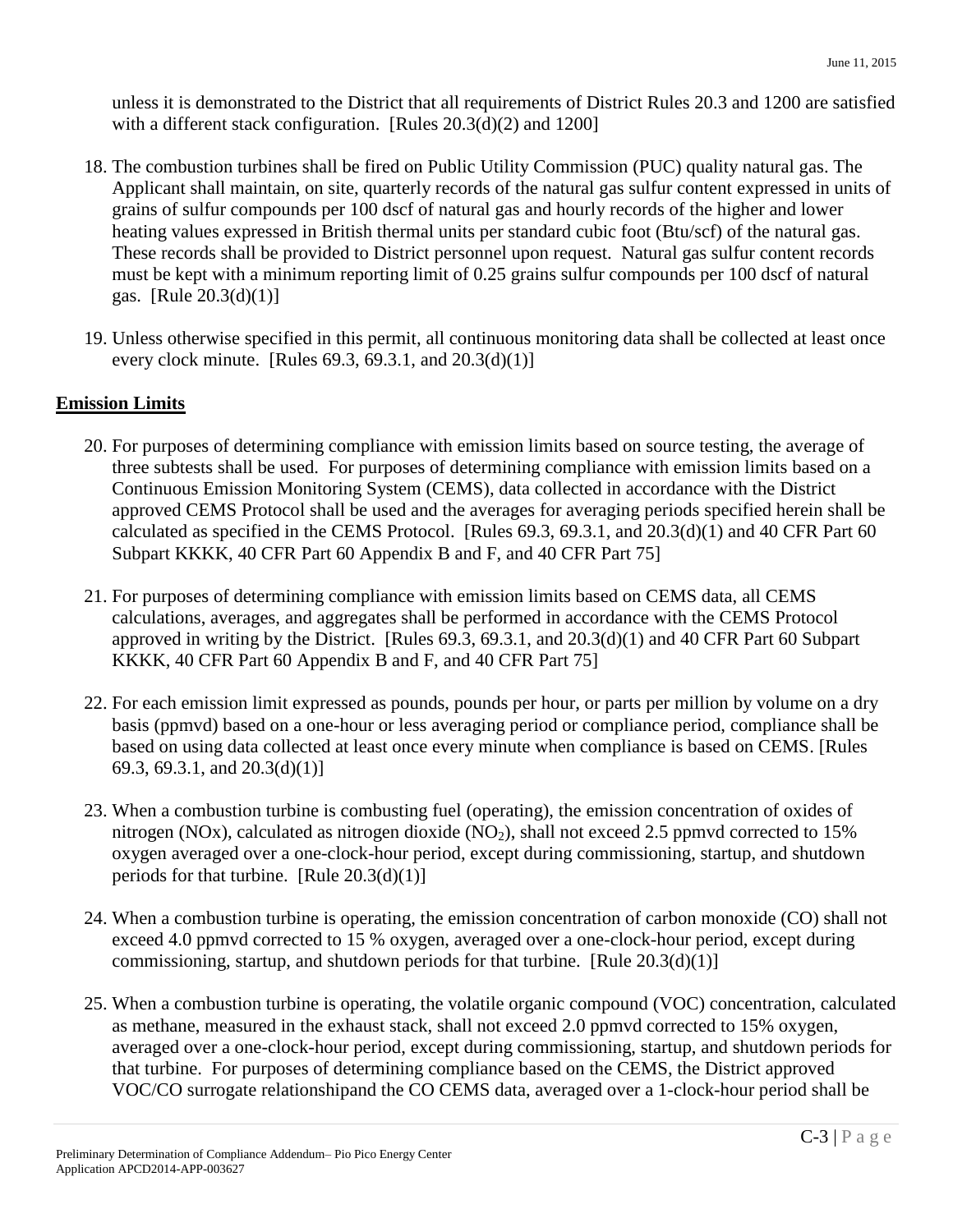used. The VOC/CO surrogate relationship shall be verified and/or modified, if necessary, based on source testing. [Rule  $20.3(d)(1)$ ]

- 26. When a combustion turbine is operating, the ammonia concentration (ammonia slip), shall not exceed 5.0 ppmvd corrected to 15 % oxygen and averaged over a one-clock-hour period, except during commissioning, startup, and shutdown periods for that turbine. [Rule 1200]
- 27. When a combustion turbine is operating with post-combustion air pollution control equipment that controls oxides of nitrogen (NOx) emissions, the emission concentration NOx, calculated as nitrogen dioxide  $(NO<sub>2</sub>)$ , shall not exceed 13.9 ppmvd averaged over each one-clock-hour period and corrected to 15% oxygen, except for startup and shutdown periods for that turbine for that turbine, as defined in Rule 69.3.1. This limit does not apply during any period in which the facility is subject to a variance from the emission limits contained in Rule 69.3.1. [Rule 69.3.1]
- 28. When a combustion turbine is operating without any post-combustion air pollution control equipment that controls oxides of nitrogen (NOx) emissions, the emission concentration of NOx calculated as nitrogen dioxide (NO<sub>2</sub>) from each turbine shall not exceed 23.2 ppmvd averaged over each one-clockhour period and corrected to 15% oxygen, except for startup and shutdown periods for that turbine, as defined in Rule 69.3.1. This limit does not apply during any period in which the facility is subject to a variance from the emission limits contained in Rule 69.3.1. [Rule 69.3.1]
- 29. When a combustion turbine is operating, the emission concentration of oxides of nitrogen (NOx), calculated as nitrogen dioxide (NO<sub>2</sub>) shall not exceed 42 ppmvd averaged over each one-clock-hour period and corrected to 15% oxygen, on a dry basis, except during startup and shutdown periods for that turbine, as defined in Rule 69.3**.** This limit does not apply during any period in which the facility is subject to a variance from the emission limits contained in Rule 69.3. [Rule 69.3]
- 30. For each rolling four unitoperating hour period, average emission concentration of oxides of nitrogen (NOx) for each turbine calculated as nitrogen dioxide  $(NO<sub>2</sub>)$  in parts per million by volume on a dry basis (ppmvd) corrected to 15% oxygen or, alternatively, as elected by the Applicant, the average NOx emission rate in pounds per megawatt-hour (lb/MWh) shall not exceed an average emission limit calculated in accordance with 40 CFR Section 60.4380(b)(3). The emission concentration and emission rate averages shall be calculated in accordance with 40 CFR Section 60.4380(b)(1). The average emission concentration limit and emission rate limit shall be based on an average of hourly emission limits over the four unit operating hour period including the operating hour and the three unit operating hours immediately preceding that hour. For any unit operating hour where multiple emission standards would apply based on load of the turbine, the applicable standard shall be the higher of the two limits.. The hourly emission concentration limit and emission rate limit shall be as follows based on the load of the turbine over the four unit operating hour period:

| <b>Case</b>                                                                                               | <b>Emission Limit,</b>          | <b>Emission Limit,</b>             |
|-----------------------------------------------------------------------------------------------------------|---------------------------------|------------------------------------|
|                                                                                                           | ppmvd at $15\%$ O <sub>2</sub>  | lb/MWh                             |
|                                                                                                           |                                 |                                    |
| i. All four hours at or above 75% Load                                                                    | 15                              | 0.43                               |
| ii. All four hours below 75% Load                                                                         | 96                              | 4.7                                |
| iii. Combination of hours                                                                                 | $(a \times 15 + b \times 96)/4$ | $(a \times 0.43 + b \times 4.7)/4$ |
| Where: $a =$ the number of unit operating hours in the four hour period with all operation above 75% load |                                 |                                    |
| and $b = 4-a$ .                                                                                           |                                 |                                    |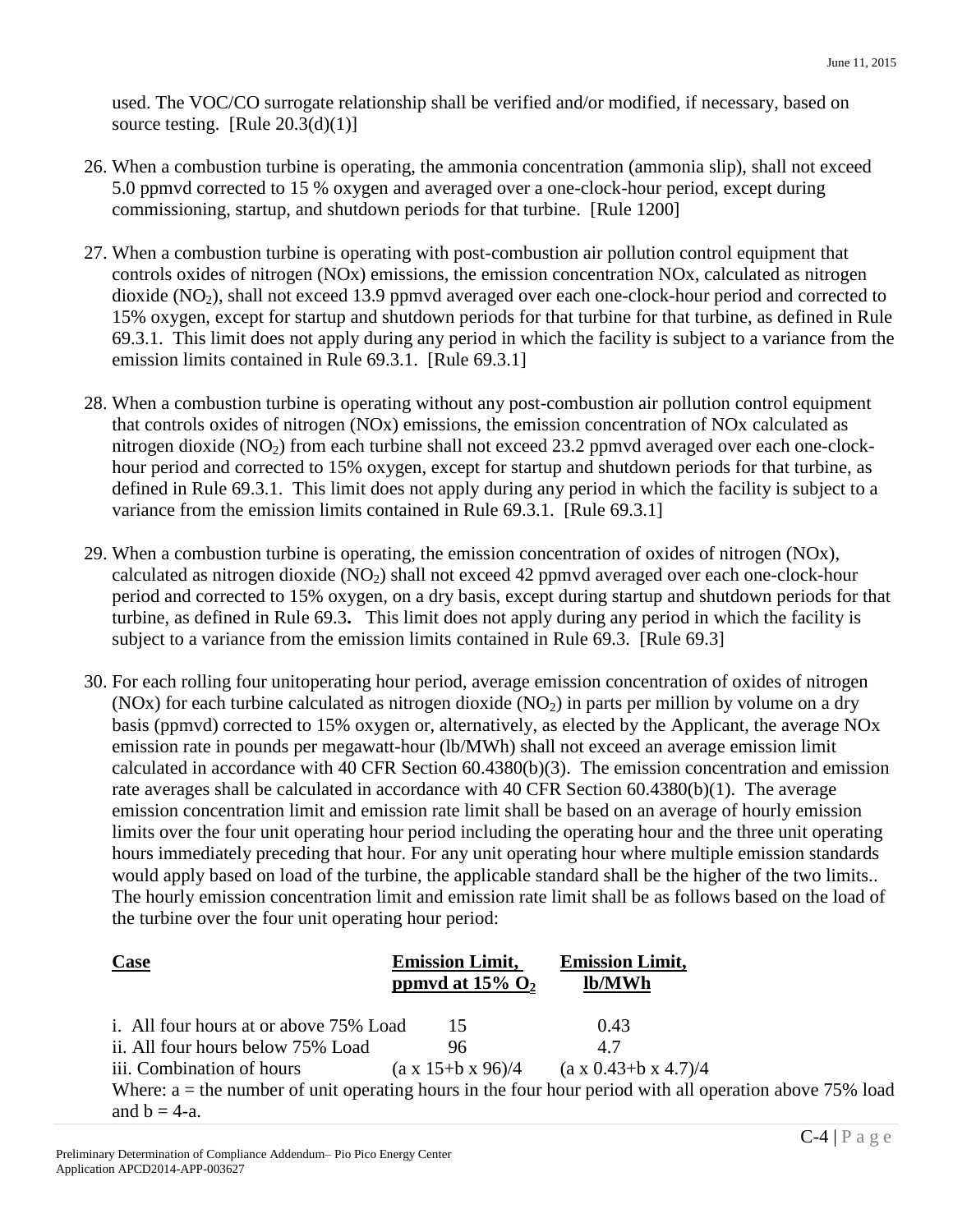The averages shall exclude all clock hours occurring before the Initial Emission Source Test but shall include emissions during all other times that the equipment is operating including, but not limited to, emissions during startup and shutdown periods for that turbine. For each six-calendar-month period, emissions in excess of these limits and monitor downtime shall be identified in accordance with 40 CFR Sections 60.4350 and 60.4380(b)(2), except that Section 60.4350(c) shall not apply for identifying periods in excess of a NOx concentration limit. . For the purposes of this condition, unit operating hour shall have the same meaning as defined in 40 CFR 60.4420. [40 CFR Part 60 Subpart KKKK]

- 31. The emissions of particulate matter less than or equal to 10 microns in diameter  $(PM_{10})$  from the exhaust stack of each combustion turbine shall not exceed 5.0 pounds per hour for each combustion turbine. Compliance with this limit shall be demonstrated based upon source testing and calculated as the average of three subtests. [Rule  $20.3(d)(1)$  and  $(d)(2)$ ]
- 32. The discharge of particulate matter from the exhaust stack of each combustion turbine shall not exceed 0.10 grains per dry standard cubic foot (0.23 grams/dscm) corrected to 12% carbon dioxide. The District may require periodic testing to verify compliance with this standard. [Rule 53]
- 33. Visible emissions from the lube oil vents and the exhaust stack of each combustion turbine shall not exceed 20% opacity for more than three (3) minutes in any period of 60 consecutive minutes. [Rule50]
- 34. Mass emissions from each combustion turbine of oxides of nitrogen  $(NOx)$ , calculated as  $NO<sub>2</sub>$ ; carbon monoxide (CO); and volatile organic compounds (VOC), calculated as methane, shall not exceed the following limits, except during commissioning, startup, and shutdown periods for that turbine. A oneclock-hour averaging period for these limits shall be used when compliance is determined using CEMS data.

| <b>Pollutant</b> | <b>Emission Limit, lb/hour</b> |
|------------------|--------------------------------|
| a. NOx           | 82                             |
| b. CO            | 80                             |
| c. VOC           | つ 3                            |

[Rule 20.3(d)(2)]

35. Excluding any minutes that are coincident with a shutdown period, cumulative mass emissions from each combustion turbine of oxides of nitrogen (NOx), calculated as  $NO<sub>2</sub>$ ; carbon monoxide (CO); and volatile organic compounds (VOC), calculated as methane, shall not exceed the following limits during each of that turbine's startup periods, except during that turbine's commissioning period.

| <b>Pollutant</b> | <b>Emission Limit, lb/event</b> |
|------------------|---------------------------------|
| a. NOx           | 22.5                            |
| b. CO            | 179                             |
| c. VOC           | 4.7                             |

<sup>[</sup>Rule 20.3(d)(1)]

36. Cumulative mass emissions from each combustion turbine of oxides of nitrogen (NOx), calculated as NO2; carbon monoxide (CO); and volatile organic compounds (VOC), calculated as methane, shall not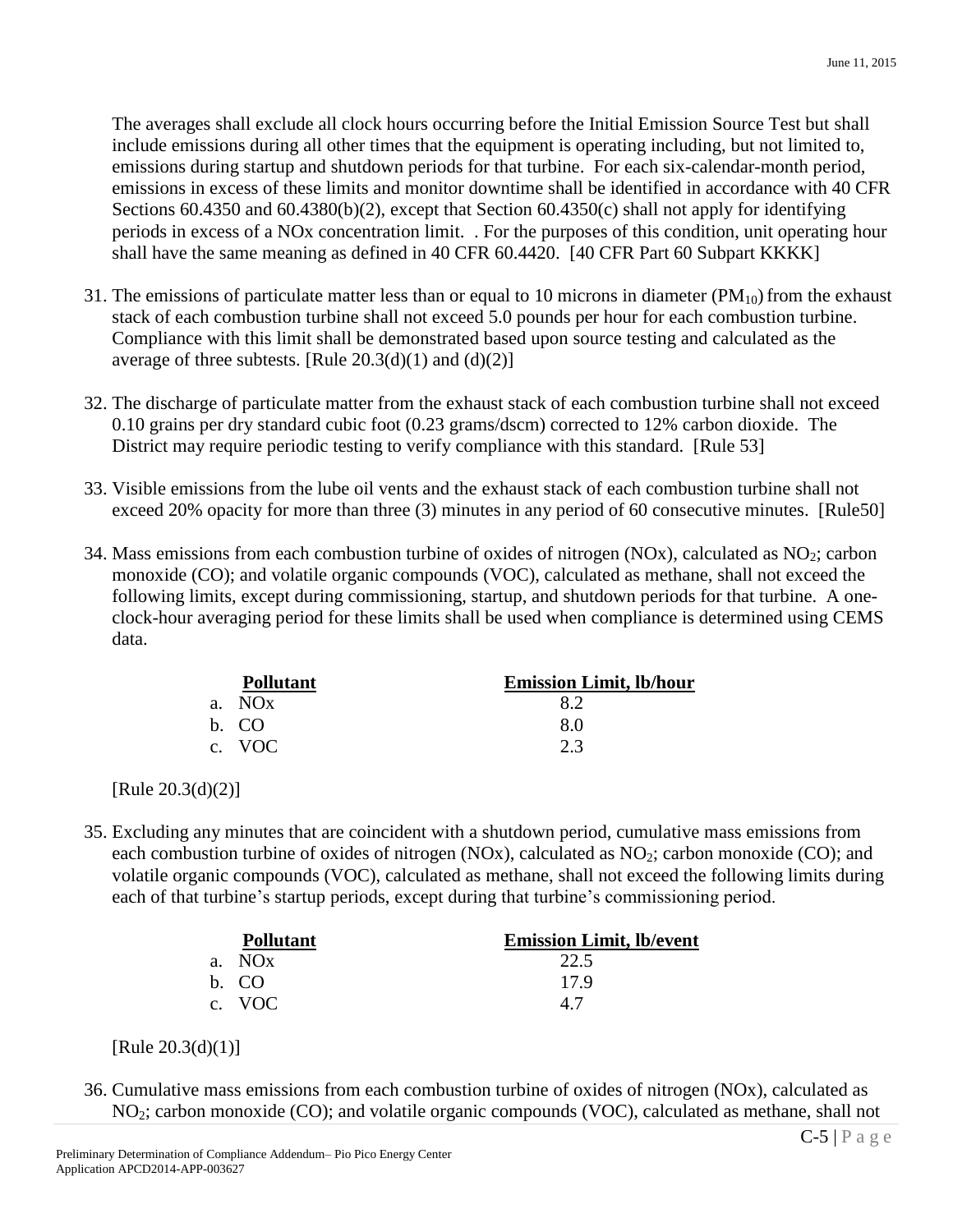exceed the following limits during each of that turbine's shutdown periods, except during that turbine's commissioning period.

|       | <b>Pollutant</b> | <b>Emission Limit, lb/event</b> |
|-------|------------------|---------------------------------|
|       | a. NOx           | 60                              |
| b. CO |                  | 47.O                            |
|       | c. VOC           | 3.0                             |

 $[Rule 20.3(d)(1)]$ 

- 37. The total aggregate oxides of nitrogen (NOx) emissions from all combustion turbines combined shall not exceed 150 pounds per hour, calculated as nitrogen dioxide and measured over each one-clock-hour period. This emission limit shall apply during all times one or more turbines are operating, including, but not limited to, emissions during commissioning, startup, and shutdown periods. [Rule 20.3(d)(2)]
- 38. The carbon monoxide (CO) emissions from each combustion turbine shall not exceed 75 pounds per hour and total aggregate CO emissions from all combustion turbines combined shall not exceed 225 pounds per hour measured over each one-clock-hour period. This emission limit shall apply during all times that one or more turbines are operating, including, but not limited to emissions during commissioning, startup, and shutdown periods. [Rule  $20.3(d)(2)(i)$ ]
- 39. Beginning with the earlier of the initial startup dates for any combustion turbine, aggregate emissions of oxides of nitrogen (NOx), calculated as nitrogen dioxide (NO<sub>2</sub>); carbon monoxide (CO); volatile organic compounds (VOCs), calculated as methane; particulate matter less than or equal to 10 microns in diameter (PM<sub>10</sub>); and oxides of sulfur (SOx), calculated as sulfur dioxide (SO<sub>2</sub>), from the combustion turbines authorized to be constructed under this permit, except emissions from emission units excluded from the calculation of aggregate potential to emit as specified in Rule 20.1 (d) (1), as it exists on the date the permit to operate for this equipment is approved, shall not exceed the following limits for each rolling 12-calendar-month period beginning with the 12-calendar-month period that begins with the month in which the earliest initial startup among the equipment authorized to be constructed under this permit occurs:

| <b>Pollutant</b> | <b>Emission Limit, tons per year</b> |
|------------------|--------------------------------------|
| a. NOx           | 70.4                                 |
| b. CO            | 96.4                                 |
| c. VOC           | 19.4                                 |
| d. $PM_{10}$     | 35.8                                 |
| e. SOx           | 41                                   |

The aggregate emissions of each pollutant shall include emissions during all times that the equipment is operating including, but not limited to, emissions during commissioning, startup, and shutdown periods. All calculations performed to show compliance with these limits shall be performed according to a protocol approved in advance in writing by the District. [Rules  $20.3(d)(2)$ ,  $20.3(d)(3)$ ,  $20.3(d)(5)$ , 20.3(d)(8) and 21]

40. The cooling tower shall be equipped with a mist eliminator designed to achieve a drift rate of 0.001% or less. Not later than 90 calendar days prior to the start of construction, the Applicant shall submit to the District the final selection, design parameters and details of the mist eliminator. In addition, the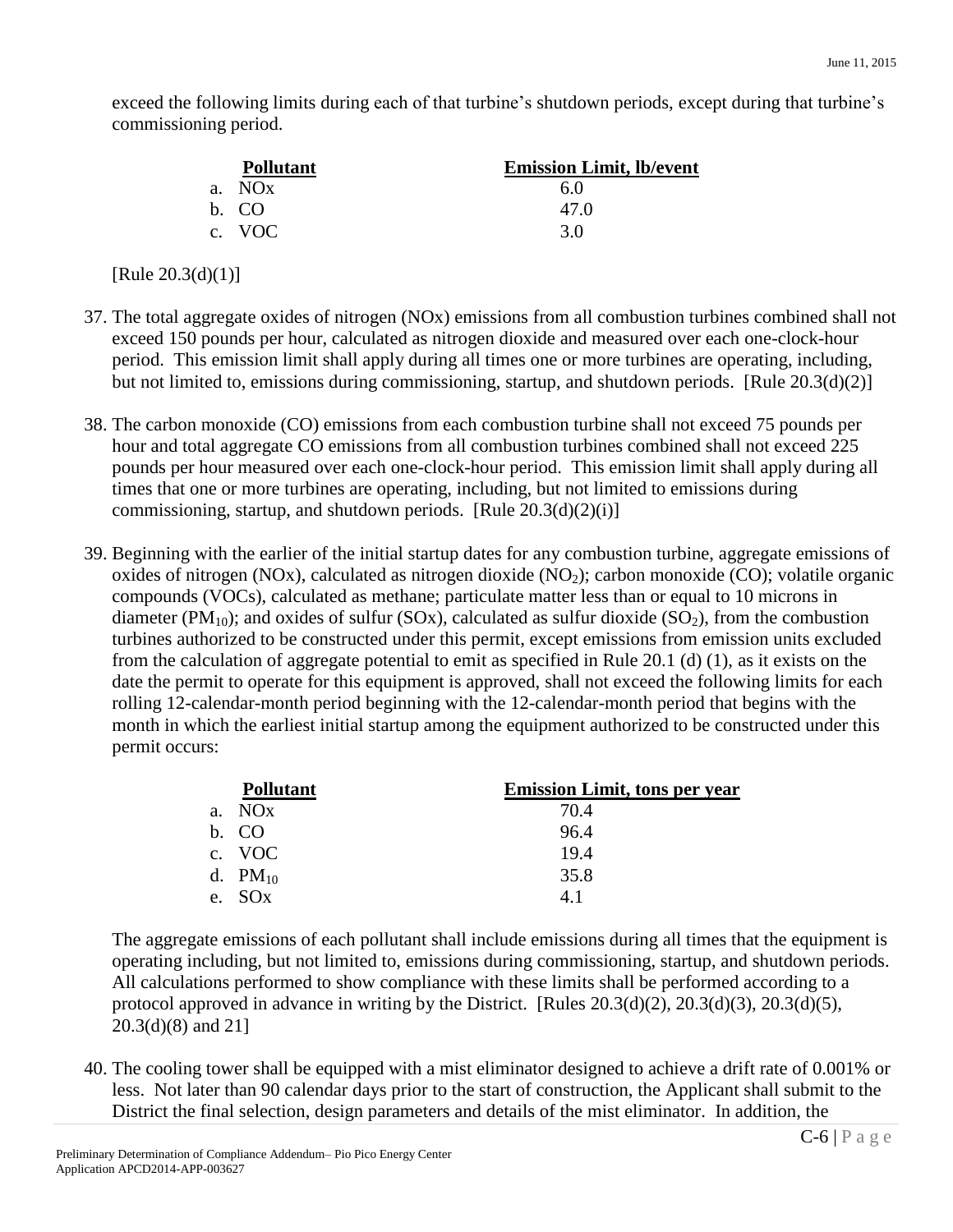maximum total dissolved solids (TDS) concentration of the water used in the cooling tower shall not exceed 5,600 ppm. The TDS concentration shall be verified through quarterly testing of the water by a certified lab using an EPA approved method. [Rule  $20.3(d)(1)$ ]

- 41. For each calendar month and each rolling 12-calendar-month period, the Applicant shall maintain records, as applicable, on a calendar monthly basis, of mass emissions during each calendar month and rolling 12-calendar month period of NOx, calculated as  $NO<sub>2</sub>$ ; CO; VOCs, calculated as methane; PM<sub>10</sub>; and SOx, calculated as  $SO_2$ , in tons, from each emission unit authorized to be constructed under this permit, except for emissions from emission units excluded from the calculation of aggregate potential to emit as specified in Rule 20.1 (d) (1) as it exists on the date the permit to operate for this equipment is approved. These records shall be made available for inspection within 15 calendar days after the end of each calendar month. The recorded emissions shall be calculated in accordance with an emission calculation protocol approved by the District. A proposed emission calculation protocol to calculate the emissions from each emission unit shall be submitted to the District for approval not later than 90 calendar days before the earlier of the initial startup dates for either of the three combustion turbines. Where applicable, this protocol may rely in whole or in part on the CEMS Protocol or other monitoring protocols required by this permit. [Rules  $20.3(d)(3)$ ,  $20.3(d)(8)$  and  $21$ ]
- 42. For each calendar month and each rolling 12-calendar-month period, the Applicant shall maintain records, as applicable, on a calendar monthly basis, of aggregate mass emissions of NOx, calculated as  $NO<sub>2</sub>; CO; VOCs, calculated as methane; PM<sub>10</sub>; and SOx, calculated as SO<sub>2</sub> in tons from all the emission$ units authorized to be constructed under this permit combined, except for emissions from emission units excluded from the calculation of aggregate potential to emit as specified in Rule 20.1 (d) (1). These records shall be made available for inspection within 15 calendar days after the end of each calendar month. [Rules 20.3(d)(3), 20.3(d)(8) and 21]

### **Ammonia - SCR**

- 43. Not later than 90 calendar days prior to the start of construction, unless a later date is approved in writing by the District, the Applicant shall submit to the District the final selection, design parameters and details of the selective catalytic reduction (SCR) and oxidation catalyst emission control systems for the combustion turbines including, but not limited to, the minimum temperature for the SCR catalyst at which ammonia injection is feasible; the catalyst volume, catalyst material, catalyst manufacturer, space velocity and area velocity at full load; and control efficiencies of the SCR for controlling NOx emissions and the oxidation catalyst for controlling CO and VOCs at temperatures between the minimum and maximum operating temperatures at space velocities corresponding to 100% and 25% load. Such information may be submitted to the District as trade secret and confidential pursuant to District Rules 175 and 176. [Rules 20.3(d)(1) and 14]
- 44. When a combustion turbine is operating, ammonia shall be injected at all times that the associated selective catalytic reduction (SCR) system catalyst outlet temperature is 575 degrees Fahrenheit or greater. [Rules  $20.3(d)(1)$ ]
- 45. Continuous monitors shall be installed on each SCR system prior to their initial operation to monitor or calculate, and record the ammonia solution injection rate in pounds per hour and the SCR outlet temperature in degrees Fahrenheit for each unit operating minute. The monitors shall be installed, calibrated and maintained in accordance with a District approved protocol, which may be part of the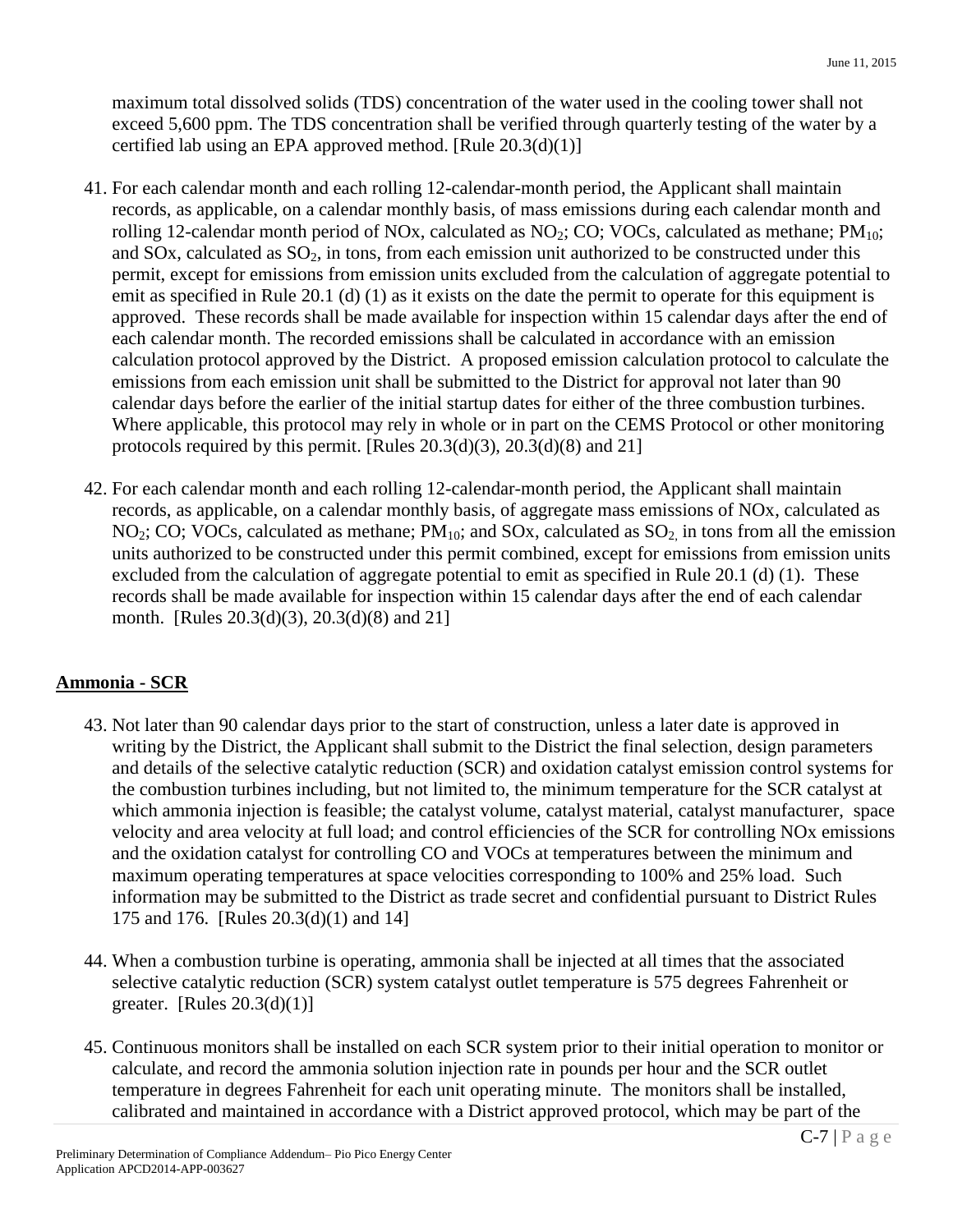CEMS Protocol. This protocol, which shall include the calculation methodology, shall be submitted to the District for written approval at least 90 calendar days prior to initial startup of the gas turbines with the SCR system, unless a later date is approved in writing by the District. The monitors shall be in full operation at all times when the turbine is in operation. [Rules  $20.3(d)(1)$ ]

- 46. Except during periods when the ammonia injection system is being tuned or one or more ammonia injection systems is in manual control for compliance with applicable permit conditions, the automatic ammonia injection system serving each SCR system shall be in operation in accordance with manufacturer's specifications at all times when ammonia is being injected into the SCR system. Manufacturer specifications shall be maintained on site and made available to District personnel upon request. [Rules 20.3(d)(1) and 21]
- 47. The concentration of ammonia solution used in the ammonia injection system shall be less than 20% ammonia by weight. Records of ammonia solution concentration shall be maintained on site and made available to District personnel upon request. [Rules 14 and 21]

#### **TESTING**

- 48. All source test or other tests required by this permit shall be performed by the District or an independent contractor and witnessed and approved by the District. Unless otherwise specified in this permit or authorized in writing by the District, if testing will be performed by an independent contractor and witnessed by the District, a proposed test protocol shall be submitted to the District for written approval at least 60 calendar days prior to source testing. Additionally, the District shall be notified a minimum of 30 calendar days prior to the test so that observers may be present unless otherwise authorized in writing by the District. [Rules 20.3(d)(1) and 1200 and 40 CFR Part 60 Subpart KKKK and 40 CFR §60.8]
- 49. Unless otherwise specified in this permit or authorized in writing by the District, within 45 calendar days after completion of a source test or Relative Accuracy Test Audit (RATA) performed by an independent contractor, a final test report shall be submitted to the District for review and approval. [Rules 20.3(d)(1) and 1200 and 40 CFR Part 60 Subpart KKKK, 40 CFR §60.8, and 40 CFR Part 75]
- 50. The exhaust stacks for each combustion turbine shall be equipped with source test ports and platforms to allow for the measurement and collection of stack gas samples consistent with all approved test protocols. The ports and platforms shall be constructed in accordance with District Method 3A, Figure 2, and approved by the District. Ninety calendar days prior to construction of the turbine stacks the project owner shall provide to the District for written approval detailed plan drawings of the turbine stacks that show the sampling ports and demonstrate compliance with the requirements of this condition. [Rule 20]
- 51. Not later than 60 calendar days after completion of the commissioning period for each combustion turbine, an Initial Emissions Source Test shall be conducted on that turbine to demonstrate compliance with the NOx, CO, VOC,  $PM_{10}$ , and ammonia emission standards of this permit. The source test protocol shall comply with all of the following requirements:
	- a. Measurements of NOx and CO concentrations and emissions and oxygen  $(O_2)$  concentration shall be conducted in accordance with U.S. Environmental Protection Agency (EPA) methods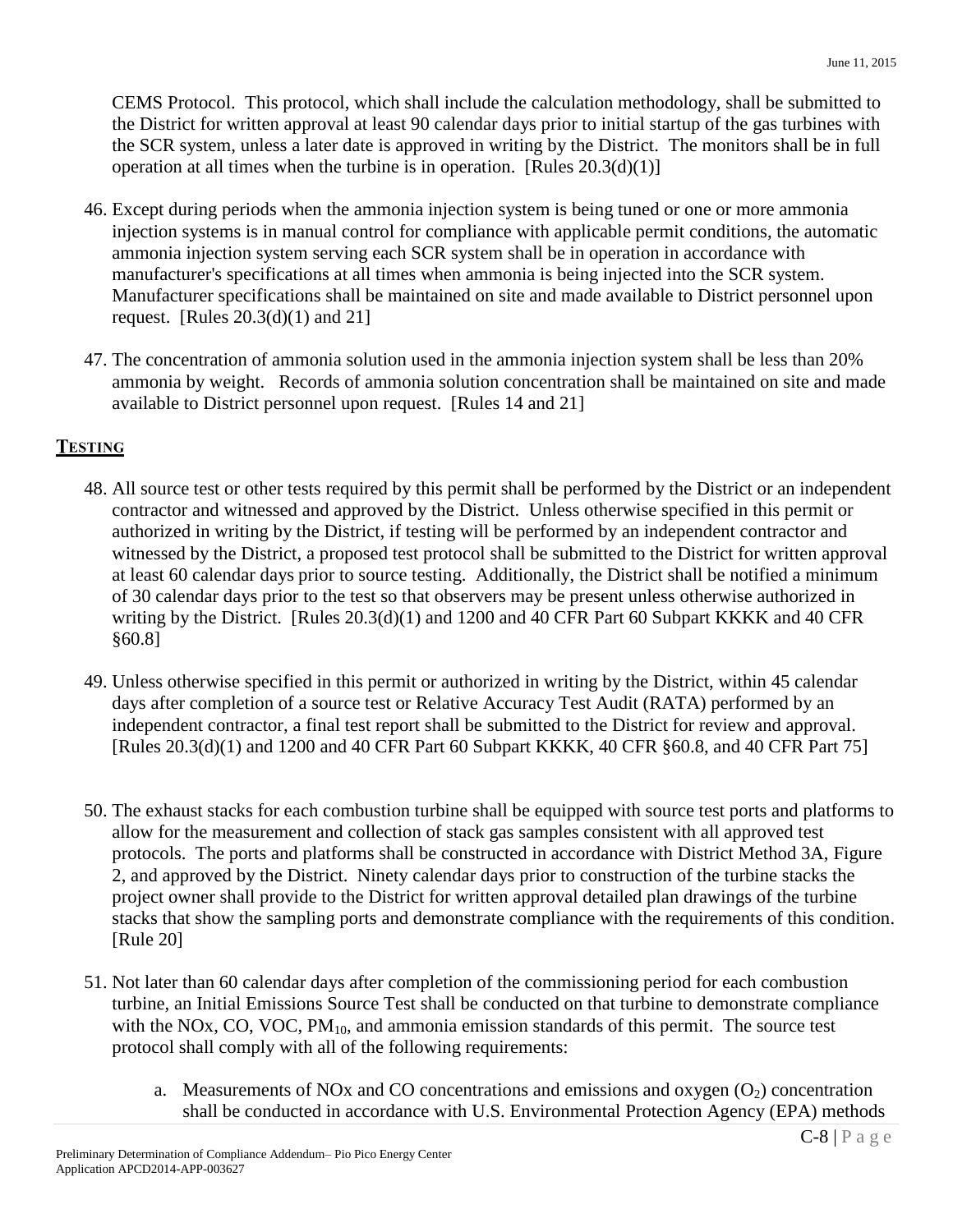7E, 10, and 3A, respectively, and District source test Method 100, or alternative methods approved by the District and EPA.

- b. Measurement of VOC concentrations and emissions, except for formaldehyde, shall be conducted in accordance with EPA Method 18, or an alternative method approved by the District and EPA.
- c. Measurement of formaldehyde concentrations and emissions shall be conducted in accordance with EPA Method 316 or 323, as specified by the District, or an alternative method approved by the District and EPA.
- d. Total VOC concentrations and emissions shall be the sum of those concentrations and emissions determined using Method 18 and the formaldehyde concentrations and emissions.
- e. Measurements of ammonia concentrations shall be conducted in accordance with Bay Area Air Quality Management District Method ST-1B or an alternative method approved by the District and EPA.
- f. Measurements of  $PM_{10}$  emissions shall be conducted in accordance with EPA Method 5 and 202 or an alternative method approved by the District and EPA. For purposes of this permit, total particulate matter measured using EPA Method 5 and 202 shall be considered to be  $PM_{10}$ .
- g. Source testing shall be performed at the normal load level, as specified in 40 CFR Part 75 Appendix A Section 6.5.2.1 (d), provided it is not less than 80% of the combustion turbine's rated load unless it is demonstrated to the satisfaction of the District that the combustion turbine cannot operate under these conditions. If the demonstration is accepted, then emissions source testing shall be performed at the highest achievable continuous power level. The District may specify additional testing at different load levels or operational conditions to ensure compliance with the emission and concentration limits of this permit and District Rules and Regulations.
- h. Measurements of particulate matter emissions shall be conducted in accordance with SDAPCD Method 5 or an alternative method approved by the District and EPA.
- i. Measurements of opacity shall be conducted in accordance with EPA Method 9 or an alternative method approved by the District and EPA.
- j. Unless otherwise authorized in writing by the District, testing for NOx, CO, VOC,  $PM_{10}$ , and ammonia concentrations and emissions, as applicable, shall be conducted concurrently with the NOx and CO continuous emission measurement system (CEMS) Relative Accuracy Test Audit (RATA).

[Rules 20.3(d)(1) and 1200]

52. A renewal source test and a NOx and CO Relative Accuracy Test Audit (RATA) shall be periodically conducted on each combustion turbine to demonstrate compliance with the NOx, CO, VOC,  $PM_{10}$  and ammonia emission standards of this permit and applicable relative accuracy requirements for the CEMS systems using District approved methods. The renewal source test and the NOx and CO RATAs shall be conducted in accordance with the applicable RATA frequency requirements of 40 CFR75, Appendix B, Sections 2.3.1 and 2.3.3. The renewal source test shall be conducted in accordance with a protocol complying with all the applicable requirements of the source test protocol for the Initial Emissions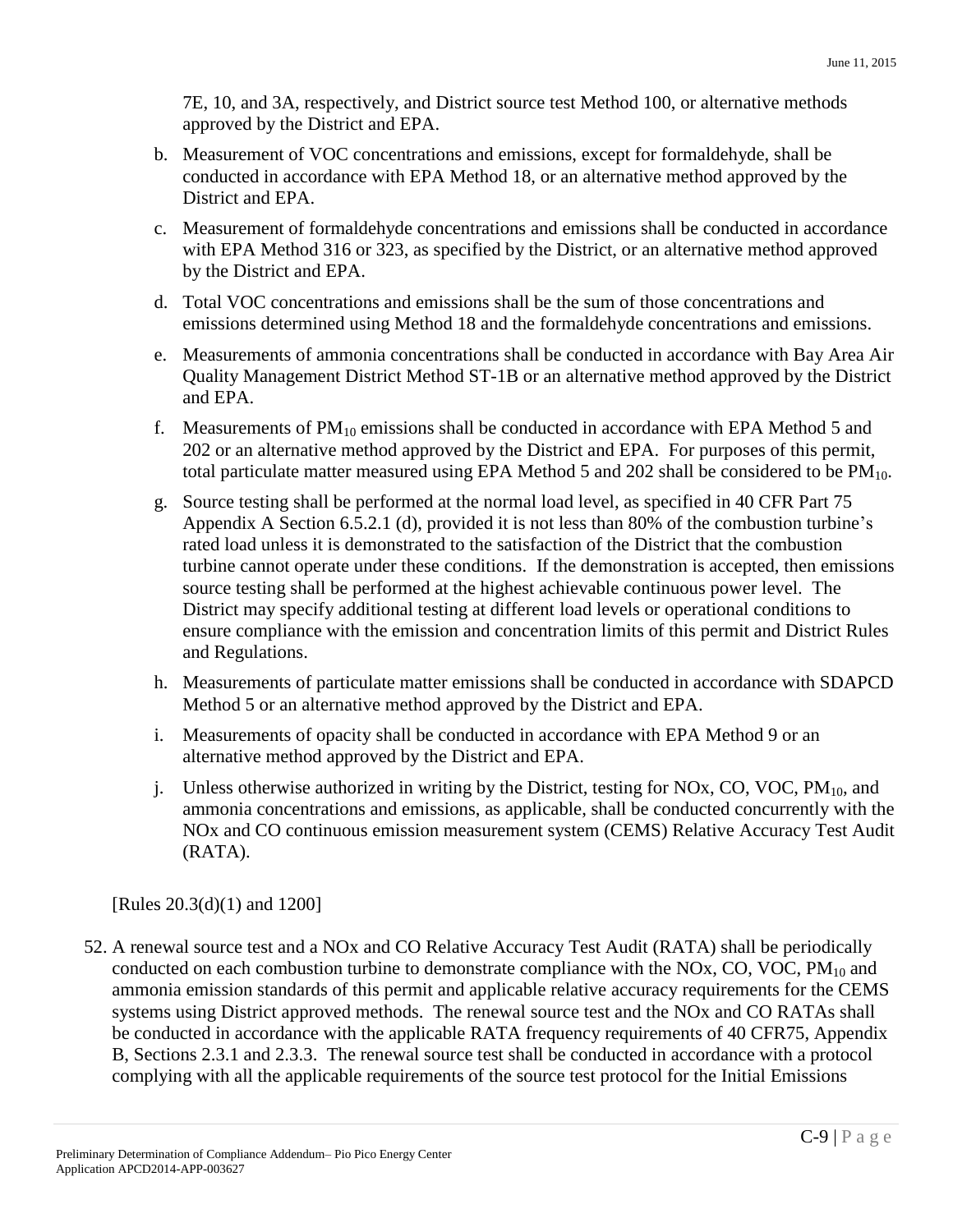Source Test. [Rules 69.3, 69.3.1, and 20.3(d)(1) and 40 CFR Part 60 Subpart KKKK, and 40 CFR Part 75]

- 53. Relative Accuracy Test Audits (RATAs) and all other required certification tests shall be performed and completed on the NOx CEMS in accordance with applicable provisions of 40 CFR Part 75 Appendix A and B and 40 CFR §60.4405 and on the CO CEMS in accordance with applicable provisions of 40 CFR Part 60 Appendix B and F. [Rule 21, Rule 20.3 (d)(1), 40 CFR Part 60 Subpart KKKK, and 40 CFR Part 75]
- 54. Not later than 60 calendar days after completion of the commissioning period for each combustion turbine, an initial emission source test for toxic air contaminants shall be conducted on that turbine to determine the emissions of toxic air contaminants from the combustion turbine. At a minimum the following compounds shall be tested for, and emissions, if any, quantified:
	- a. Acetaldehyde
	- b. Acrolein
	- c. Benzene
	- d. Formaldehyde
	- e. Toluene
	- f. Xylenes

This list of compounds may be adjusted by the District based on source test results to ensure compliance with District Rule 1200 and the conditions of this permit is demonstrated. The District may require one or more or additional compounds to be quantified through source testing as needed to ensure compliance with Rule 1200 and the conditions of this permit. Within 60 calendar days after completion of a source test performed by an independent contractor, a final test report shall be submitted to the District for review and approval. [Rule 1200]

- 55. The District may require one or more of the following compounds, or additional compounds, to be quantified through source testing periodically to ensure compliance with Rule 1200 and the conditions of this permit:
	- a. Acetaldehyde
	- b. Acrolein
	- c. Benzene
	- d. Formaldehyde
	- e. Toluene
	- f. Xylenes

If the District requires the Applicant to perform this source testing, the District shall request the testing in writing a reasonable period of time prior to the testing date. [Rule 1200 and California H&S Code §41510]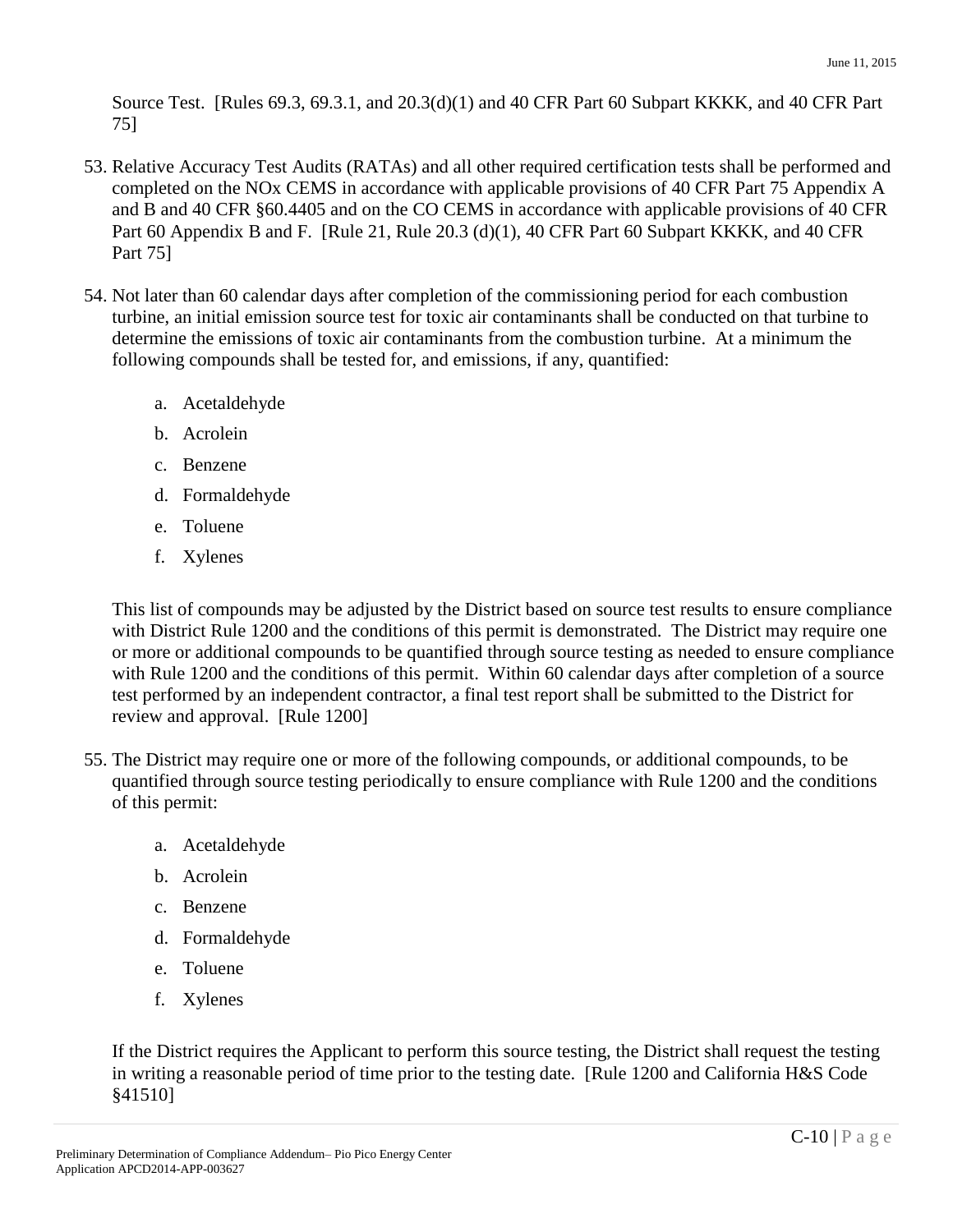- 56. The higher heating value of the combustion turbine fuel shall be measured by ASTM D1826–94, Standard Test Method for Calorific Value of Gases in Natural Gas Range by Continuous Recording Calorimeter, or ASTM D1945–96, Standard Method for Analysis of Natural Gas by Gas Chromatography, in conjunction with ASTM D3588-98, Practice for Calculating Heat Value, Compressibility Factor, and Relative Density of Gaseous Fuels, or an alternative test method approved by the District and EPA. [Rules 69.3, 69.3.1, and 20.3(d)(1) and 40 CFR Part 60 Subpart KKKK, and 40 CFR Part 75]
- 57. The sulfur content of the combustion turbine fuel shall be sampled not less than once each calendar quarter in accordance with a protocol approved by the District, which shall be submitted to the District for approval not later than 90 calendar days before the earliest initial startup date for any of the three combustion turbines and measured with ASTM D1072–90 (Reapproved 1994), Standard Test Method for Total Sulfur in Fuel Gases; ASTM D3246–05, Standard Test Method for Sulfur in Petroleum Gas by Oxidative Microcoulometry; ASTM D4468–85 (Reapproved 2000), Standard Test Method for Total Sulfur in Gaseous Fuels by Hydrogenolysis and Rateometric Colorimetry; ASTM D6228–98 (Reapproved 2003), Standard Test Method for Determination of Sulfur Compounds in Natural Gas and Gaseous Fuels by Gas Chromatography and Flame Photometric Detection; or ASTM D6667–04, Standard Test Method for Determination of Total Volatile Sulfur in Gaseous Hydrocarbons and Liquefied Petroleum Gases by Ultraviolet Fluorescence or an alternative test method approved by the District and EPA. Sulfur content information provided by the local serving utility may be used to satisfy this condition with the advanced written approval of the District. [Rule 20.3(d)(1), Rule 21, and 40 CFR Part 75]

#### **CONTINUOUS MONITORING**

- 58. The Applicant shall comply with the applicable continuous emission monitoring requirements of 40 CFR Part 75 and 40 CFR Part 60. [40 CFR Part 75 and 40 CFR Part 60]
- 59. A continuous emission monitoring system (CEMS) shall be installed on each combustion turbine and properly maintained and calibrated to measure, calculate, and record the following, in accordance with the District approved CEMS Protocol:
	- a. Clock-hourly average concentration of oxides of nitrogen (NOx) in parts per million by volume on a dry basis (ppmvd), both uncorrected and corrected to 15% oxygen,;
	- b. Clock-hourly average concentration of carbon monoxide (CO) in parts per million by volume on a dry basis (ppmvd), both uncorrected and corrected to 15% oxygen;
	- c. Percent oxygen  $(O_2)$  in the exhaust gas for each unit operating minute;
	- d. Clock-hourly mass emissions of oxides of nitrogen (NOx), calculated as  $NO<sub>2</sub>$ , in pounds;
	- e. Cumulative mass emissions of oxides of nitrogen (NOx), calculated as  $NO<sub>2</sub>$ , in each startup and shutdown period, in pounds;
	- f. Calendar daily mass emissions of oxides of nitrogen (NOx), calculated as  $NO<sub>2</sub>$ , in pounds;
	- g. Calendar monthly mass emissions of oxides of nitrogen (NOx), calculated as  $NO<sub>2</sub>$ , in pounds;
	- h. Rolling four unit operating hour average concentration of oxides of nitrogen (NOx) corrected to 15% oxygen, in parts per million by volume dry on a dry basis (ppmvd) corrected to 15% oxygen;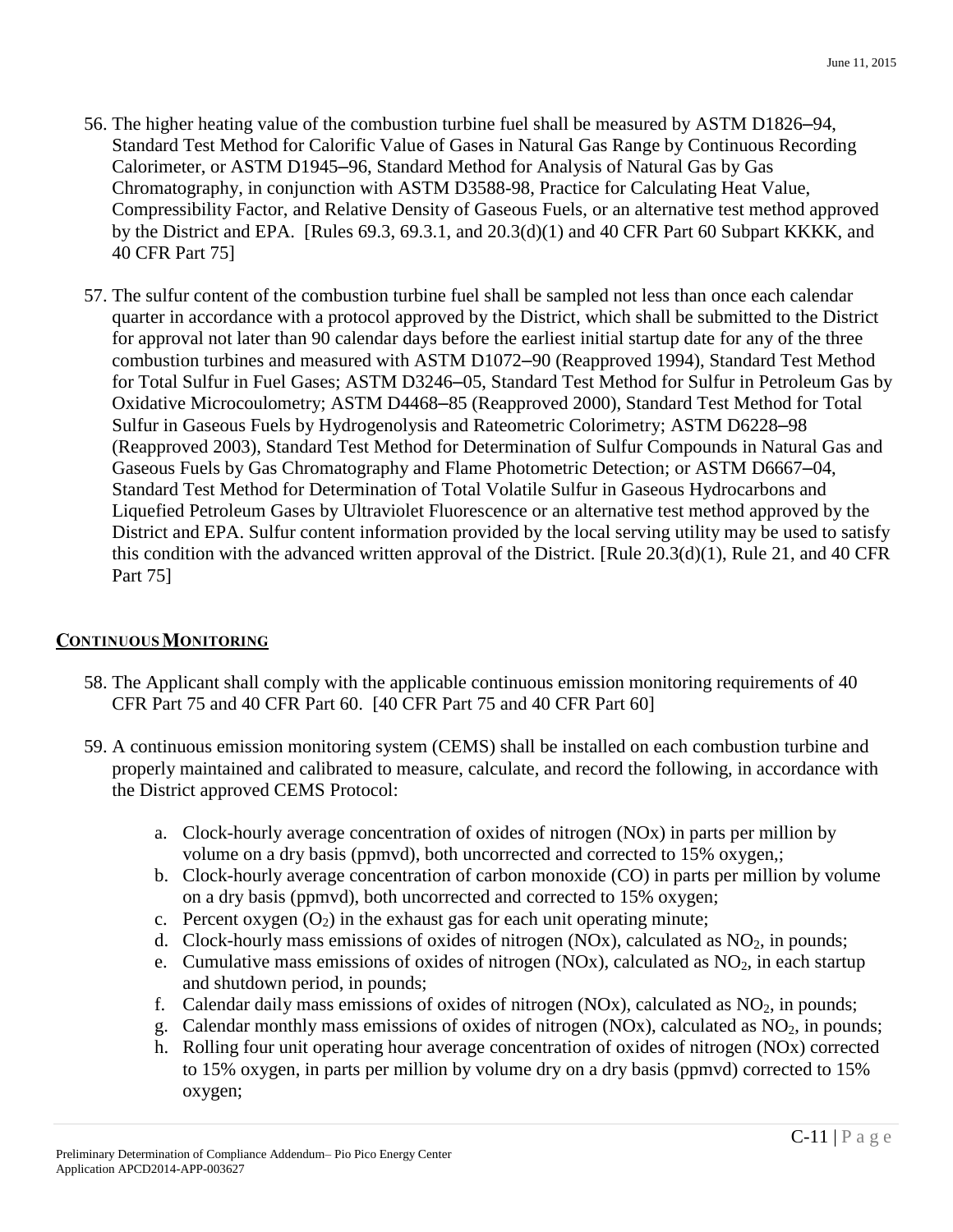- i. Rolling four unit operating hour average oxides of nitrogen (NOx) emission rate, calculated as NO2, in pounds per megawatt-hour (MWh);
- j. Calendar quarter, calendar year, and rolling 12-calendar-month period mass emissions of oxides of nitrogen (NOx), calculated as  $NO<sub>2</sub>$ , in tons;
- k. Cumulative mass emissions of carbon monoxide (CO) in each startup and shutdown period, in pounds;
- l. Clock-hourly mass emissions of carbon monoxide (CO), in pounds;
- m. Calendar-daily mass emission of carbon monoxide (CO), in pounds;
- n. Calendar monthly mass emission of carbon monoxide (CO), in pounds;
- o. Rolling 12-calendar-month period mass emission of carbon monoxide (CO), in tons;
- p. Average concentration of oxides of nitrogen (NOx) and carbon monoxide (CO) in parts per million by volume on a dry basis (ppmvd), both uncorrected and corrected to 15% oxygen during each unit operating minute; and
- q. Average emission rate in pounds per hour of oxides of nitrogen (NOx), calculated as  $NO<sub>2</sub>$ , and carbon monoxide (CO) during each unit operating minute.

[Rules 69.3, 69.3.1, and 20.3(d)(1) and 40 CFR Part 60 Subpart KKKK, and 40 CFR Part 75]

- 60. No later than 90 calendar days prior to initial startup of each combustion turbine, the Applicant shall submit a CEMS protocol to the District, for written approval that shows how the CEMS will be able to meet all District monitoring requirements. [Rules 69.3, 69.3.1, and 20.3(d)(1) and 40 CFR Part 60 Subpart KKKK, and 40 CFR Part 75]
- 61. No later than the earlier of 90 unit operating days or 180 calendar days after each combustion turbine commences commercial operation, a Relative Accuracy Test Audit (RATA) and other required certification tests shall be performed and completed on that turbine's NOx CEMS in accordance with 40 CFR Part 75 Appendix A and on the CO CEMS in accordance with 40 CFR Part 60 Appendix B. The RATAs shall demonstrate that the NOx and CO CEMS comply with the applicable relative accuracy requirements. At least 60 calendar days prior to the test date, the Applicant shall submit a test protocol to the District for written approval. Additionally, the District and U.S. EPA Region 9 shall be notified a minimum of 45 calendar days prior to the test so that observers may be present. Within 45 calendar days of completion of this test, a written test report shall be submitted to the District for approval. For purposes of this condition, commences commercial operation is defined as the first instance when power is sold to the electrical grid. [Rules 69.3, 69.3.1, and 20.3(d)(1) and 40 CFR Part 60 Subpart KKKK, and 40 CFR Part 75]
- 62. A monitoring plan in conformance with 40 CFR Section 75.53 shall be submitted to U.S EPA Region 9 and the District at least 45 calendar days prior to the Relative Accuracy Test Audit (RATA), as required in 40 CFR 75.62. [40 CFR Part 75]
- 63. The oxides of nitrogen (NOx) and oxygen  $(O_2)$  components of the CEMS shall be certified and maintained in accordance with applicable federal regulations including the requirements of Sections 75.10 and 75.12 of Title 40, Code of Federal Regulations Part 75 (40 CFR 75), the Performance Specifications of Appendix A of 40 CFR Part 75, the Quality Assurance procedures of Appendix B of 40 CFR Part 75 and the CEMS Protocol approved by the District. The carbon monoxide (CO) components of the CEMS shall be certified and maintained in accordance with 40 CFR Part 60, Appendices B and F, unless otherwise specified in this permit, and the CEMS Protocol approved by the District. [Rules 69.3, 69.3.1, and 20.3(d)(1) and 40 CFR Part 60 Subpart KKKK, and 40 CFR Part 75]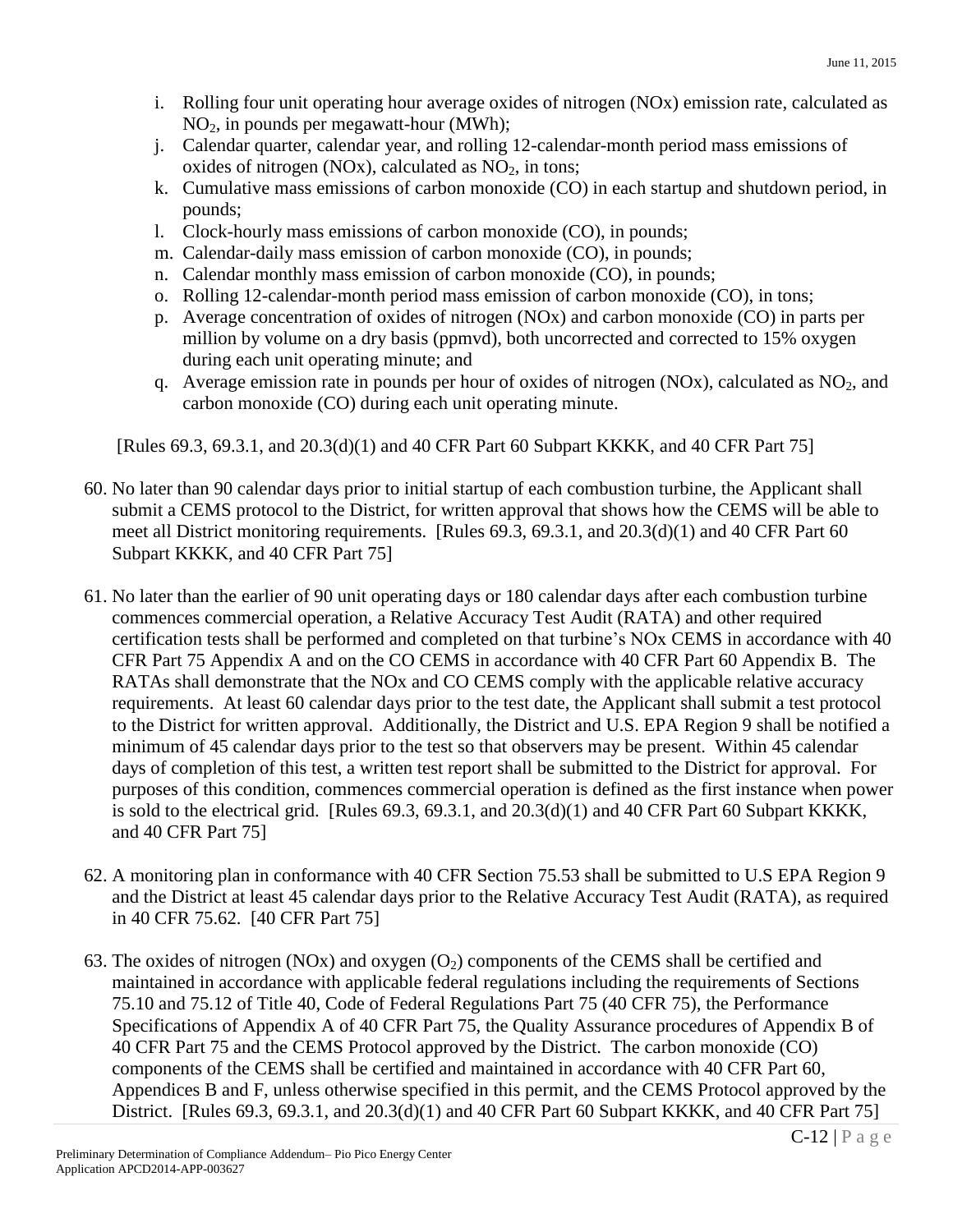- 64. The CEMS shall be in operation in accordance with the District approved CEMS Protocol at all times when the turbine is in operation. A copy of the District approved CEMS Protocol shall be maintained on site and made available to District personnel upon request. [Rules 69.3, 69.3.1, and 20.3(d)(1) and 40 CFR Part 60 Subpart KKKK, and 40 CFR Part 75]
- 65. When the CEMS is not recording data and the combustion turbine is operating, hourly NOx emissions for purposes of calendar year and rolling 12-calendar-month period emission calculations shall be determined in accordance with 40 CFR 75 Subpart C. Additionally, hourly CO emissions for rolling 12 calendar-month period emission calculations shall be determined using CO emission factors to be determined from source test emission factors, recorded CEMS data, and fuel consumption data, in terms of pounds per hour of CO for the gas turbine. Emission calculations used to determine hourly emission rates shall be reviewed and approved by the District, in writing, before the hourly emission rates are incorporated into the CEMS emission data. [Rules 20.3(d)(3) and 21 and 40 CFR Part 75]
- 66. Any violation of any emission standard as indicated by the CEMS shall be reported to the District's compliance division within 96 hours after such occurrence. [Rule 19.2]
- 67. The CEMS shall be maintained and operated, and reports submitted, in accordance with the requirements of rule 19.2 Sections (d), (e), (f)(1), (f)(2), (f)(3), (f)(4), and (f)(5), and the CEMS Protocol approved by the District. [Rule 19.2]
- 68. Except for changes that are specified in the initial approved CEMS Protocol or a subsequent revision to that protocol that is approved in advance, in writing, by the District, the District shall be notified in writing at least thirty (30) calendar days prior to any planned changes made in the CEMS or Data Acquisition and Handling System (DAHS), including, but not limited to, the programmable logic controller, software which affects the value of data displayed on the CEMS / DAHS monitors with respect to the parameters measured by their respective sensing devices and any planned changes to the software that controls the ammonia flow to the SCR. Unplanned or emergency changes shall be reported within 96 hours. [Rules 69.3, 69.3.1, and 20.3(d)(1) and 40 CFR Part 60 Subpart KKKK, and 40 CFR Part 75]
- 69. At least 90 calendar days prior to the Initial Emissions Source Test , the Applicant shall submit a monitoring protocol to the District for written approval which shall specify a method of determining the VOC/CO surrogate relationship that shall be used to demonstrate compliance with all VOC limits when using CEMS data. This protocol can be provided as part of the Initial Source Emissions Test Protocol.  $[Rule 20.3(d)(1)]$
- 70. Fuel flowmeters shall be installed and maintained to measure the fuel flow rate, corrected for temperature and pressure, to each combustion turbine. Correction factors and constants shall be maintained on site and made available to the District upon request. The fuel flowmeters shall meet the applicable quality assurance requirements of 40 CFR Part 75, Appendix D, Section 2.1.6. [Rules 69.3, 69.3.1, and 20.3(d)(1) and 40 CFR Part 60 Subpart KKKK, and 40 CFR Part 75]
- 71. Each combustion turbine shall be equipped with continuous monitors to measure, calculate, and record unit operating days, hours, and minutes and the following operational characteristics: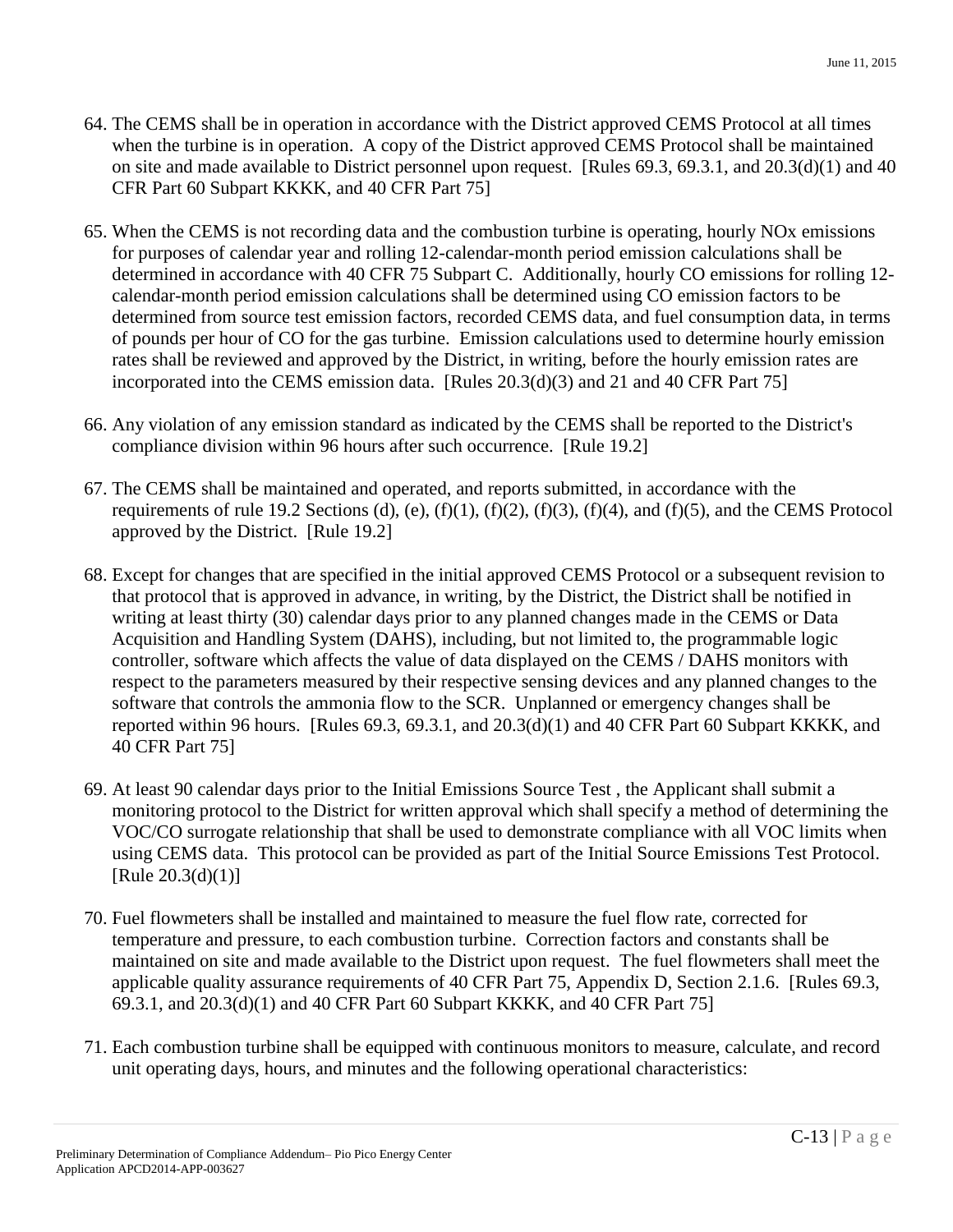- a. Date and time;
- b. Natural gas flow rate to the combustion turbine during each unit operating minute, in standard cubic feet per hour;
- c. Total heat input to the combustion turbine based the fuels higher heating value during each unit operating minute, in million British thermal units per hour (MMBtu/hr);
- d. Higher heating value of the fuel on an hourly basis, in British thermal units per standard cubic foot (Btu/scf);
- e. Gross electrical power output during each unit operating minute in megawatts (MW); and
- f. Water injection rate in gallons per minute (gpm) or pounds per hour (lb/hr).

The values of these operational characteristics shall be recorded at least each unit operating minute. The monitors shall be installed, calibrated, and maintained in accordance with a turbine operation monitoring protocol, which may be part of the CEMS Protocoland which shall include any relevant calculation methodologies, that is approved, in advance, in writing, by the District. The monitors shall be in full operation at all times when the combustion turbine is in operation*.* Calibration records for the continuous monitors shall be maintained on site and made available to the District upon request. [Rules 69.3, 69.3.1, and 20.3(d)(1) and 40 CFR Part 60 Subpart KKKK, and 40 CFR Part 75]

- 72. At least 90 calendar days prior to initial startup of the each combustion turbine, the Applicant shall submit a turbine operation monitoring protocol to the District for written approval. This may be part of the submitted CEMS protocol. [Rules 69.3, 69.3.1, and 20.3(d)(1) and 40 CFR Part 60 Subpart KKKK, and 40 CFR Part 75]
- 73. Operating logs or Data Acquisition and Handling System (DAHS) records shall be maintained to record the beginning and end times and durations of all startup, shutdown, and tuning periods to the nearest minute, quantity of fuel used in each clock minute, clock hour, calendar month, and 12-calendar-month period in standard cubic feet; hours of operation each day; and hours of operation during each calendar year. For purposes of this condition, the hours of turbine operation is defined as the total minutes the turbine is combusting fuel during the calendar year divided by 60 rounded to the nearest hundredth of an hour. [Rules 69.3, 69.3.1, and 20.3(d)(1) and 40 CFR Part 60 Subpart KKKK, and 40 CFR Part 75]

#### **COMMISSIONING**

- 74. Before the end of the commissioning period for each combustion turbine, the Applicant shall install post-combustion air pollution control equipment on that turbine to minimize NOx and CO emissions. Once installed, the post-combustion air pollution control equipment shall be maintained in good condition and shall be in full operation at all times when the turbine is combusting fuel and the air pollution control equipment is at or above its minimum operating temperature. [Rule 20.3(d)(1)]
- 75. Within thirty calendar days after the end of the commissioning period for each combustion turbine, the Applicant shall submit a written report to the District. This report shall include,at a minimum, the date the commissioning period started and ended, the date and times of all startup and shutdown periods, the emissions of NOx and CO during startup and shutdown periods, and the emissions of NOx and CO during other periods. This report shall also detail any turbine or emission control equipment malfunction, upset, repairs, maintenance, modifications, or replacements affecting emissions of air contaminants that occurred during the commissioning period. All of the following continuous monitoring information shall be reported for each minute and, except for cumulative mass emissions during startup and shutdown periods, averaged over each hour of operation: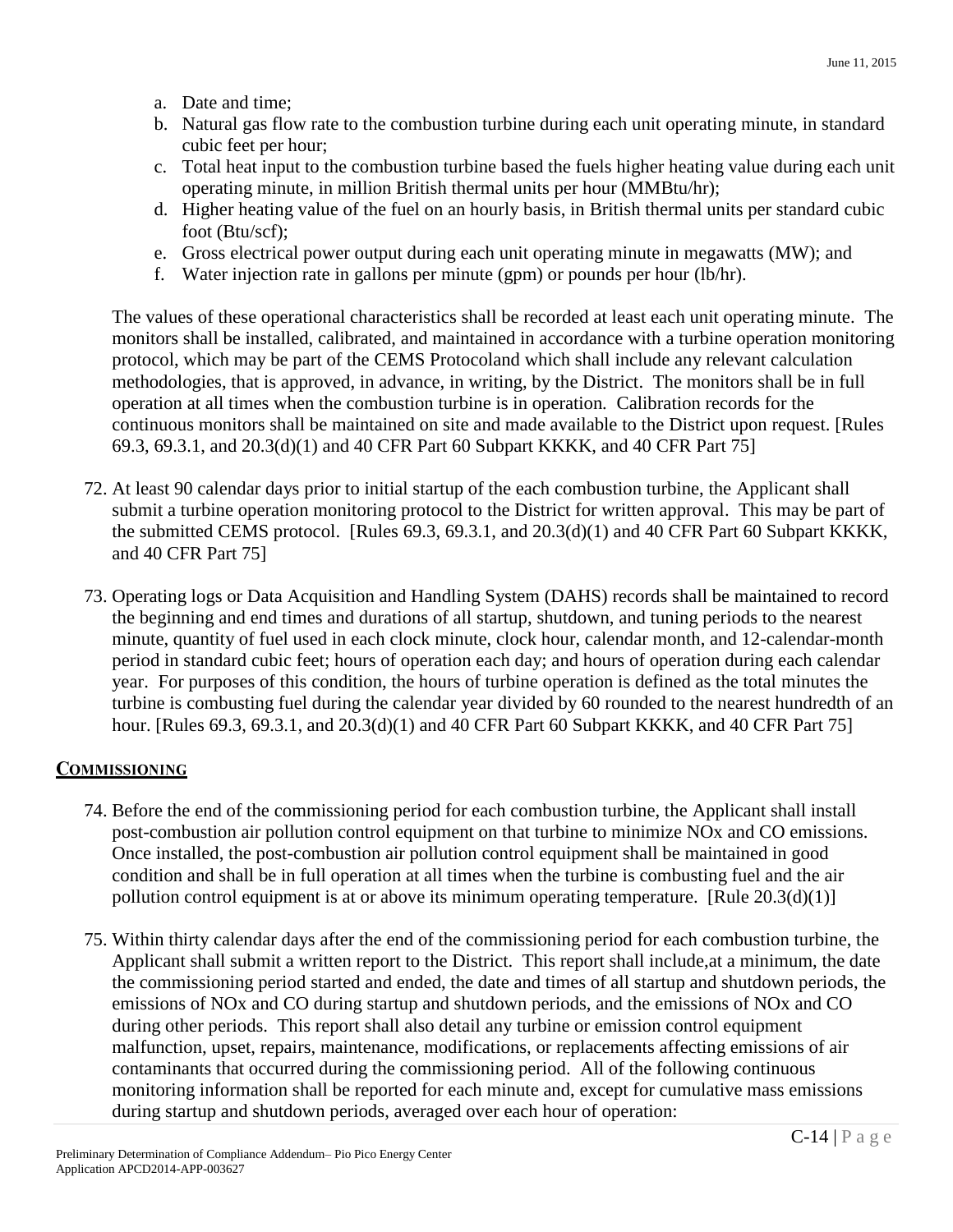- a. Concentration of oxides of nitrogen (NOx) both uncorrected and corrected to 15% oxygen, in parts per million by volume on a dry basis (ppmvd);
- b. Concentration of carbon monoxide (CO) both uncorrected and corrected to 15% oxygen, in parts per million by volume on a dry basis (ppmvd);
- c. Percent oxygen  $(O_2)$  in the exhaust gas;
- d. Mass emissions of oxides of nitrogen  $(NOx)$ , calculated as  $NO<sub>2</sub>$ , in pounds;
- e. Cumulative mass emissions of oxides of nitrogen (NOx), calculated as  $NO<sub>2</sub>$ , in each startup and shutdown period, in pounds;
- f. Cumulative mass emissions of carbon monoxide (CO) in each startup and shutdown period, in pounds
- g. Mass emissions of carbon monoxide (CO), in pounds;
- h. Total heat input to the combustion turbine based on the fuel's higher heating value, in million British thermal units per hour (MMBtu/hr);
- i. Higher heating value of the fuel on an hourly basis, in British thermal units per standard cubic foot (Btu/scf);
- j. Gross electrical power output of the turbine, in megawatts (MW) for each hour; and
- k. SCR outlet temperature, in degrees Fahrenheit;
- l. Water injection rate in gallons per minute (gpm) or pounds per hour (lb/hr); and
- m. Ammonia injection rate in pounds per hour (lb/hr).

The hourly average information shall be submitted in writing and in an electronic format approved by the District. The minute-by-minute information shall be submitted in an electronic format approved by the District. [Rules 69.3, 69.3.1, 20.3(d)(1)and 20.3(d)(2)]

- 76. For each combustion turbine, the Applicant shall submit the following notifications to the District and U. S. EPA, Region 9:
	- a. A notification in accordance with 40 CFR Section 60.7(a)(1) delivered or postmarked not later than 30 calendar days after construction has commenced;
	- b. A notification in accordance with 40 CFR Section  $60.7(a)(3)$  delivered or postmarked within 15 calendar days after initial startup; and
	- c. An Initial Notification in accordance with 40 CFR Section 63.6145(c) and 40 CFR Section 63.9(b)(2) submitted no later than 120 calendar days after the initial startup of the turbine.

In addition, the Applicant shall notify the District when: (1) construction is complete by submitting a Construction Completion Notice before operating any unit that is the subject of this permit, (2) each combustion turbine first combusts fuel by submitting a First Fuel Fire Notice within five calendar days of the initial operation of the unit, and (3) each combustion turbine first generates electrical power that is sold by providing written notice within 5 days of this event. [Rules 24 and 21 and 40 CFR Part 75, 40 CFR Part 60 Subpart KKKK, 40 CFR Part §60.7, 40 CFR Part 63 Subpart YYYY, and 40 CFR Part §63.9]

#### **REPORTING**

77. The Applicant shall file semiannual reports in accordance with 40 CFR §60.4375. [40 CFR Part 60 Subpart KKKK]